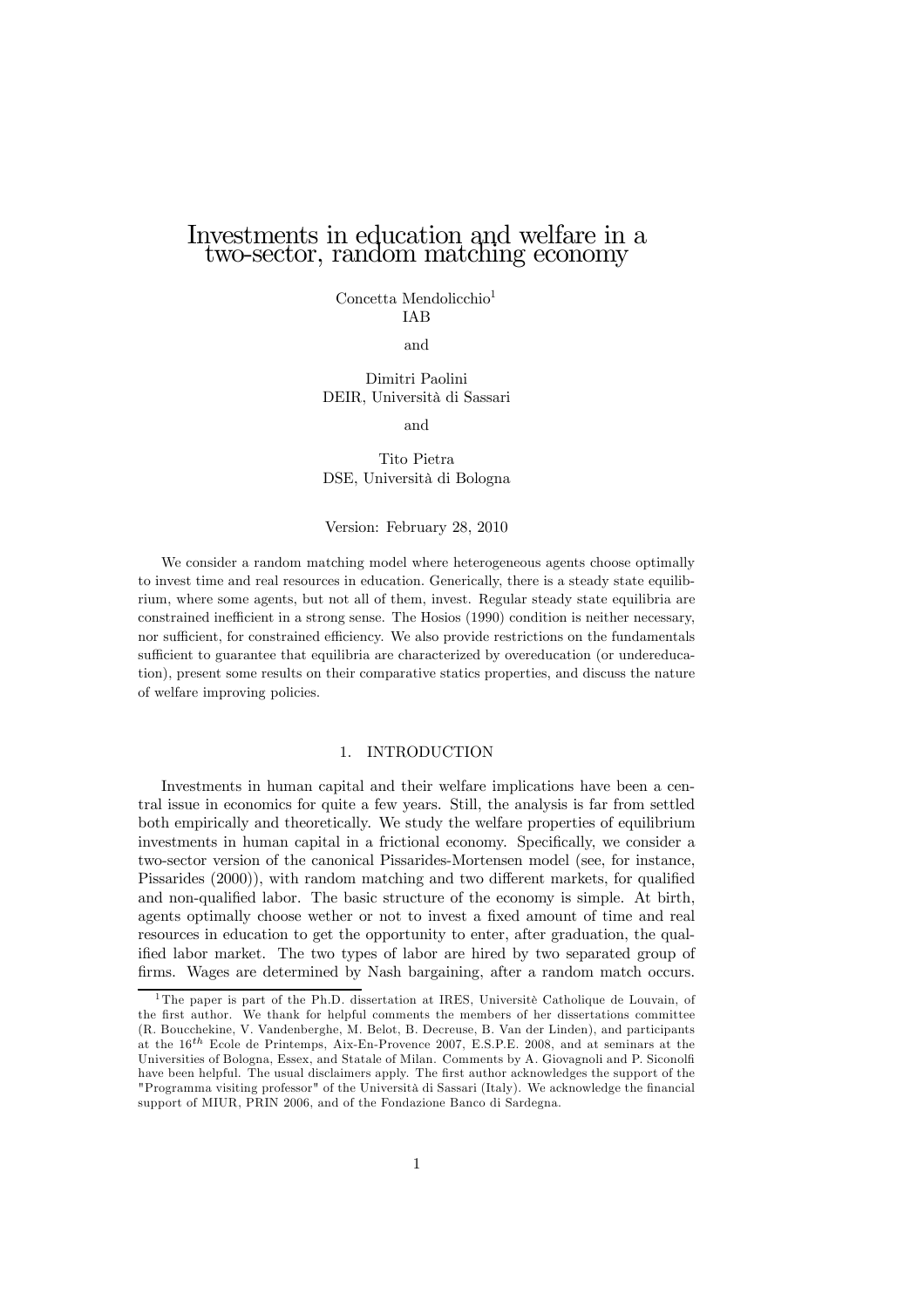Therefore, we basically embed a Roy (1951) model of investments in human capital into a two-sector random matching model.

Several previous contributions have studied investments in human capital in frictional labor markets, and, in particular, in random matching models. Among many others, Laing, Palivos and Wang (1995), Acemoglu (1996), Burdett and Smith (1996, 2002), Booth *et alii* (2005, 2006 and 2007). All these papers consider economies with a unique labor market and where investments in human capital increase the number of efficiency units of labor associated with a (physical) unit of time. Closer to our set-up are Sattinger (2003), Charlot and Decreuse (2005, 2006), Charlot, Decreuse and Granier (2005), and Tawara (2007), which consider economies a la Roy. Bear in mind that the two approaches to the analysis of investments in human capital (efficiency units versus heterogeneity of jobs and binary choice) emphasize different phenomena, and may have quite different welfare implications, because the efficiency units approach rules out, by assumption, the potentially important effects of the self-selection of workers into different labor markets. They also have significantly different empirical implications, see, for instance, Carneiro, Heckman, and Vytlacil (2001), and Cunha and Heckman (2006).

Our model is related to the contributions mentioned above, and, mostly, to Charlot and Decreuse (2005). In our, as in their, economy, the choice to invest in education is binary, and human capital acquired through schooling is not fungible.<sup>2</sup> However, we consider a class of economies with several new features. First, workers are heterogeneous along several different dimensions: productivity on the job (and unemployment benefits, or home production, if out of work) as qualified and unqualified, and probability of graduation. We do not to impose any restriction on the correlations across these variables, allowing different agents to have comparative advantages in different jobs, which is consistent, for instance, with the results in Cunha, Heckman, and Navarro (2005). Secondly, schooling has direct costs and takes time. Time to educate is an important phenomenon, because, empirically, the related costs are, by large, the most important component of the total costs of education.3 Therefore, it is worthwhile to consider them explicitly, as standard in the literature (see, Becker (1964), Ben-Porath (1967), and most of the subsequent studies). In our model, total costs are endogenous, determined by unemployment rates and wages (and by the direct costs). Third, we consider two separate labor markets with different productivities and (potentially) different vacancy costs and matching functions, so that unemployment rates may vary across levels of education, which is consistent with a large empirical evidence. Variations in the unemployment rates are determined by differences in the "labor market institutions" variables and, loosely speaking, in the conditional expectation of the productivities in the two markets. Finally, we assume that, when agents invest in education, they fail to graduate with some positive probability.<sup>4</sup>

<sup>2</sup>At least in developed countries, this is best interpreted as a choice about attending college or a professional school. For the US, it is maybe better to think about graduate degrees. This choice still involves a significant share of the population. According to Snyder, Dillow, and Hoffman (2009, Table 268), in 2005-06, were awarded around 1.49 milion B.A. degrees (4 years college only) and 0.68 milion Master and First professional Degrees.

<sup>&</sup>lt;sup>3</sup>For instance, in Western Europe, they are usually over 90% of the total costs and, in several countries, direct costs are actually negative, according to estimates reported in de la Fuente (2004).

<sup>4</sup>This is consistent with the data: for instance, in Western Europe, the college drop-out rate varies between 15% in Ireland and 58% in Italy (See OECD (2004)). However, one may wonder why to introduce individual risk in a model with risk-neutral agents. Apart from descriptive realism, this assumption simplifies the proof of the existence of steady state equilibria, and has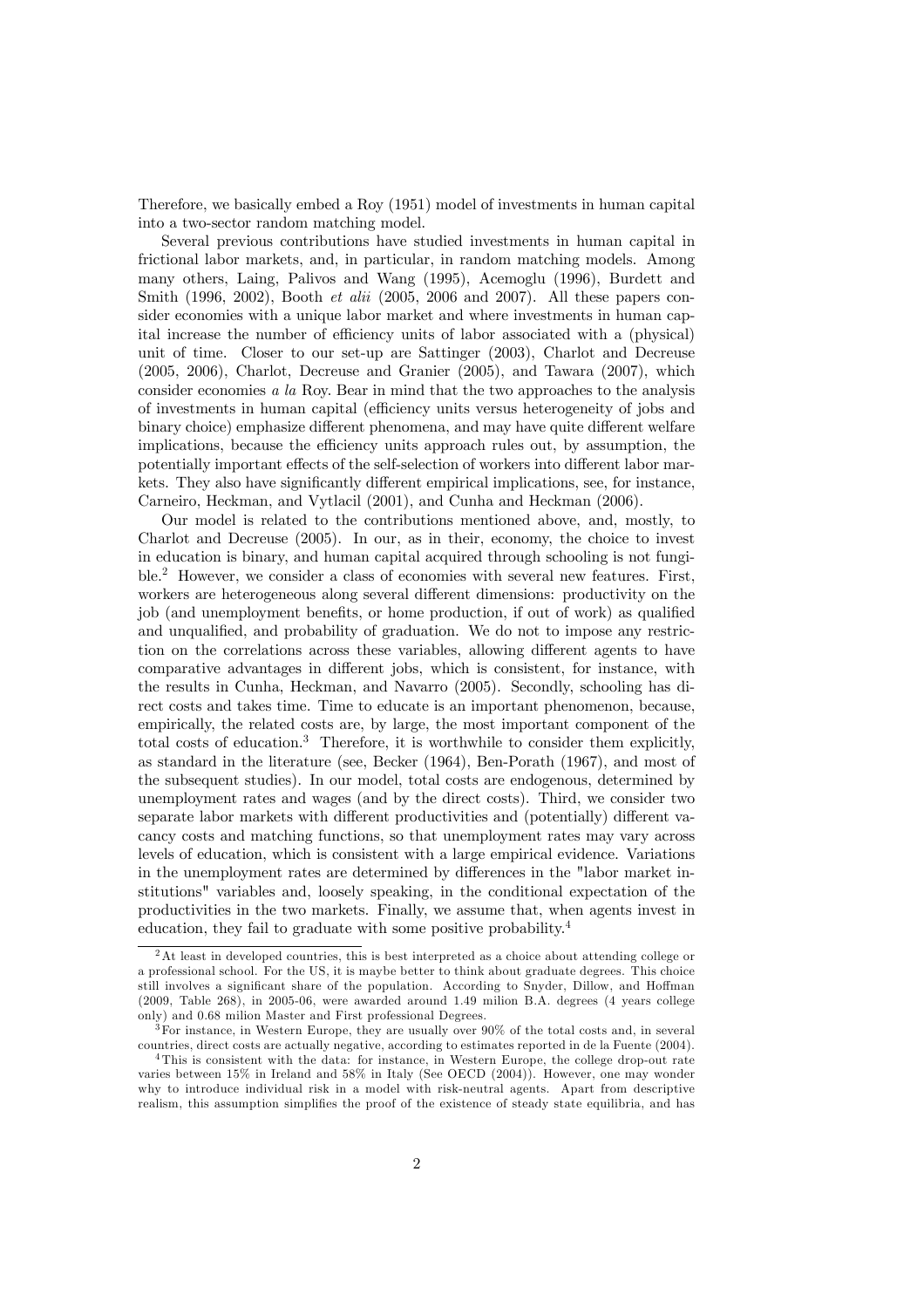Throughout the paper, we just consider steady states, and exploit the steady state condition in the definition of several features of the economy, and of the behavioral functions. Section 2 describes the structure of the model. In Section 3, we show that, under appropriate assumptions, and generically in the space of the economies<sup>5</sup>, there are *interior* steady state equilibria (SSE), i.e., SSE where some, but not all, the agents invest in education, provided that the length of schooling, denoted  $T$ , is not "too large". Moreover, we show that interior SSE are generically regular. All the results in this section are mainly of a technical nature, and preliminary to our analysis of efficiency. Therefore, most of their cumbersome details are in Appendix 7.3.

Section 4 is the core of the paper. We propose a notion of constrained efficiency, WCO, based on the idea that it should not be possible to improve upon the market allocation, in terms of expected total surplus, by simply modifying the set of people getting educated and letting the endogenous variables adjust to their new equilibrium values. In our class of economies, there are three possible sources of inefficiency: congestion in the labour markets (as in the usual random-matching models), irreversibility of investments leading to a possible hold-up problem (as in Acemoglu (1996)), self-selection into separate labor markets (as in Charlot and Decreuse (2005)). Our general set-up allows us to study the interaction of these three phenomena. The main result is that, typically, interior SSE are not weakly constrained efficient. At a SSE, both overinvestment in education, as in Charlot and Decreuse (2005), or underinvestment, as in Acemoglu (1996) are possible. Moreover, contrary to the standard results in one-sector random matching models, the Hosios  $(1990)$  condition<sup>6</sup> is neither necessary, nor sufficient, for WCO.

The aim of the paper is purely theoretical. Random matching models and Roy models are widely used in the literature. Therefore, it is interesting to study, in a general setting, the equilibrium outcomes of an economy presenting both features. We adopt a set of restrictions on the parameters of the economy as weak as possible. Evidently, there is a trade off here. Some of our results are less sharp than the ones obtainable in more parametric exercises, as the one carried out in Charlot and Decreuse (2005). On the other hand, drastically simplifying assumptions tend to generate models with clearly counterfactual implications.7 In Section 5, we move on to a simplified version of our economy, and focus on the two cases of complementarity and substitutability between ability and education. We provide sufficient conditions for overeducation (in the case of complementarity) and undereducation (with substitutability). For the same two cases, we also establish the comparative statics properties of interior SSE. These properties are different in the two cases, so that, in principle, one could use them to test, empirically, for overeducation vs. undereducation. Moreover, under the restrictions which allow us to identify the comparative statics properties of SSE and the nature of inefficiency, we establish that, to improve welfare, it suffices to introduce small taxes (or subsidies) on the

no substantive effect on our other results (in the general setting). We conjecture that they could all be established without it.

 $5\,\text{Our space of the economics is infinite dimensional. Therefore, as usual in the literature, a$ property is generic if it holds for an open, dense set of economies.

 $6$ The condition is that, at the SSE, the absolute value of the elasticity of the matching function is equal to the workers' weight in the bargaining process determining their wage. In the basic, one-sector, random matching model, this is a necessary and sufficient condition for constrained efficiency of SSE.

 $7$  For instance, in their model, given that the production functions are linear in innate ability, the wage premium is constant across workers.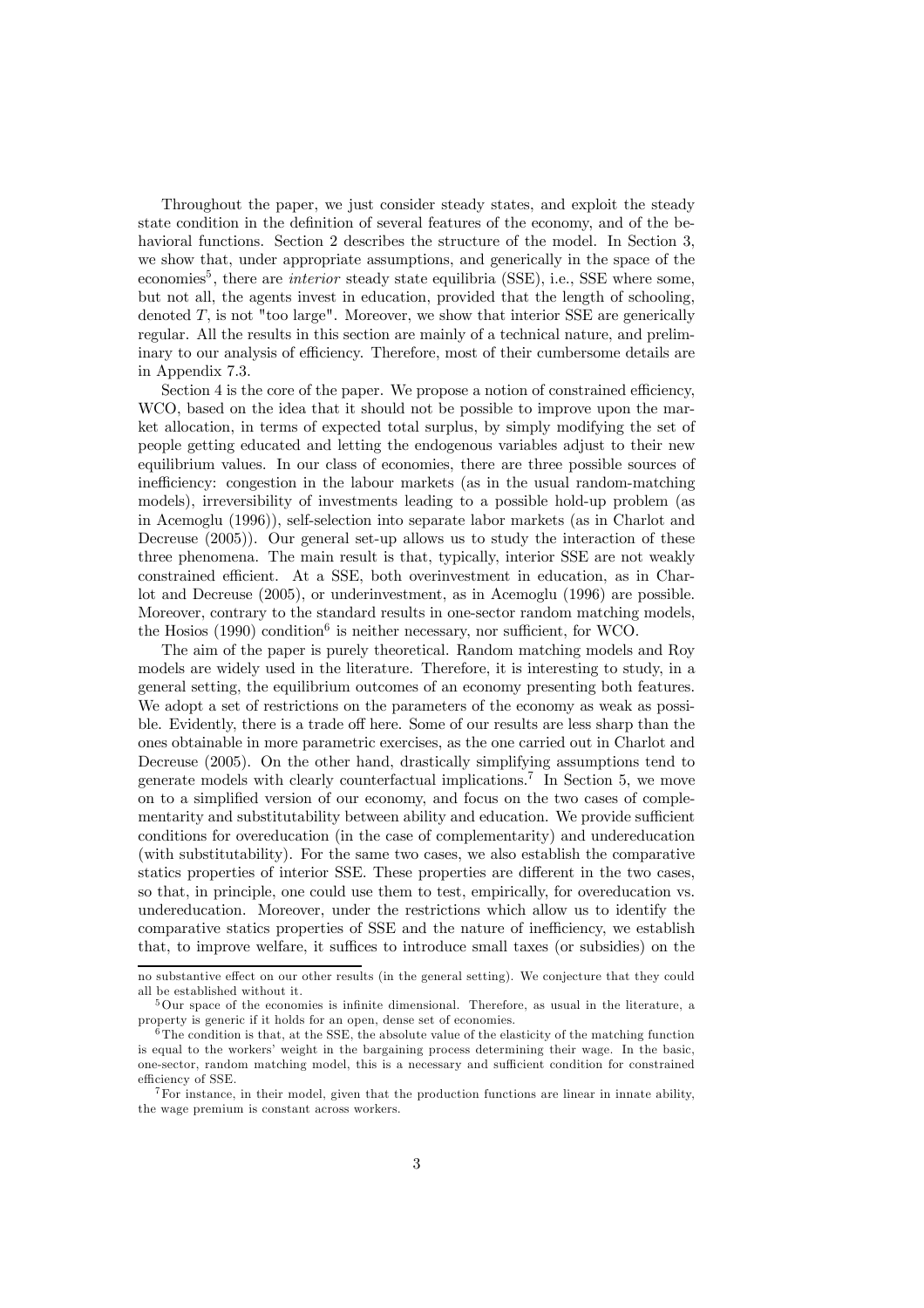direct costs of education.

While our assumptions on the parameters describing the economy are weak, the structure of the model incorporates several very strong assumptions. For instance, there is no on-the-job, or while-in-school, search; even if unemployed, workers cannot simultaneously search in the two different markets; heterogeneity is just one—sided, because firms are identical; labor supply and investments in physical capital are perfectly inelastic;<sup>8</sup> after schooling, if there is any, all the agents are in the labor force, either employed or searching for a job. Evidently, relaxing some of these assumptions could have relevant implications (see, for instance, Shimer (2006), Burdett, Carrillo-Tudela, and Coles (2009), and Booth et alii (2005, 2006, 2007)).

Finally, and maybe most important, we consider a random matching model. In the last decade, the directed search approach has become increasingly common in the literature. Its key feature is that the wage setting mechanism induces agents to internalize the congestion externalities, so that the equilibrium outcome may be constrained efficient. It is quite reasonable to think that an appropriately designed wage profile could take care simultaneously of all the different sources of constrained inefficiency at work in our class of economies. However, in one-sector models, the source of inefficiency is just related to a congestion externality which can be characterized using the Hosios's condition. This is not true here. Therefore, the results obtained in one-sector models do not immediately generalize to a two-sectors model with self-selection. The extension of the analysis to take into account these important, additional, phenomena is an open issue, left for future research.<sup>9</sup>

# 2. THE MODEL

We start discussing the demographic structure of the economy. Time is continuous. There is a continuum of agents, denoted by  $\theta_i$ , where  $\theta \in \Theta^0 = [\theta_\ell, \theta_h]$ describes the agent's innate characteristics, while  $i \in [0, 1]$  is just used to index otherwise identical agents. The Lebesgue measure of any set  $A \subset \mathbb{R}^M$ , for some M, is denoted  $\mu(A)$ . We endow  $\Theta^0$  and [0, 1] with the Lebesgue measure, normalized so that  $\mu(\Theta^0) = \mu([0, 1]) = 1$ , and  $\Theta = \Theta^0 \times [0, 1]$  with the product measure.

As usual, we assume that workers drop out of the economy ("die"). If agent  $\theta_i$ dies, he is replaced by his own clone, so that the distribution of the agents across  $\theta$  and the measure of the agents are stationary. The dynamics of the population is deterministic at the aggregate level, but follows a stochastic process at the individual level. Let  $\hat{\theta}(t)$  be the set of type  $\theta$  agents alive at t and born at  $\tau < t$ , and let  $\mu(\tilde{\theta}(t))$  be its measure. We start imposing

Assumption 1 (A1)

- 1. For each agent  $\theta_i$ , death occurs according to a Poisson process with arrival rate  $\gamma$ ;
- 2. For each t, and each  $\theta$ , the rate of change of the measure of the set of agents of type  $\theta$  due to death is  $-\gamma$ .

<sup>8</sup>An analysis of a (static) Roy model with labor market imperfections, and elastic investments in human and physical capital is in a companion paper (Mendolicchio, Paolini, and Pietra (2008)).

<sup>&</sup>lt;sup>9</sup>We thank, in particular, B. Decreuse for stimulating comments and suggestions on these issues.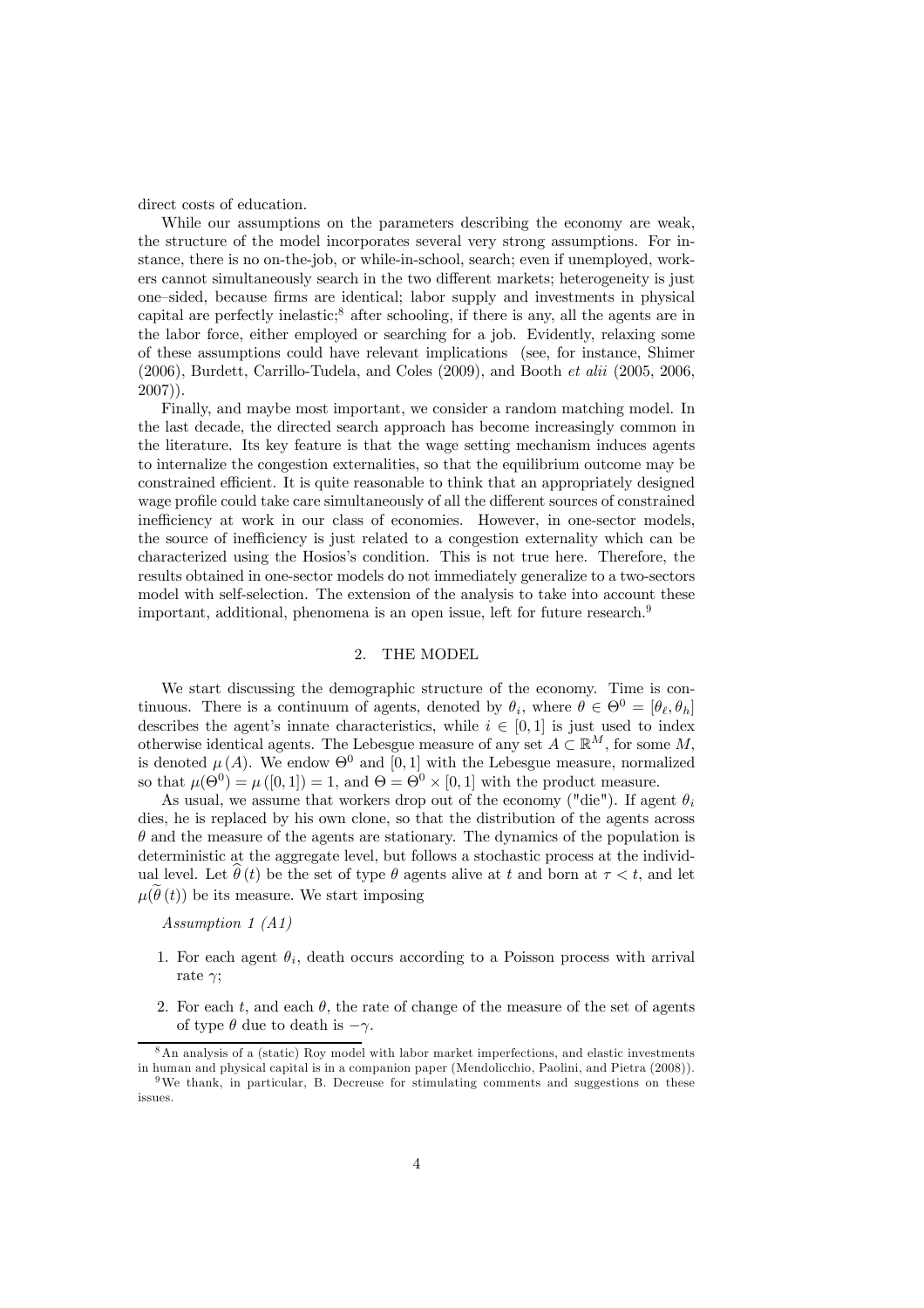These two properties are usually jointly justified assuming (1), and that the random variables are i.i.d.. Then, one derives (2) by what Shimer (2005, p. 1001) refers to as "a standard abuse of the law of large numbers" (LLN in the sequel). In Appendix 7.1, we adapt to our set-up a well-known construction which properly justifies  $A_1$ , and the analogous assumptions  $(A_2$  and  $A_4$ ) introduced later on. The construction is based on the assumption that the realizations of the individual random variables are correlated across i, for each  $\theta$ , i.e., on the violation of the i.i.d. assumption.

At birth, each individual is uneducated, or unskilled, denoted by a superscript  $k = ne$ . By spending a period of fixed length T in education, and paying direct flow costs described by a function  $\hat{c}(\theta)$ , he becomes educated (or "qualified", or "skilled"), denoted by a superscript  $k = e$ , with probability  $\alpha(\theta)$ . For instance, agent  $\theta_i$  born at t may choose to enter immediately the unskilled labor force, or to postpone his participation to the labor market at time  $(t+T)$ . If so, he goes to school for a period of length T. At time  $(t + T)$ , the random variable "success/failure in education" realizes. If  $\theta_i$  graduates (this realizes with probability  $\alpha(\theta)$ ), he may enter the skilled labor force. Otherwise, he enters the unskilled one. Therefore, at each t, there are three sets of individuals: qualified workers, unqualified workers, and students.

For each  $\theta$ , the individual random variable success/failure in education realizes at the end of schooling. This is a strong assumption (and generally inaccurate from the descriptive viewpoint). However, as long as the probability of failure is exogenous, our results are robust to more realistic descriptions of the phenomenon.

Assumption 2 (A2):

- 1. For each agent  $\theta_i$  born at  $\tau$ , the probability of graduation (at  $(\tau + T)$ , conditional of having invested in education and being alive at  $(\tau + T)$ ) is  $\alpha(\theta)$ ;
- 2. For each  $\theta$ ,  $\alpha$  ( $\theta$ ) is the fraction of the cohort born in the time interval  $(\tau, \tau + \Delta)$  who actually graduates (conditional on their having invested in education and being alive in the interval  $(\tau + T, t + T + \Delta)$ , for each  $\Delta$ .

For notational convenience, we rename agents so that, at the steady state, for each  $\theta$ , agents who actually graduate have  $i \in [0, e^{-\gamma T} \alpha(\theta)]$ .<sup>10</sup> Given that type  $\theta$ individual are identical, there is no loss of generality in this notational convention.

Productivities on the job and in home production (and/or unemployment benefits) depend upon innate characteristics and the level of education. If educated and working as such, a worker has output  $f^e(\theta)$ . If unemployed, he has home production  $b^e(\theta)$ . Otherwise, he produces  $f^{ne}(\theta)$  (or  $b^{ne}(\theta)$ ). We assume that, after graduation, workers cannot simultaneously search for a job in both markets. Hence, to simplify notation (and, at a SSE, without any loss of generality, because education is costly), educated individuals only look for a job on market e. The functions  $(f, b)$  are time-invariant. Hence, human capital does not depreciate, and there is no learning-by-doing. More realistic assumptions would not affect the results, as long as these additional phenomena are described by exogenous processes.

More formally, instantaneous output is given by a function  $f^k : [\theta_\ell, \theta_h] \times$  ${e, ne} \rightarrow \mathbb{R}_+$ . Home production by a function  $b^k : [\theta_\ell, \theta_h] \times \{e, ne\} \rightarrow \mathbb{R}_+$ . We

<sup>&</sup>lt;sup>10</sup>If a set of agents indexed by [0,1] is born at time t and invest in education, a measure  $e^{-\gamma T}$ of agents is still alive at time  $(t+T)$  and a fraction  $\alpha(\theta)$  of them graduates.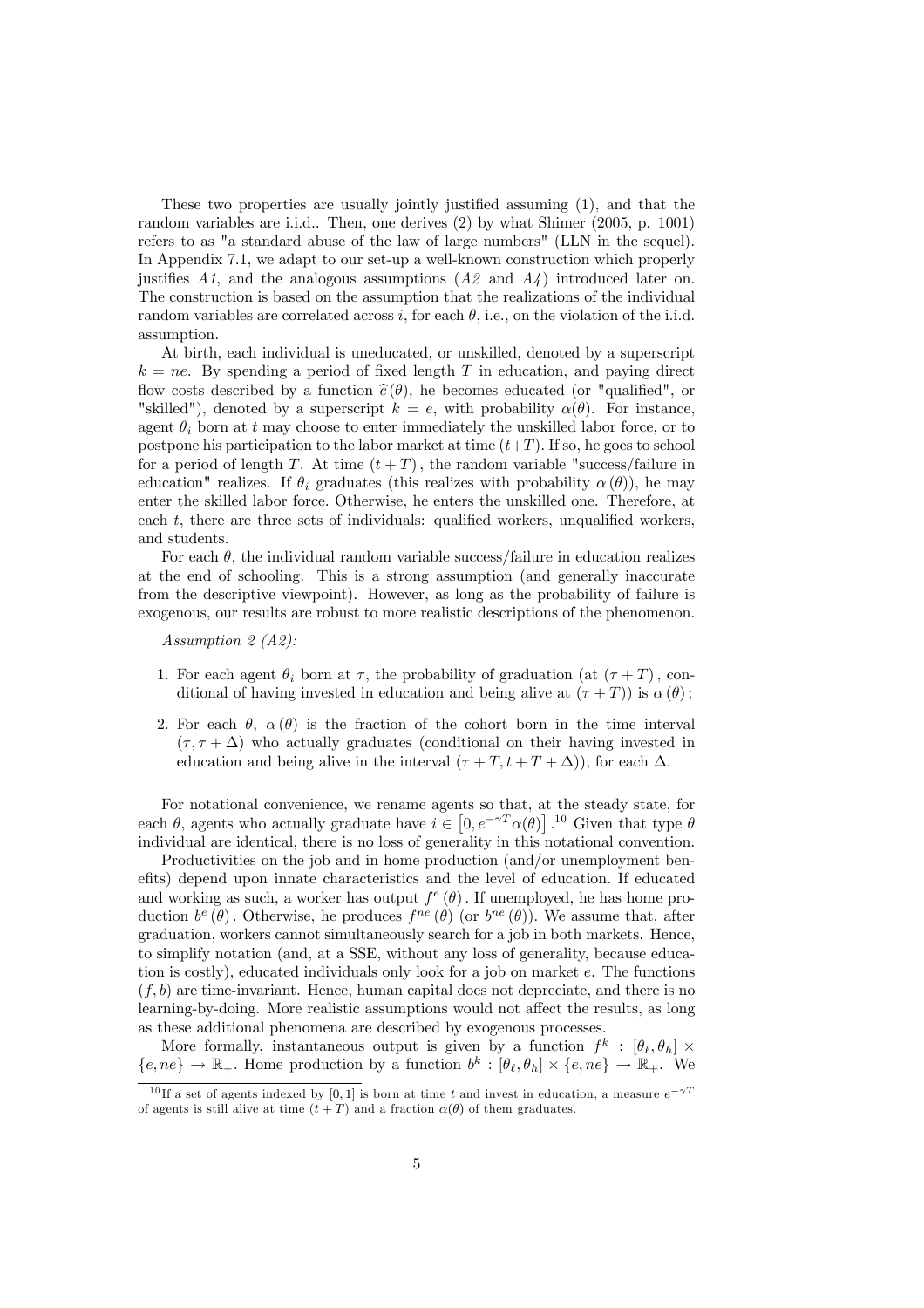assume that all the relevant functions are at least  $C<sup>3</sup>$  on some open neighborhood  $(\theta_{\ell} - \varepsilon, \theta_h + \varepsilon)$ , that individuals are more productive when educated (i.e., that  $f^e(\theta) > f^{ne}(\theta)$ , and  $b^e(\theta) \geq b^{ne}(\theta)$ , for each  $\theta$ ), and that productivity on-the-job is larger than home production. These are fairly natural assumptions. Moreover, we label individuals so that  $f^e(\theta)$  is strictly increasing. Bear in mind that  $\theta$  is merely an ordering parameter, because no restriction (but continuous differentiability) is imposed on the other relevant functions, and consequently, for instance, on the expected gains in productivity due to education. Hence, we are completely agnostic regarding the existence of some intrinsic characteristic (say, "innate ability") of the individuals inducing systematic correlations between their performances in different activities.11 In particular, we allow different agents to have comparative advantages in different jobs, which is consistent, for instance, with the results in Cunha, Heckman, and Navarro (2005). We just introduce the (very mild) assumption that, for every agent, the productivity on the job is larger when educated.

To summarize,

Assumption 3 (A3):

- 1. For each k,  $f^k(\theta)$ ,  $b^k(\theta)$ ,  $\alpha(\theta)$ ,  $\hat{c}(\theta) \in C^3$  on  $(\theta_\ell \varepsilon, \theta_h + \varepsilon)$ , for some  $\varepsilon > 0$ ;
- 2.  $f^e(\theta)$  is strictly monotonically increasing in  $\theta$  on the set  $(\theta_\ell \varepsilon, \theta_h + \varepsilon)$ ;
- 3. For each k,  $(f^k(\theta) b^k(\theta))$  is bounded above and bounded away from 0,  $1 > \alpha(\theta) > 0$ , and  $\hat{c}(\theta) > 0$ , for each  $\theta$ ;
- 4. For each  $\theta$ ,  $f^e(\theta) > f^{ne}(\theta)$  and  $b^e(\theta) \geq b^{ne}(\theta)$ .

Agents are endowed with a Von Neumann - Morgenstern utility function and are risk-neutral.<sup>12</sup> Hence, there is no essential loss of generality in assuming that each agent knows his own type  $\theta$ . A firm, after the match, observes the value  $\theta$  of the agent it is matched with (i.e., it observes  $f^k(\theta)$  and  $b^k(\theta)$ , the only relevant variables from its viewpoint).

A final remark on notation: We will often take integrals of some function of  $\theta$ , say, for instance,  $f^e(\theta)$ , over some (for now, arbitrary) set  $\Omega \subset \Theta$ . To avoid confusion, we will use the notation  $\int_{\Omega} f^e(\theta) d\theta$  and use, for instance,  $\frac{\partial \int_{\Omega} f^e(\theta) d\theta}{\partial \theta} |_{\theta=\theta_m}$ to denote the derivative with respect to the bound  $\theta_m$  of (one of the) intervals of integration (assuming that this is meaningful). Also to simplify the notation, the same (arbitrary) function  $V(.)$  will be sometime written  $V(x, y)$ , for some pair of vectors  $(x, y)$ , sometimes  $V(x)$  or  $V_y(x)$ . This simply means that the "missing" vector  $y$  is taken as fixed. Finally, we are only interested in steady states, and we will omit the index  $t$ , whenever possible.

<sup>&</sup>lt;sup>11</sup>This is also because, to obtain significantly stronger conclusions, or a substantive simplification of the argument, we would need much more than a simple restriction on the signs of the derivatives, see Section 5.

 $12$ In the one-sector model, too, agents maximize their discounted expected income (instead of expected utility of income). This can be justified making appeal to market completeness. Here, we would need market completeness with respect to the risk of failure in education, a much less compelling assumption, because of possible moral hazard problems. On the other hand, abstracting from them, the main results of the paper could be established for risk-averse individuals, provided that the degree of risk aversion is sufficiently small.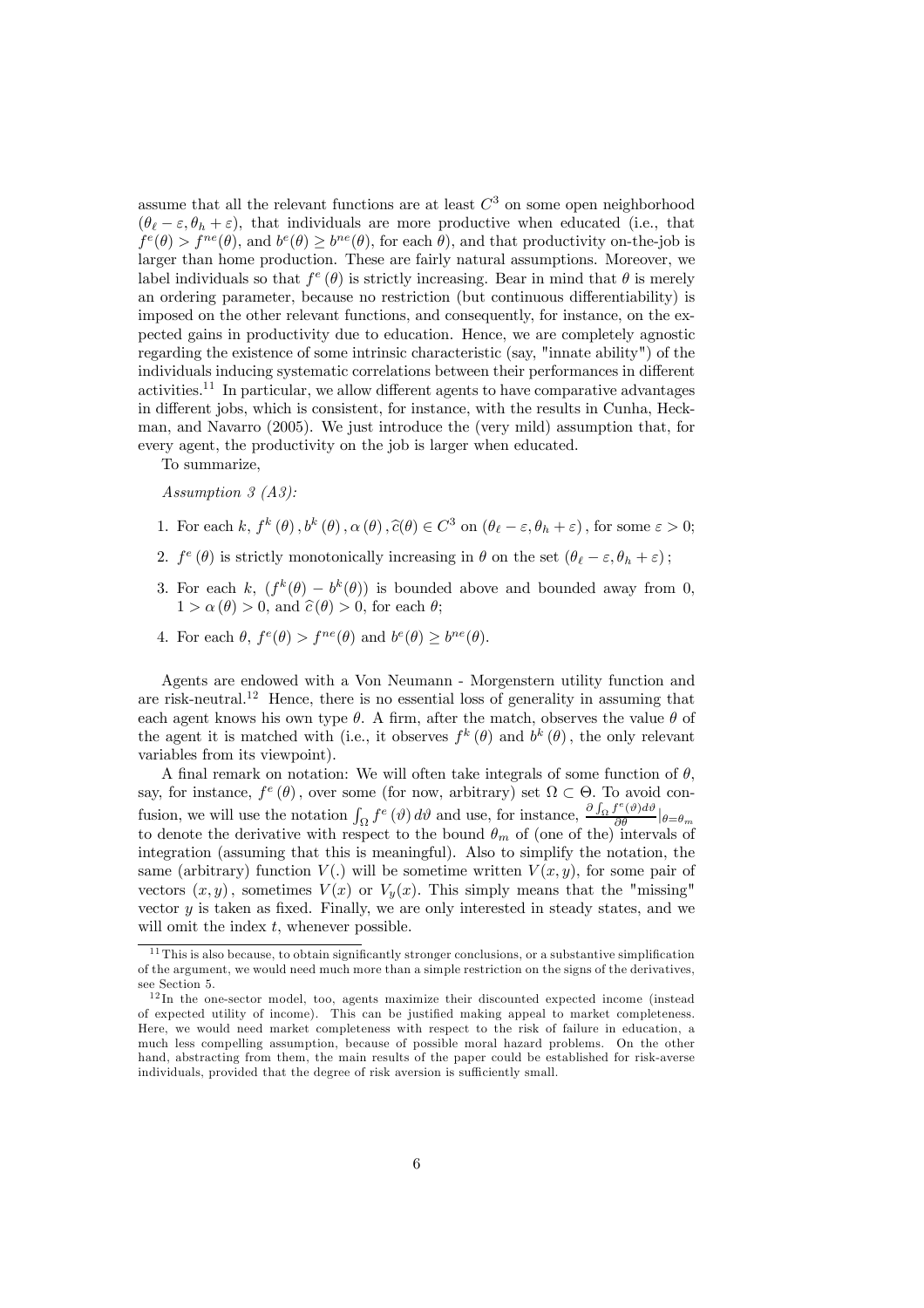#### 2.1. Workers

Existence of a continuum of agents with identical  $\theta$  is introduced just for technical reasons, i.e., to guarantee that there are always workers active in sector ne. In the sequel, whenever possible, we will omit the subscript  $"i"$ , and leave implicit the "almost surely" qualification of many of our statements.

After birth (or after attending school) agents enter the labor market, searching for a job. An agent, if active on labor market  $k$ , receives job offers according to a Poisson process with arrival rate  $\pi^k$ , endogenously given by a (possibly, k–dependent) matching function. Let  $\pi \equiv (\pi^{ne}, \pi^e)$ . Let r' be the (type- and education-invariant) interest rate, and  $w^k(\theta, \pi)$  be the wage rate of a type  $\theta$  agent, if k. Let  $(\gamma + r') \equiv r$ .

Define as  $U^k(\theta, \pi)$  the expected life-time utility of search of an agent of type  $\theta$ and education k, as  $V^k(\theta, \pi) = \frac{w^k(\theta, \pi)}{r}$  his expected life-time utility of a match. As usual,  $U^k(\theta, \pi) = \frac{\pi^k w^k(\theta) + rb^k(\theta)}{r(r+\pi^k)}$ .

Assume that capital markets are perfect and, without any essential loss of generality, let  $\hat{\epsilon}(\theta)$  be time-invariant. At birth, the discounted, expected utility of an agent of type  $\theta$  investing in education is

$$
H(\theta, \pi; T) = e^{-rT} \left[ \alpha(\theta) U^e(\theta, \pi) + (1 - \alpha(\theta)) U^{ne}(\theta, \pi) \right] - \frac{(1 - e^{-rT})}{r} \widehat{c}(\theta),
$$

i.e., if an agent chooses to invest in education, he bears the direct costs up to period T. Then, if he graduates (which happens with probability  $\alpha(\theta)$ ), he enters the labor market for educated workers. Otherwise (with probability  $(1 - \alpha(\theta))$ ), he enters the other market.

Evidently, an agent invests in education only if  $H(\theta, \pi; T) \geq U^{ne}(\theta, \pi)$ . Solving  $H(\theta, \pi; T) - U^{ne}(\theta, \pi) = 0$ , and using continuity of the maps, we can partition  $\Theta^0$ into two (measurable) subsets of types of agents: the ones investing in education and the others. For the sake of concreteness, let's assume that all the indifferent agents choose to invest. Hence, by our tie-breaking rule, rearranging variables, and multiplying by  $e^{rT}$ , an agent of type  $\theta$  chooses to get educated if and only if

$$
G(\theta, \pi; T) \equiv \alpha(\theta) \left( U^e(\theta, \pi) - U^{ne}(\theta, \pi) \right) + \left( 1 - e^{rT} \right) \left( c(\theta) + U^{ne}(\theta, \pi) \right) \ge 0, \tag{1}
$$

where  $c(\theta) \equiv \frac{\partial(\theta)}{r}$ . The function  $e^{-rT}G(\theta, \pi; T)$  is the discounted, expected value of the investment in education.

Assuming stationarity, define  $\Theta^{0k}(\theta, \pi; T)$ , for  $k = e$ , ne, the set of types investing (if  $k = e$ ) or not investing (if  $k = ne$ ) in education. The two sets are implicitly defined by the conditions  $G(\theta, \pi; T) > 0$  and  $G(\theta, \pi; T) < 0$ , respectively. Using  $A1-A2$ , define the correspondences describing (modulo a relabelling of the agents) the stationary labor force:

a.  $\Theta^{e\alpha}(\pi;T) = \{ \theta_i \in \Theta | G(.) \ge 0 \text{ and } i \le e^{-\gamma T} \alpha(\theta) \},\$  the set of educated workers,

b.  $\Theta^{ne\alpha}(\pi;T) = \left\{ \theta_i \in \Theta | G(.) < 0 \text{ or } G(.) \ge 0 \text{ and } e^{-\gamma T} \ge i > e^{-\gamma T} \alpha(\theta) \right\},\$ the set of uneducated workers.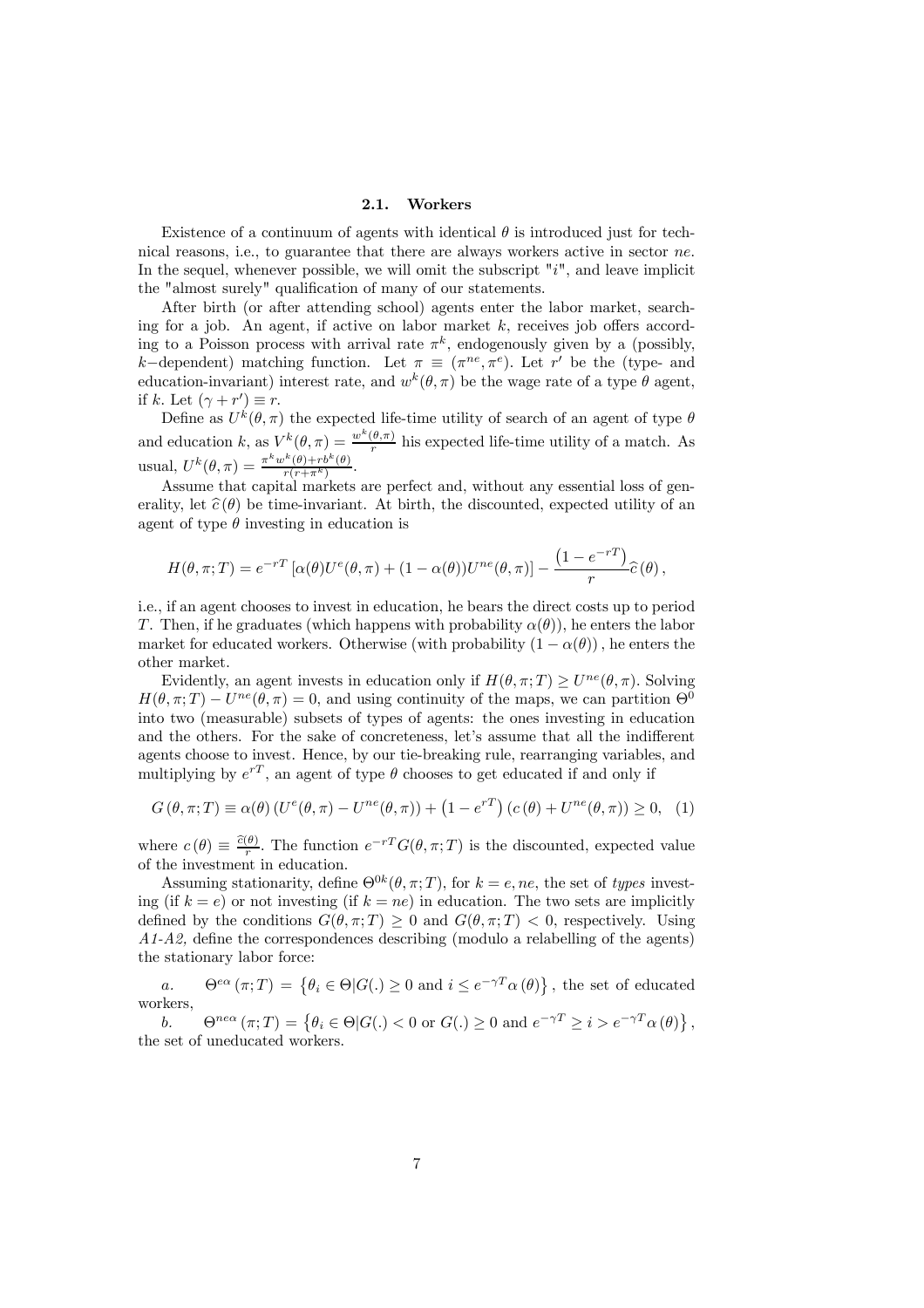Evidently,

$$
\mu(\Theta^{e\alpha}(\pi;T)) = e^{-\gamma T} \int_{\Theta^{0e}(\pi;T)} \alpha(\vartheta) d\vartheta
$$
  
and  

$$
\mu(\Theta^{ne\alpha}(\pi;T)) = \int_{\Theta^{0ne}(\pi;T)} d\vartheta + e^{-\gamma T} \int_{\Theta^{0e}(\pi;T)} (1 - \alpha(\vartheta)) d\vartheta
$$

$$
= \mu(\Theta^{0ne}(.)) + e^{-\gamma T} (\mu(\Theta^{0e}(.)) - \mu(\Theta^{e\alpha}(.))) .
$$
 (2)

By continuity of  $G(\theta, \pi; T)$ ,  $\Theta^{0e}(\pi; T)$  is the union of a finite collection of closed intervals and (possibly) of isolated points, at any  $(\pi, T)$ .

#### 2.2. Firms

Each firm is endowed with a technology allowing it to use one unit of labor to produce a quantity of output. Given that, at any SSE, expected profits are nil, to restrict firms to be active only in one market does not entail any loss of generality. Firms (potentially) active in each sector are identical, and there is an unlimited number of potential entrants in each industry. We can think of the two sectors as defined by different technologies used to produce the same good, or (more plausibly) as sectors producing different commodities. Without any loss of generality, both output prices are equal to 1, so that we can ignore them.

The set-up of the demand side of each one of the two labor markets is standard. Under perfect capital markets, firms have the same discount factor  $r'$ . To open a vacancy in labor market k entails a fixed, flow cost,  $v^k$ , for  $k = ne, e$ , satisfying  $v \equiv (v^{ne}, v^e) >> 0$ . Usually, they are interpreted as advertising and recruitment costs. Also, remember that  $\gamma$  is the arrival rate of the Poisson process describing the dissolution of a match and that  $(\gamma + r') \equiv r$ . Finally, for each firm active in market k, matches are governed by a Poisson process with arrival rate  $q^k$ .

The flow of profits induced by a vacancy filled by a  $\theta$  worker is  $(f^k(\theta) - w^k(\theta))$ , until he drops out of the match. Hence, its expected, discounted value (conditional on  $\Theta^{k\alpha}(\pi;T)$  is

$$
J^{k} = \frac{\int_{\Theta^{k\alpha}(\pi;T)} \left( f^{k} \left( \vartheta \right) - w^{k} \left( \vartheta, \pi \right) \right) d\vartheta}{r\mu \left( \Theta^{k\alpha} \left( \pi;T \right) \right)}.
$$
\n(3)

Vacancies in a market are created as long as their expected value is positive. Hence, assuming perfect competition, the zero expected profit condition requires

$$
\frac{\int_{\Theta^{k\alpha}(\pi;T)} \left(f^k\left(\vartheta\right) - w^k\left(\vartheta,\pi\right)\right) d\vartheta}{r\mu\left(\Theta^{k\alpha}\left(\pi;T\right)\right)} = \frac{v^k}{q^k}.\tag{4}
$$

# 2.3. Bargaining

After each match, the shares of output of worker and firm are determined by a bargaining process, taking place after the type of the worker is revealed (equivalently, the wage is output - i.e., worker's type - contingent). The firm and the worker bargain over their shares of total output adopting the Nash bargaining solution criterion, with exogenous weights respectively  $(1 - \beta)$  and  $\beta$ . The outside options are, respectively,  $U^k(\theta, \pi)$ , for a worker of type  $\theta$  and qualification k, and 0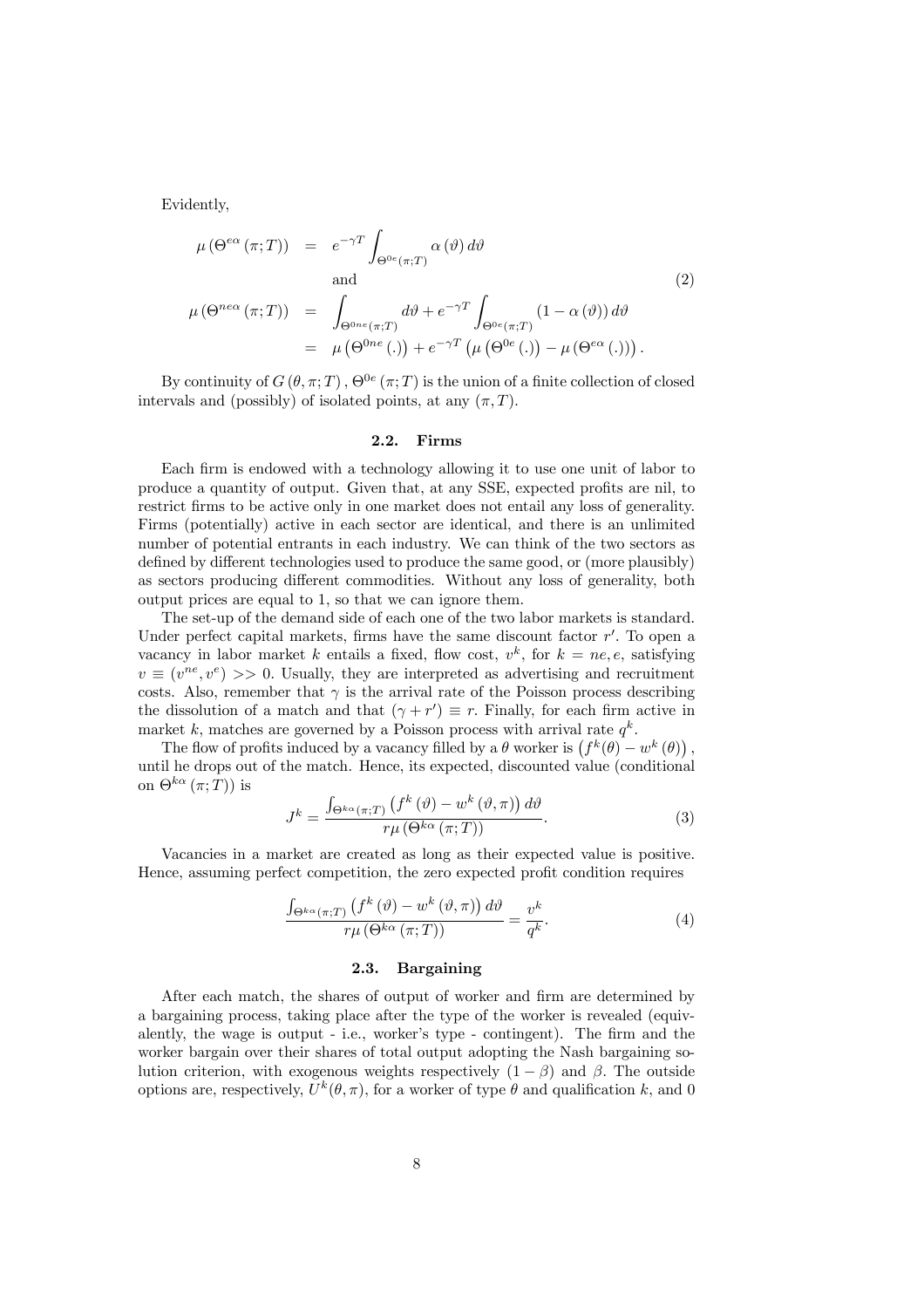for each firm, by the free-entry assumption. Hence, each firm always hires the first worker it meets. The output shares are obtained solving

$$
\max \left( \frac{w^k(\theta, \pi) - rU^k(\theta, \pi)}{r} \right)^\beta \left( \frac{f^k(\theta) - w^k(\theta, \pi)}{r} \right)^{1-\beta},
$$

and, as usual, the wage of a  $\theta$ -worker active in sector k is

$$
w^{k}(\theta,\pi) = \beta \frac{\left(r + \pi^{k}\right) f^{k}(\theta)}{r + \beta \pi^{k}} + (1 - \beta) \frac{rb^{k}(\theta)}{r + \beta \pi^{k}}.
$$
\n<sup>(5)</sup>

# 2.4. Matching and unemployment

At a steady state, on market k, the measure of unemployed agents is  $u^k \mu(\Theta^{k\alpha}(\pi;T)),$ while  $o^k\mu(\Theta^{k\alpha}(\pi;T))$  is the measure of vacant jobs ("openings"), expressed in terms of the measure of the labor force of type  $k$ . Define the "market tightness" variable  $\phi^k \equiv \frac{o^k}{u^k}$ , for each k. Let

$$
q^{k} = q^{k}(\phi) \equiv m^{k}(\frac{1}{\phi^{k}}, 1)
$$
 and  $\pi^{k} = \pi^{k}(\phi) \equiv \phi^{k}q^{k}(\phi) \equiv m(1, \phi^{k}),$ 

be, for each k, the functions associating with each  $\phi^k$  the arrival rate of the Poisson process governing the flows of job applications and job offers in sector k. As usual, we adopt

Assumption  $\frac{1}{4}$  (A $\frac{1}{4}$ ):

- 1.  $m^k(u^k, o^k) \in C^3$  satisfies  $\nabla m^k >> 0$ , is concave, homogeneous of degree 1 in  $(u^k, o^k)$  and satisfies the Inada's condition;
- 2.  $q^k(\phi) \in C^3$  satisfies  $\frac{\partial q^k}{\partial \phi^k} < 0$ , and  $\frac{\partial q^k}{\partial \phi^{k'}} = 0$ . Moreover,  $\eta_{q^k}(\phi) \equiv \frac{\phi^k}{q^k(\phi)} \frac{\partial q^k}{\partial \phi^k} \in$  $(-1, 0);$
- 3.  $\pi^k(\phi) \in C^3$  satisfies  $\frac{\partial \pi^k}{\partial \phi^k} > 0$  and  $\frac{\partial \pi^k}{\partial \phi^{k'}} = 0$ . Moreover,  $\eta_{\pi^k}(\phi) \equiv \frac{\phi^k}{\pi^k(\phi)} \frac{\partial \pi^k}{\partial \phi^k} =$  $(1 + \eta_{q^k}(\phi)) \in (0, 1)$ .<sup>13</sup>

Let  $\hat{\theta}^{k\alpha}(t)$  define the set of agents of type  $\theta$ , alive at t, and active in labor market  $k$ . As in  $A1$ , we introduce the following:

Assumption 5 (A5):

- 1. For each  $\theta$  and each  $i \in \hat{\theta}^{k\alpha}(t)$ , if unemployed, job offers follow a Poisson process with arrival rate  $\pi^{k}(\phi)$ ;
- 2. At each  $t, \widehat{\theta}^{k\alpha} (t)$  and  $k, \pi^k (\phi)$  is the rate of change, due to the transition into employment, of the measure of unemployed agents.

<sup>&</sup>lt;sup>13</sup>Evidently,  $\pi^k(\phi)$  (and  $q^k(\phi)$ ) only depends upon  $\phi^k$ , for each k. We write them this way to simplify notation.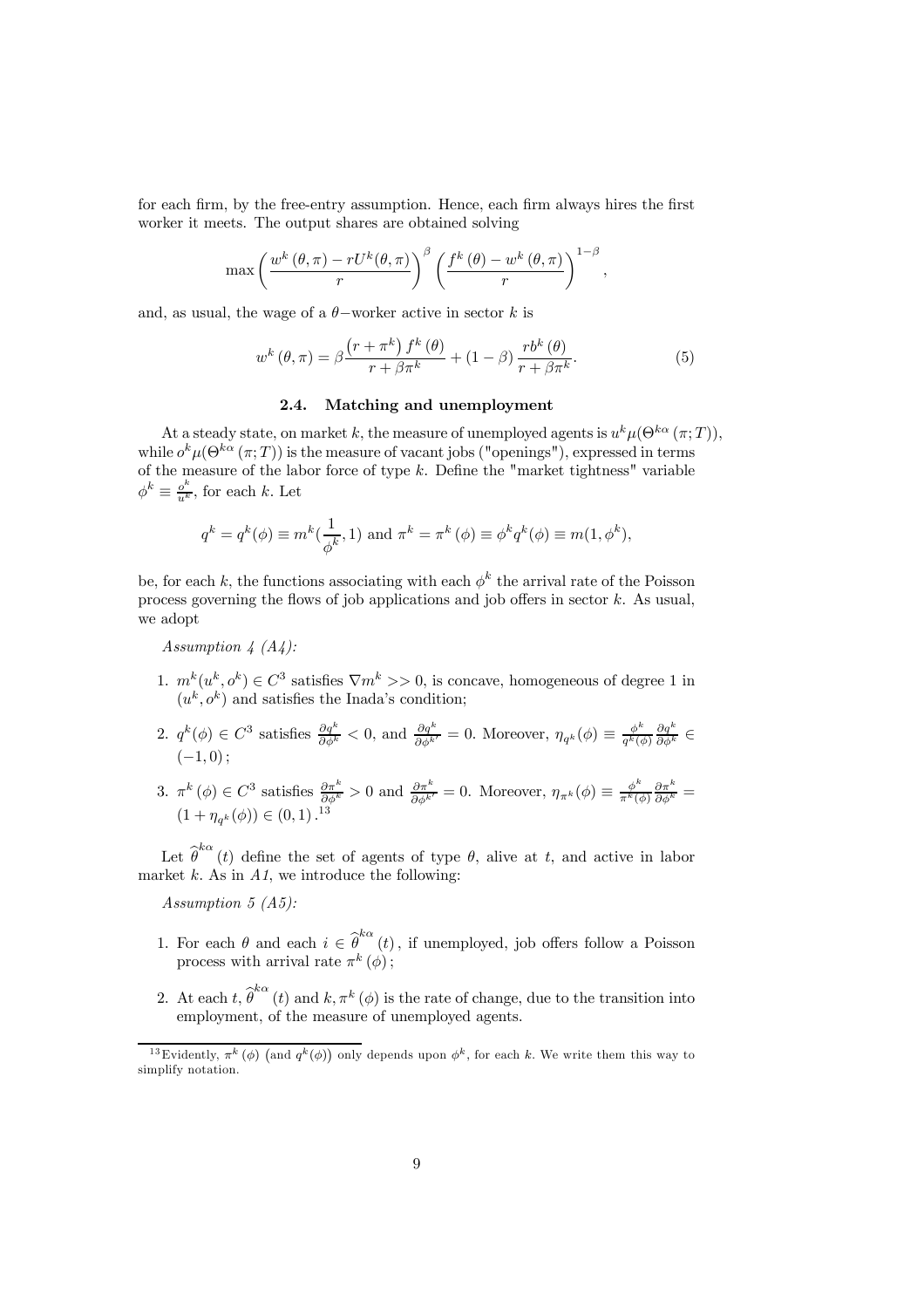The size of the set of unemployed is affected by the flows of individuals dropping out of the labor force, at rate  $\gamma$ , or getting a job, at rate  $\pi^k(\phi)$ . The flow of individuals into unemployment is due to the new workers replacing the ones leaving the market. For the educated workers, at each  $t$ , it is given by the inflow of people who, at  $(t-T)$ , had chosen to get into education, and have both survived and succeeded, and has rate  $\gamma\mu(\Theta^{e\alpha}$  (.)). Therefore, at a stationary state,

$$
\frac{\partial u^e \mu(\Theta^{e\alpha}(\pi;T))}{\partial t} = (-\gamma u^e - \pi^e(\phi) u^e + \gamma) \mu(\Theta^{e\alpha}(\pi;T)).
$$

Using (2), the stationary rate of unemployment for the educated agents is

$$
u^{e*} = \frac{\gamma}{\gamma + \pi^e(\phi)}.\tag{6}
$$

Similarly, one can show that

$$
u^{ne*} = \frac{\gamma}{\gamma + \pi^{ne}(\phi)}.\tag{7}
$$

Evidently, these are the obvious translations in our setting of the usual stationary values of the rate of unemployment.

#### 2.5. The space of the economies

In the sequel, several results are established for a proper subset of economies. The parameters defining the economy are: vacancy costs,  $v \in \mathbb{R}^2_{++}$ , a pair  $(m^e, m^{ne})$ satisfying  $A_4$ , and a vector  $(f, b, c, \alpha)$  satisfying A3. We always treat  $(\gamma, r')$ , hence  $r$ , as fixed. For convenience, we define the space of the economies directly in terms of  $c(\theta) = r\hat{c}(\theta)$ . Thus, an economy is

$$
\xi = (v, m, f, b, c, \alpha) \in \Xi.
$$

We endow  $\mathbb{R}^2_{++}$  with the Euclidean topology, all the functional spaces with the  $C^3$ compact-open topology, and  $\Xi$  with the product topology. It is well known that  $\Xi$ is a metric space.

A property is generic if it holds for an open and dense subset of parameters. This is the standard notion of genericity for infinite dimensional spaces, given that there is no canonical notion of measure.

# 3. EQUILIBRIUM

Here, and in the sequel, we describe all the functions as depending upon  $\phi$ , instead of  $\pi$  or q. Also, whenever required, we make explicit their dependence on  $(T,\xi)$ .

At a steady state, replacing  $(5)$  into  $(1)$ , we obtain

$$
G(\theta, \phi; T, \xi) = \alpha(\theta) \left[ \frac{\pi^{e}(\phi) \beta f^{e}(\theta) + r b^{e}(\theta)}{r + \beta \pi^{e}(\phi)} - \frac{\pi^{ne}(\phi) \beta f^{ne}(\theta) + r b^{ne}(\theta)}{r + \beta \pi^{ne}(\phi)} \right] + (1 - e^{rT}) \left[ c(\theta) + \frac{\pi^{ne}(\phi) \beta f^{ne}(\theta) + r b^{ne}(\theta)}{r + \beta \pi^{ne}(\phi)} \right].
$$
 (8)

We define SSE in terms of the pair of "market tightness" variables  $\phi = (\phi^e, \phi^{ne})$ .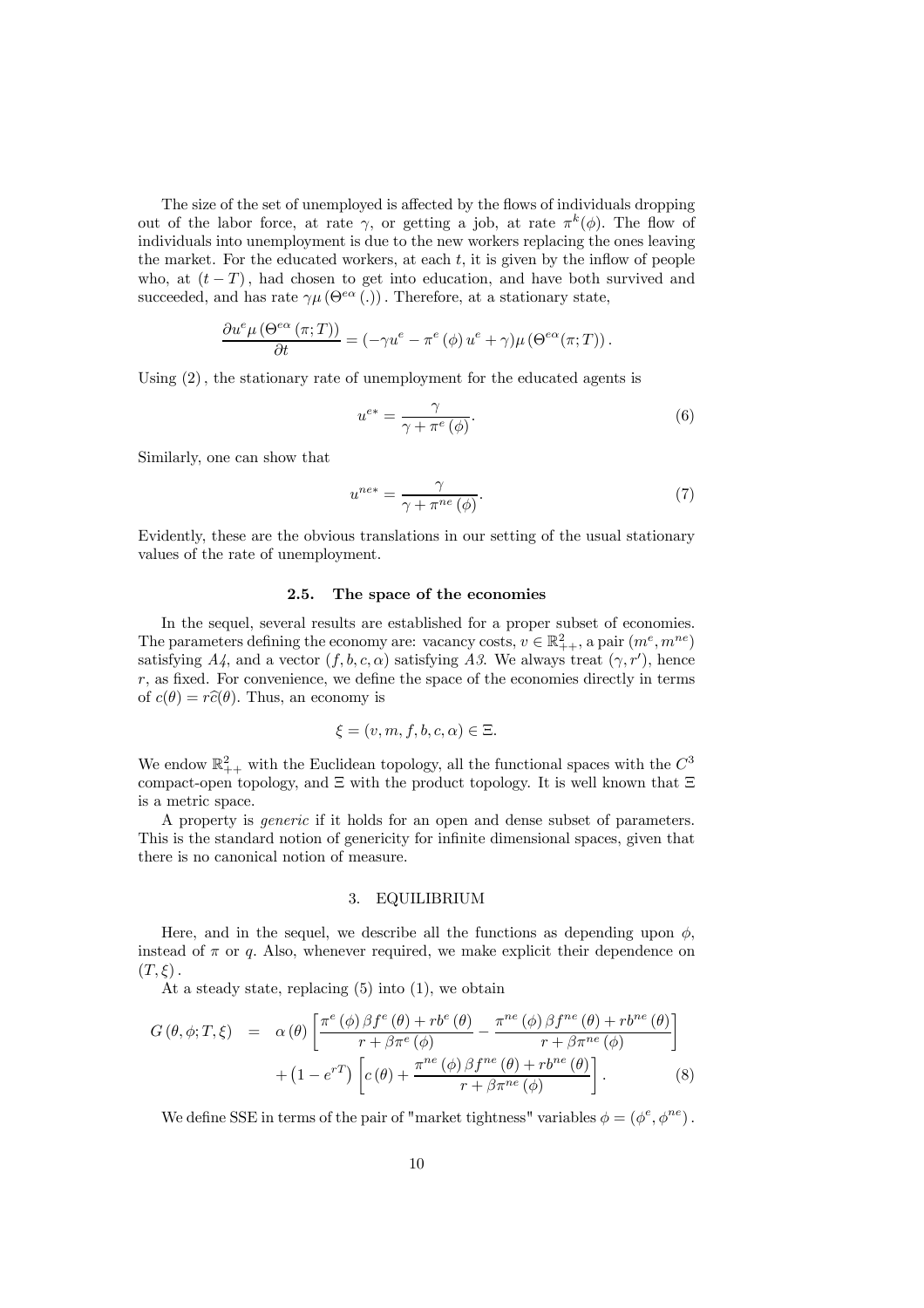DEFINITION 1. Given  $(T, \xi)$ , an *interior SSE* is a pair  $(\overline{\phi}^e, \overline{\phi}^{ne})$ , and associated  $(w^e(\theta, \overline{\phi}; T, \xi), w^{ne}(\theta, \overline{\phi}; T, \xi))$  and  $(\Theta^{ea}(\overline{\phi}; T, \xi), \Theta^{nea}(\overline{\phi}; T, \xi))$ , such that:<br>  $\frac{\int_{\Theta^{ka}(\overline{\phi})}(f^k(\theta)-w^k(\theta, \overline{\phi}; T, \xi))d\theta}{\int_{\Theta^{ka}(\overline{\phi})}(f^k(\theta)-w^k(\theta, \overline{\phi}; T, \xi))d\theta}$ 

i. 
$$
\frac{\int_{\Theta^{k\alpha}(\overline{\phi})}(f^{\kappa}(\theta)-w^{\kappa}(\theta,\phi;T,\xi))d\theta}{r\mu(\Theta^{k\alpha}(\overline{\phi}))}=\frac{v^k}{q^k(\overline{\phi})}, \text{ for each } k,
$$

*ii.* 
$$
w^k\left(\theta,\overline{\phi};T,\xi\right) = \beta \frac{(r+\pi^k(\overline{\phi}))f^k(\theta)}{r+\beta\pi^k(\overline{\phi})} + (1-\beta) \frac{rb^k(\theta)}{r+\beta\pi^k(\overline{\phi})}, \text{ for each } k,
$$

*iii.*  $\Theta^{0e}(\phi; T, \xi) \neq \emptyset$  and  $\Theta^{0e}(\phi; T, \xi) \neq \Theta^{0}$ .

Conditions  $(i - ii)$  are standard,  $(iii)$  is the interiority condition.

Given that  $\alpha(\theta) \in (0,1)$ , for each  $\theta$ , the set  $\Theta^{ne\alpha}(\phi;T,\xi)$  is always non-empty. On the contrary, it may very well be that  $\Theta^{0e}(\phi; T, \xi) = \emptyset$  and, for T sufficiently large, the only SSE has this property. Anyhow, we will ignore these trivial equilibria.<sup>14</sup>

Replacing  $(ii)$  into  $(i)$ , we can rewrite the zero-profit conditions as

$$
\Phi^{k'}(\phi;T,\xi) \equiv \frac{1-\beta}{r+\beta\pi^k(\phi^k)} \frac{\int_{\Theta^{k\alpha}(\phi;T,\xi)} (f^k(\vartheta) - b^k(\vartheta))d\vartheta}{\mu(\Theta^{k\alpha}(\phi;T,\xi))} - \frac{v^k}{q^k(\phi)} = 0, \text{ for each } k. \tag{9}
$$

Let  $\Phi'(\phi; T, \xi) \equiv (\Phi^{ne'}(\phi; T, \xi), \Phi^{e'}(\phi; T, \xi))$ . Then, by definition,  $\overline{\phi}$  is an *interior* SSE if and only if  $\Phi'(\overline{\phi}; T, \xi) = 0$ ,  $\Theta^{0e}(\overline{\phi}; T, \xi) \neq \Theta^{0}$ , and  $\Theta^{0ne}(\overline{\phi}; T, \xi) \neq \emptyset$ .

It is convenient to replace  $\Phi'(\phi; T, \xi)$  with

$$
\begin{array}{rcl} \Phi\left(\phi;T,\xi\right) & \equiv & \left[ \begin{array}{c} \frac{r+\beta\pi^e(\phi)}{1-\beta}\Phi^{e'}\left(\phi;T,\xi\right) \\ \frac{r+\beta\pi^{n\bar{e}}(\phi)}{1-\beta}\Phi^{ne'}\left(\phi;T,\xi\right) \end{array} \right] \equiv \left[ \begin{array}{c} F^e\left(\phi;T,\xi\right)-A^e\left(\phi^e;T,\xi\right) \\ F^{ne}\left(\phi;T,\xi\right)-A^{ne}\left(\phi^{ne};T,\xi\right) \end{array} \right] \\ & \equiv & \left[ \begin{array}{c} \frac{\int_{\Theta^{ea}\left(\phi;T,\xi\right)}\left(f^e\left(\theta\right)-b^e\left(\theta\right)\right)d\theta}{\mu\left(\Theta^{ea}\left(\phi;T,\xi\right)\right)}-v^e\frac{r+\beta\pi^e\left(\phi^e\right)}{(1-\beta)q^e\left(\theta^e\right)} \\ \frac{\int_{\Theta^{ne\alpha}\left(\phi;T,\xi\right)}\left(f^{\bar{ne}\left(\theta\right)}-b^{\bar{ne}\left(\theta\right)}\right)d\theta}{\mu\left(\Theta^{ne\alpha}\left(\phi;T,\xi\right)\right)}-v^{ne}\frac{r+\beta\pi^{ne}\left(\phi^{ne}\right)}{(1-\beta)q^ne\left(\phi^{ne}\right)} \end{array} \right]. \end{array}
$$

Clearly,  $\Phi'(\phi; T, \xi)=0$  if and only if  $\Phi(\phi; T, \xi)=0$ . Evidently, for each k,  $F^k(\phi;T,\xi)$  depends upon  $\phi$  only because of the effects of its changes on the set  $\Theta^{k\alpha}(\phi;T,\xi)$ , while, for each k,  $A^k(\phi;T,\xi)$  does not depend upon  $\Theta^{k\alpha}(\phi;T,\xi)$ . This is very convenient in computations and therefore, in the sequel, we will mostly use this map.

There are two main difficulties in establishing the existence of interior SSE. First, for T large, there is always a trivial SSE where no one invests in education. Under very general (and natural) assumptions, for  $T$  sufficiently small, there is a SSE where all the agents invest in education. Therefore, the best we can look for is the existence of an interval  $(T_{\xi}, T^{\xi})$  such that, for each  $T \in (T_{\xi}, T^{\xi})$ , the economy  $\xi$  has an interior SSE. Secondly, we can use a fixed point argument to show the existence of SSE (once we impose some restrictions on the agents' expectations concerning the inactive sector, if any). However, fixed point arguments do not seem to suffice to establish the existence of interior SSE. Hence, we need a different approach. The proof is cumbersome and we postpone all the technicalities to Appendix 7.3. For it to work, we need an additional property, namely, that, at the unique SSE associated with the artificial economy where all the agents invest in education, if there are no costs of education, each agent would actually choose to invest. This is a very mild restriction, indeed. By continuity, we can formulate it as follows.

 $14$ Trivial "autarkic" equilibria with no vacancies and no labor force in one sector (or in both) also exist, as usual in random matching models. The difference is that, in our economy, for T sufficiently large, at each SSE,  $\Theta^{0e}(\phi; T, \xi) = \emptyset$ .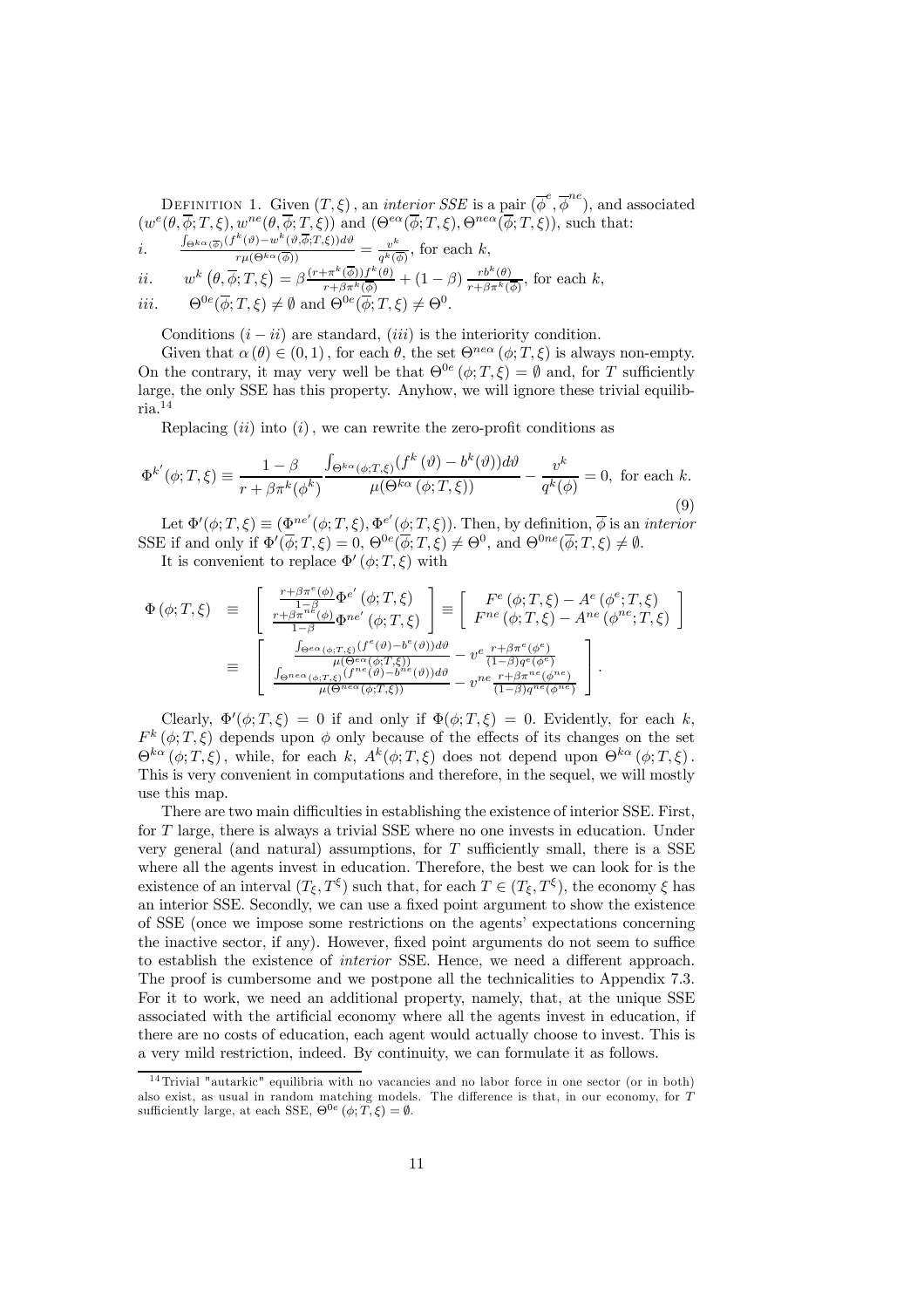Assumption 6 (A6):

Let  $\phi_{\xi}$  be the (unique) SSE of the artificial economy  $\xi \in \Xi$  with  $\Theta^{0e} = \Theta^0$ . There is  $\tilde{T}_{\xi}$  such that  $G(\theta, \phi_{\xi}; T, \xi) \geq 0$ , for each  $\theta \in \Theta^0$ , if and only if  $T \in (0, T_{\xi}]$ .

Lemma A1 in Appendix 7.3.1 provides *one* set of restrictions on  $\xi$  such that  $A\theta$ holds. However,  $A\theta$  holds also under several other sets of assumptions and, most important, it is very natural in our set-up.

THEOREM 1. Under A1-A6, for each  $\xi \in \Xi^*$ , an open, dense subset of  $\Xi$ , there is an interior SSE  $\phi(T,\xi) \in C^1$  for each  $T \in (T_{\xi}, T^{\xi})$ , an open subset of  $(0,\infty)$ .

Proof. See Appendix 7.3.1.

The key point is that, modulo some arbitrarily small adjustment of production and education cost functions, and of vacancy costs, there is an interval  $(T_{\epsilon}, T^{\xi})$  for which interior SSE exist. As already explained, this is the best result we can hope for, from the qualitative viewpoint.

Remark 1. The proof of Thm. 1 exploits appropriate perturbations of  $v$ , which are, possibly, k–dependent. They could be replaced by perturbations of  $f^k(\theta) =$ , for each k, and by local perturbations of the functions  $q^k(\phi)$  (preserving, if so required, its invariance across markets).

Define the set

 $\Xi_T = \{\xi \in \Xi | \text{ given } T, \text{ there is an interior SSE}, \phi(T,\xi)\}.$ 

Next, we study some properties of  $\Xi_T$ , for arbitrarily given  $T > 0$ . The results may be of some autonomous interest, but they are mainly motivated as a step to discuss (lack of) efficiency of SSE.

THEOREM 2. For each  $T > 0$ , the set  $\Xi_T$  is non-empty and it contains an open  $\text{set } \Xi_T^{\circ}$ . Moreover,  $\Xi_T^{\circ}$  contains an open, dense subset  $\Xi_T^{reg}$  such that, for each  $\overline{\xi} \in \Xi^{reg}_{T}$ , at each interior SSE  $\phi(T, \overline{\xi})$ ,

i.  $G(\theta_{\ell}, \phi(\overline{\xi}); \overline{\xi}) \neq 0$  and  $G(\theta_h, \phi(\overline{\xi}); \overline{\xi}) \neq 0$ ,<br>ii.  $D_{\phi} \Phi(\phi; \overline{\xi})$  has full rank at  $\phi = \phi(\overline{\xi})$ ,

 $D_{\phi}\Phi(\phi;\overline{\xi})$  has full rank at  $\phi = \phi(\overline{\xi}),$ 

iii. the number of interior SSE is finite, and there is an open neighborhood  $V(\overline{\xi}) \subset \Xi_T^{reg}$  such that, at each  $\xi \in V(\overline{\xi})$ , interior SSE are locally described by a finite collection of  $C^1$  maps,  $(\phi_1(\xi), ..., \phi_N(\xi))$ , for some N.

 $(i, ii)$  are established in Appendix 7.3.2.  $(iii)$  follows immediately from them and the implicit function theorem (IFT in the sequel).

As usual, we call *regular* an interior SSE such that  $D_{\phi} \Phi(\phi; \overline{\xi})$  has full rank (implicitly, this requires that (i) above holds, otherwise,  $\Phi(\phi;\overline{\xi})$  may be non differentiable). If each interior SSE of an economy is regular, we call the economy regular.

# 4. EFFICIENCY PROPERTIES OF INTERIOR SSE ALLOCATIONS

We start with an informal discussion. As common in the literature, we define efficiency in terms of steady state total, discounted, expected surplus. More problematic is to select the appropriate set of policy instruments. An intuitively appealing notion of constrained optimality (CO) requires that the SSE allocation cannot be improved upon just by changing the set of people getting educated and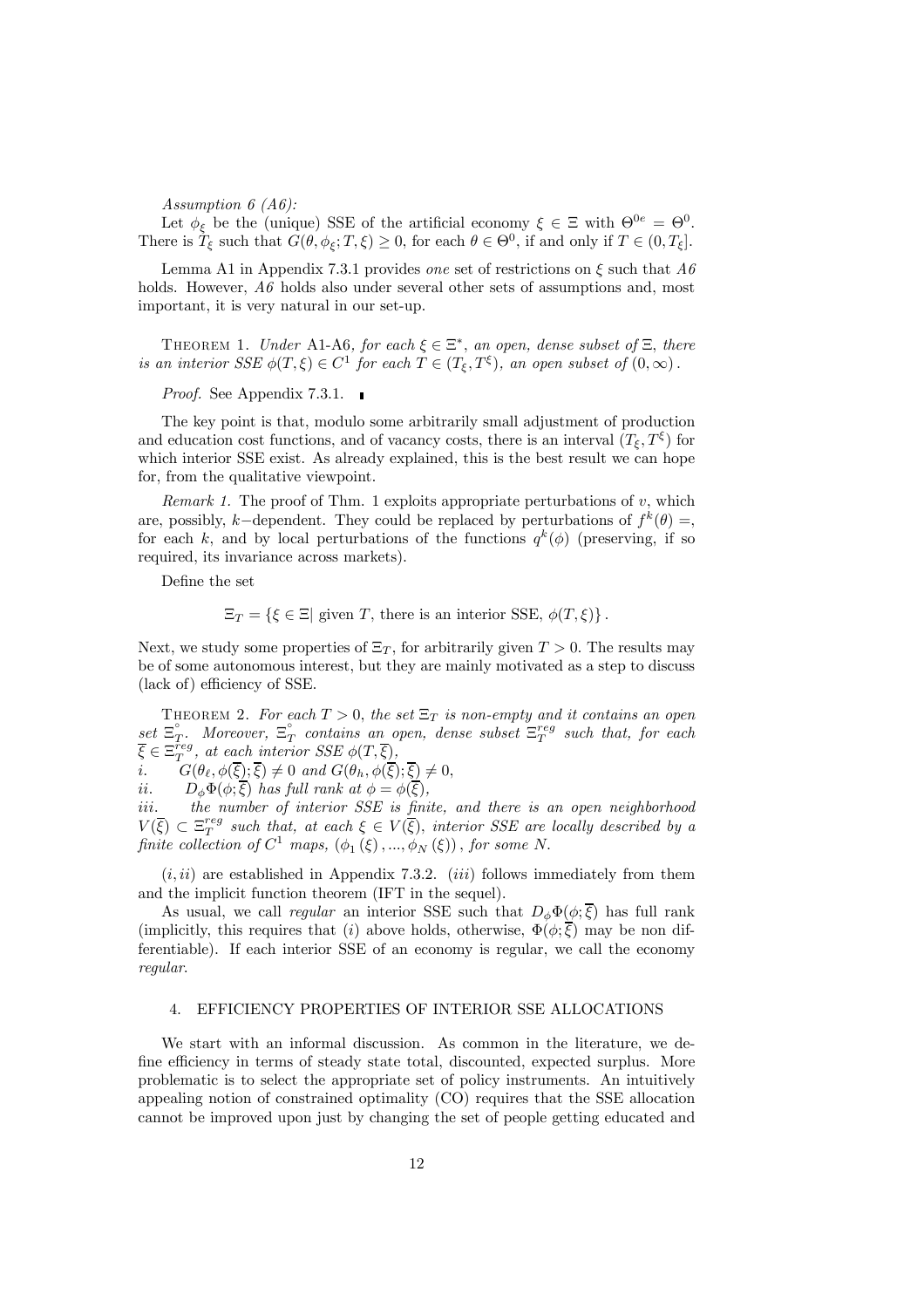the "market tightness" variables  $\phi$  (i.e., unemployment and vacancies). Unfortunately, such a notion would be useless in our context and for our purposes. An SSE allocation, to be CO, must be an optimal solution to the planner's problem, given the specific selection of the set  $\Theta^{0e}$ . In the canonical one-sector, random matching model, SSE are typically constrained inefficient, unless the "market power" weight β happens to satisfy the Hosios (1990) condition:  $\beta = |\eta_{\alpha^k}(\phi)|$ , where  $\eta_{\alpha^k}(\phi)$  is the elasticity of  $q^k(\phi)$  with respect to  $\phi^k$ . Given  $\Theta^{0e}$ , our model reduces to a pair of disjoint random matching economies. Therefore, a necessary condition for a SSE to be CO is  $\beta = |\eta_{\sigma^k}(\phi)|$ , for each k. Hence, SSE allocations typically are not CO, as long as  $\beta$  is an exogenous parameter. This obscures the nature of inefficiencies specifically related to the educational choices of the agents, if any. To avoid this problem, we propose a different efficiency concept, Weak Constrained Optimality (WCO). With our definition, the planner can choose any measurable subset  $\Theta^{0e}$ . This choice induces a pair  $\phi$ , obtained as SSE of the two (now, separated) sub-economies  $e$  and  $ne^{-15}$  In a one-sector model, interior SSE are trivially WCO, because they are globally unique and the constraint set of the planner reduces to a single point, the SSE itself. Hence, the notion of WCO is extremely weak, and, consequently, WCO allocations do not have a strong appeal from the normative viewpoint. This criterion, however, is useful. First, it allows us to pinpoint sources of inefficiency just related to the two-sector structure of the economy, and to the private nature of the investments in education. Secondly, the weaker the notion of CO, the stronger the inefficiency result.

We restrict the analysis to steady states, and assume  $r' = 0$ , so that  $r = \gamma$  (or, rather, we consider the limit case for  $r'$  converging to zero). This entails a loss of generality, but it allows us to sidestep issues related to dynamic optimality versus optimality of the steady states, and it is standard in this literature.

In the sequel, the length of schooling,  $T$ , is fixed, hence omitted from notation. The planner's objective function,  $P'(u, o, \Theta^{0e}; \xi)$ , is the steady state, discounted, expected total surplus, net of vacancy costs and of the direct costs of education. Its explicit form is given by (12), in Appendix 7.4. The planner's policy instruments are the choice of a measurable subset of  $\Theta^{0e}$  and of the pair  $(u, o)$ . The planner faces three constraints:

a. 
$$
u^e = \frac{\gamma}{\gamma + \pi^e(\phi)};
$$
  
\nb.  $u^{ne} = \frac{\gamma}{\gamma + \pi^{ne}(\phi)};$   
\nc.  $\Phi_{\Theta^{0e}}(\phi; \xi) = 0.$ 

The last constraint differs from the equilibrium condition  $\Phi(\phi;\xi)=0$ . In  $\Phi_{\Theta^{0e}}(\phi;\xi)$ ,  $\Theta^{0e}$  is selected by the planner, while, in  $\Phi(\phi;\xi)$ , it is implicitly given by the additional condition  $G(\theta, \phi; \xi) \geq 0$ , for each  $\theta \in \Theta^{0e}$ . Given the constraints  $(a-b)$ , the policy instruments actually reduce to  $\Theta^{0e}$  and  $\phi$ . Also, we are implicitly imposing symmetry in the treatment of agents of the same type  $\theta$ , because it always holds, at a WCO allocation.

For completeness, we reformulate in our set-up the standard notion of CO and the inefficiency result already mentioned.

<sup>&</sup>lt;sup>15</sup> Our notion of WCO is somewhat related to the one commonly used in the literature on general equilibrium with incomplete markets (see, Geanakoplos and Polemarchakis (1986)). In both cases, the planner chooses the investment portfolios, taking into account the induced adjustment of the endogenous equilibrium variables (prices there,  $\phi$  here). We are completely agnostic about the (far from trivial) problem of the existence of WCO allocations, that is not really germane to the issue under consideration.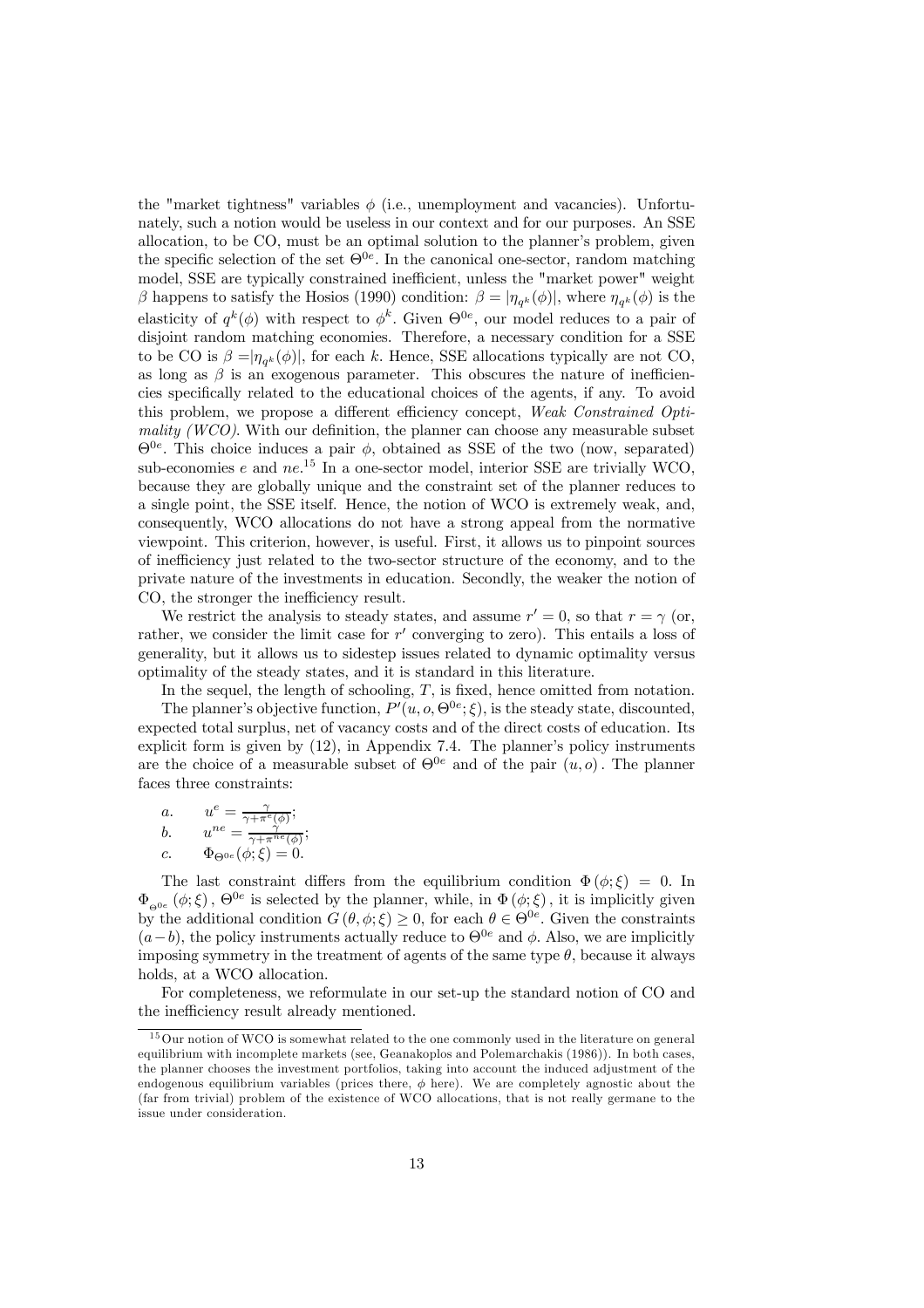Define as  $P(\phi, \Theta^{0e}; \xi)$  the objective function obtained replacing into  $P'(u, o, \Theta^{0e}; \xi)$ the stationary values of  $(u, o)$ , given by  $(a - b)$  above and by  $o^k = \phi^k u^k$ , for each k.

DEFINITION 2. A pair  $(\overline{\phi}, \overline{\Theta}^{0e})$  is *Constrained Optimal* (CO) if and only if it is solution to the problem

choose  $(\phi, \Theta^{0e}) \in \arg \max P(\phi, \Theta^{0e}; \xi)$ .

PROPOSITION 1. Under A1-A6, there is an open, dense subset  $\Xi' \subset \Xi^{reg}_T$  such that, for each  $\xi \in \Xi'$ , each interior SSE is not CO.

The proof of Prop. 1 is straightforward (given Theorem 2 above) and, therefore, omitted.

We obtain the notion of WCO by introducing into the planner's optimization problem the additional constraint (c), defined above.

DEFINITION 3. A pair  $(\overline{\phi}, \overline{\Theta}^{0e})$  is *Weakly Constrained Optimal* (WCO) if and only if it is a solution to the problem

choose  $(\phi, \Theta^{0e}) \in \arg \max P(\phi, \Theta^{0e}; \xi)$  subject to  $\Phi_{\Theta^{0e}}(\phi; \xi)=0$ .

In Appendix 7.4 we establish our key result.

THEOREM 3. Under A1-A6, there is an open, dense subset of economies,  $\overline{\Xi} \subset$  $\Xi_T^{reg}$ , such that, for each  $\xi \in \overline{\Xi}$ , each interior SSE is not WCO.

*Remark 2.* Throughout the paper,  $\beta$  is an exogenous parameters. As we will see later on, the value of  $(\beta + \eta_{q^k}(\phi))$  plays a role in determining the lack of WCO of SSE and, most important, the nature of the inefficiency. However, the Hosios' condition is neither necessary, nor sufficient, to guarantee WCO.

Remark 3. Thm. 3 holds generically in the set of regular economies with interior SSE. We have formally established existence of a (possibly) small subset of economies with these properties. However, this last theorem does not rest in any substantive sense on Thm. 1. Its result holds generically in the set of regular economies with interior SSE. Moreover, its proof rests heavily on differentiability. This property is never at issue here. In the planner's problem what matters are the derivatives  $\frac{\partial \phi^k}{\partial \theta_m}$ , for  $k = e$ , ne, obtained by the IFT applied to the constraint  $\Phi_{\Theta^{0e}}(\phi;\xi)=0$ , at the values  $\theta_m$  selected by the planner. While it is possible that rank  $D_{\phi} \Phi (\phi; \xi) < 2$ ,  $rank D_{\phi} \Phi_{\Theta^{0e}} (\phi; \xi) = 2$ , always. Therefore,  $\frac{\partial \phi^k}{\partial \theta} |_{\theta = \theta_m}$ , for  $k = e$ , *ne*, are always well-defined, here.

The literature has identified three different possible sources of constrained inefficiency. First, when  $(\beta + \eta_{\alpha^k}(\phi)) \neq 0$  at the SSE, the equilibrium is constrained inefficient, because agents do not internalize the congestion externality. Secondly, with investments in human capital, there may be an "hold up" effect, stressed by Acemoglu (1996) in a different, but related model: educated workers do not receive the full return on their investment, because of the wage setting mechanism, and of the irreversibility of their investment. In his model, this always induces underinvestment in education.16 Finally, when a subset of workers switches from one sector

 $16$  Acemoglu's economy is always characterized by full employment, so that there are no congestion externalities at play. Constrained inefficiency is due to lack of contractibility of investments and the hold-up problem. His results are relevant in our set-up, because a somewhat similar "hold-up" effect is at play here.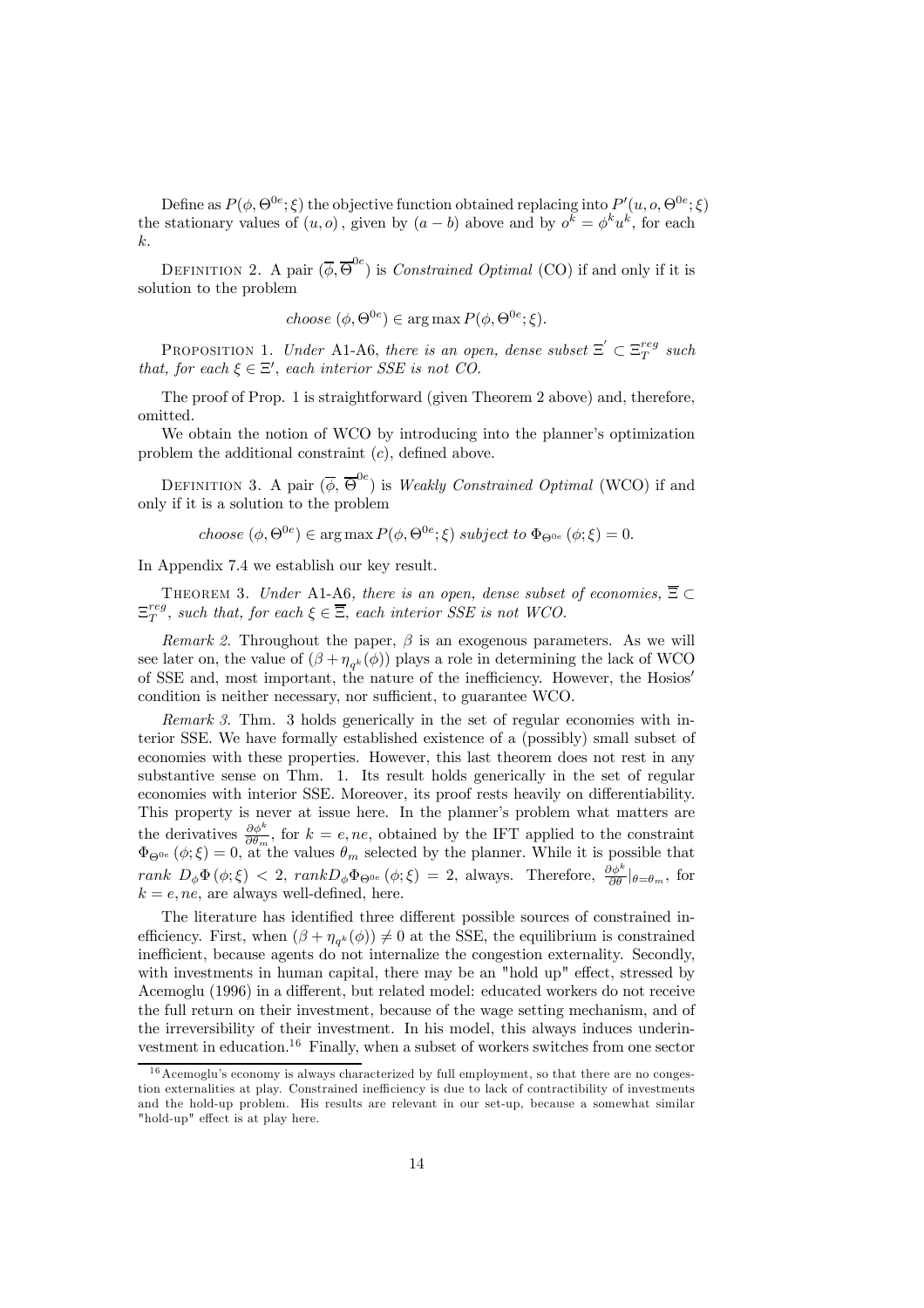to the other, the expected productivities in both sectors may vary, and with them the creation of vacancies. This is an additional potential source of inefficiency and, following Charlot and Decreuse  $(2005)$ , we call it composition effect.<sup>17</sup>

Our notion of WCO neutralizes sector-by-sector congestion externalities. The other two kinds of sources of inefficiency are potentially active.

Let's make precise our notions of over and undereducation. As in the proof of Thm. 3, and without any loss of generality, we restrict the planner to choose sets  $\Theta^{0e}$  given by the union of a finite collection of intervals  $[\theta_m, \theta_{m+1}]$ . Replace into its objective function the pair of  $C^1$  functions  $\phi^k(\theta_1, ..., \theta_m)$ ,  $k = ne, e$ , obtained applying the IFT to the constraint  $\Phi_{\Theta^{0e}}(\phi;\xi)=0$ . As mentioned in Remark 3 above, this pair of functions always exists. Then, the modified planner's optimization problem is

$$
\max_{[\theta_1, ..., \theta_m, ..., \theta_M]} \overline{P}(\theta_1, ..., \theta_M; \xi) \equiv P(\phi^e(.), \phi^{ne}(.) , (\theta_1, ..., \theta_M); \xi).
$$
 (10)

Define  $\chi(\theta)=1$ , if  $\theta_m \in [\theta_m, \theta_{m+1}] \subset \Theta^{0e}$ ,  $\chi(\theta)=2$ , if  $\theta_m \in [\theta_{m-1}, \theta_m] \subset \Theta^{0e}$ .

DEFINITION 4. A SSE of the economy  $\xi \in \Xi$  exhibits (local) undereducation (overeducation) at  $\theta_m \in G_{\phi}^{-1}(0)$  if and only if  $(-1)^{\chi(\theta_m)} \frac{\partial \overline{P}}{\partial \theta_m} > 0$  (if and only if  $(-1)^{\chi(\theta_m)}\frac{\partial \overline{P}}{\partial \theta_m} < 0.$ 

This formulation will become handy in the sequel and the basic idea is really straightforward. There is overeducation if (locally) we increase the total surplus by shrinking the set of agents investing in education. If  $\theta_m$  is the lower bound of an interval  $[\theta_m, \theta_{m+1}] \subset \Theta^{0e}$ , this requires  $\frac{\partial P}{\partial \theta_m} > 0$ . If  $\theta_m$  is an upper bound, it requires  $\frac{\partial \overline{P}}{\partial \theta_m} < 0$ , i.e., it requires  $(-1)^{\chi(\theta_m)} \frac{\partial \overline{P}}{\partial \theta_m} < 0$ .

The (necessary) first order conditions of the modified planner's optimization problem (10) are

$$
\frac{\partial \overline{P}}{\partial \theta_m} = \frac{\partial P}{\partial \theta_m} + \left( \frac{\partial P}{\partial \phi^e} \frac{\partial \phi^e}{\partial \theta_m} + \frac{\partial P}{\partial \phi^{ne}} \frac{\partial \phi^{ne}}{\partial \theta_m} \right) = 0, \text{ for each } \theta_m.
$$

Thus,  $\frac{\partial P}{\partial \theta_m}$  is the sum of two terms, capturing the direct and indirect effects of changes in  $\theta_m$  on the objective function. As in Appendix 7.4, define the map

$$
T(\rho, \theta, \phi; \xi) = \alpha(\theta) \frac{\rho \pi^{e}(\phi) f^{e}(\theta) + \gamma b^{e}(\theta)}{\gamma + \rho \pi^{e}(\phi)} + (1 - e^{\gamma T}) c(\theta) + (1 - e^{\gamma T} - \alpha(\theta)) \frac{\rho \pi^{ne}(\phi^{ne}) f^{ne}(\theta) + \gamma b^{ne}(\theta)}{\gamma + \rho \pi^{ne}(\phi)},
$$

where, at  $\rho = \beta$ ,  $T(\beta, \theta, \phi; \xi) = G(\theta, \phi; \xi)$ , while, at  $\rho = 1$ ,  $T(1, \theta, \phi; \xi)$  is the social gain (net of the total cost of education) of the investment in education of agent  $\theta$ , i.e., the relevant variable from the planner's viewpoint.

Evidently, if an interior SSE is WCO, it must satisfy the necessary first order conditions of optimization problem (10). Then, to understand the nature of the inefficiency, it suffices to study the sign of  $\frac{\partial P}{\partial \theta_m}$  at each  $\theta_m \in G_{\phi}^{-1}(0)$ , evaluated at

<sup>&</sup>lt;sup>17</sup>In their model, it always induces overinvestment in education, because of the efficiency criterion that they adopt.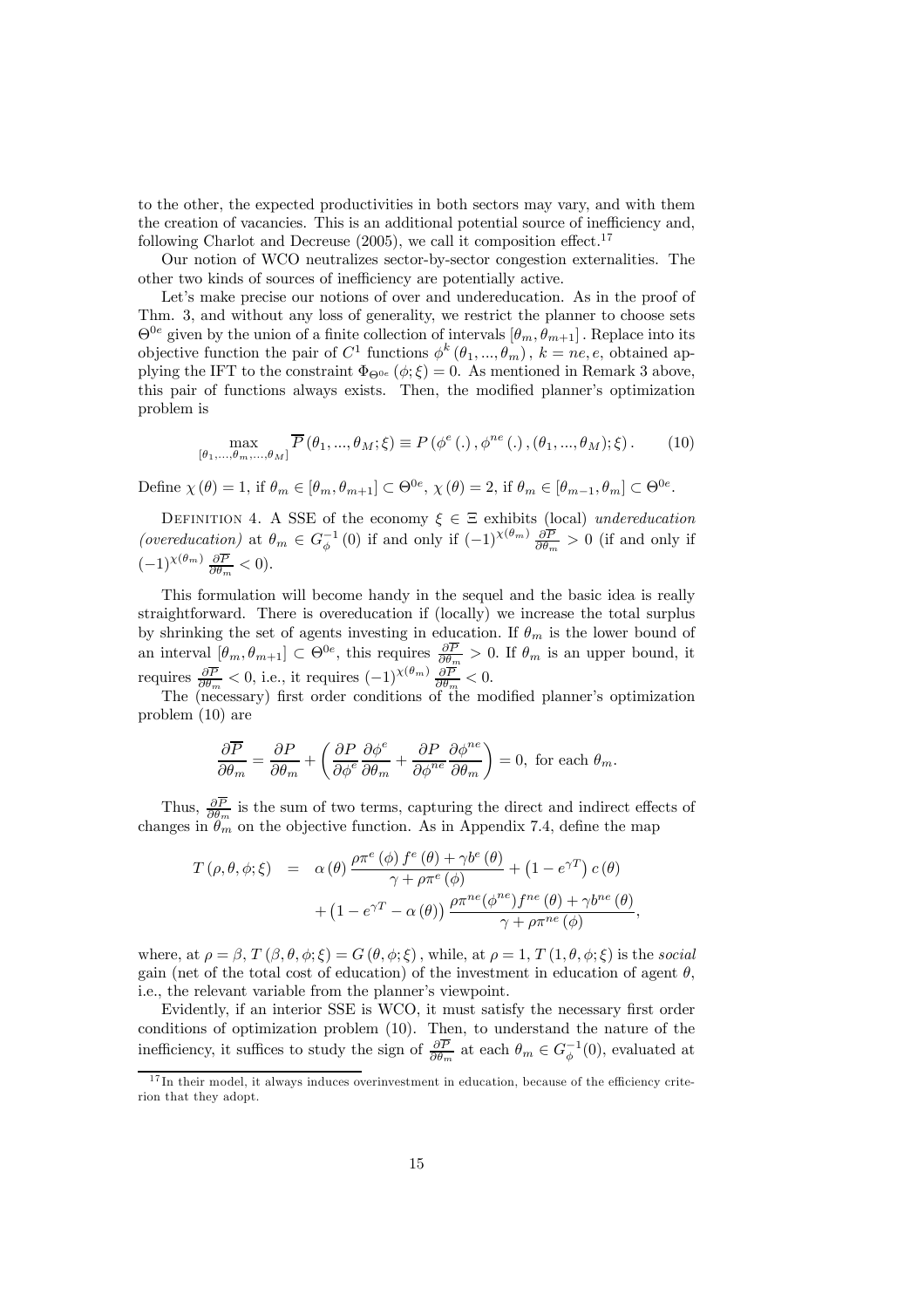an interior SSE. By direct computation, using the expressions for  $\overline{P}(\theta_1, ..., \theta_M; \xi)$ which is obtained from eq. (12) (in Appendix 7.4), at each interior SSE,

$$
(-1)^{\chi(\theta m)} e^{\gamma T} \frac{\partial P}{\partial \theta_m} = T(1, \theta_m, \phi; \xi) - \left( \frac{\alpha(\theta_m) \gamma v^e \phi^e}{\gamma + \pi^e(\phi)} + \frac{(1 - e^{\gamma T} - \alpha(\theta_m)) \gamma v^{ne} \phi^{ne}}{\gamma + \pi^{ne}(\phi)} \right).
$$

The first term,  $T(1, \theta_m, \phi; \xi)$ , is related to the "hold up" problem stressed in Acemoglu (1996), because, when  $\beta = 1$ , the value of  $T(1, \theta_m, \phi; \xi)$  coincides with the one of  $G(\theta_m, \phi; \xi)$ , and, therefore, is zero. Assume  $b^k(\theta)=0$ . Then,  $T(1, \theta_m, \phi; \xi)$ is positive if  $\pi^e(\phi)$  is not "too large" compared to  $\pi^{ne}(\phi)$ .<sup>18</sup>

The second term is the difference between the discounted expected vacancy costs in the two markets. It is obviously nil if there is a unique labor market and education does not require time. If this term is sufficiently small, and  $(\pi^e (\phi) - \pi^{ne} (\phi))$  not too large,  $(-1)^{\chi(\theta)} \frac{\partial P}{\partial \theta_m} > 0$ , so that the direct effect induces undereducation. On the other hand, if  $(\pi^{e''}(\phi) - \pi^{ne}(\phi))$  is positive and sufficiently large, we may have  $(-1)^{\chi(\theta)}\frac{\partial P}{\partial \theta_m}$  < 0, i.e., overeducation at  $\theta_m$ . Bear in mind that, by definition of WCO, the direct effect does not depend in any way upon  $(\beta + \eta_{q^k}(\phi))$ , because it is computed at the given SSE vector  $\phi^*$ . Hence, it can be different from zero even if the Hosios' condition holds, for each  $k$ .

The second, indirect, component captures the welfare impact of the composition effect. By direct computation, rearranging terms, and using the fact that, at a SSE,  $\Phi(\phi;\xi)=0$ , we obtain that, at each  $\theta_m$ ,

$$
(-1)^{\chi(\theta_m)}\frac{\partial P}{\partial \phi^k}\frac{\partial \phi^k}{\partial \theta_m} = \left[\frac{\gamma v^k \mu\left(\Theta^{k\alpha}\left(\phi;\xi\right)\right)\left(\beta + \eta_{q^k}(\phi)\right)}{\left(1 - \beta\right)\left(\gamma + \pi^k\left(\phi\right)\right)}\right]\frac{\partial \phi^k}{\partial \theta_m}, \text{ each } k,
$$

where, for each k,  $\frac{\partial \phi^k}{\partial \theta_m}$  is computed applying the IFT to the map  $\Phi_{\Theta^{0e}}(\phi;\xi)$ , the relevant one from the planner's viewpoint. For each k, this term is nil if and only if either Hosios' condition holds or  $\frac{\partial \phi^k}{\partial \theta_m} = 0$ . The Hosios' condition comes back into play because of changes of the equilibrium value of  $\phi$  due to changes in  $\theta$ , even if our notion of efficiency is constructed to neutralize the canonical (i.e., given  $\Theta^{k\alpha}(\phi;\xi)$ , each k) Hosios' effect. Assume  $(\beta + \eta_{a^k}(\phi)) > 0$ , each k, so that unemployment is above its constrained optimum (according to the usual criterion) in both sectors.<sup>19</sup> Then, a change in  $\theta_m$  which decreases unemployment in each sector has a positive effect on surplus. By the IFT, and direct computation,

$$
\frac{\partial \phi}{\partial \theta_m} = -\left[\frac{\partial \Phi_{\Theta^{0e}}}{\partial \phi}\right]^{-1} \left[\frac{\partial \Phi_{\Theta^{0e}}}{\partial \theta_m}\right]
$$
\n
$$
= (-1)^{\chi(\theta_m)} e^{-\gamma T} \left[\begin{array}{c} \alpha(\theta_m) \frac{(f^e(\theta_m) - b^e(\theta_m)) - F^e(\phi;\xi)}{\mu(\Theta^{ea}(\phi;\xi))} \left(-\frac{\partial \Phi_{\Theta^{0e}}^e}{\partial \phi^e}\right)^{-1} \\ \frac{1}{\mu(\Theta^{ne\alpha}(\phi;\xi))} \left(-\frac{\partial \Phi_{\Theta^{0e}}^e}{\partial \phi^{ne}}\right)^{-1} \end{array}\right].
$$

<sup>18</sup>At each *ρ* such that  $T(\rho, \theta, \phi; \xi) = 0$ .

$$
\frac{\partial T}{\partial \rho} = \frac{\gamma\left[\frac{\alpha(\theta_{m})\rho\pi^{e}(\phi)f^{e}(\theta_{m})}{\gamma+\rho\pi^{e}(\phi)}+\left(1-e^{\gamma T}-\alpha\left(\theta_{m}\right)\right)\frac{\pi^{ne}(\phi)\rho f^{ne}(\theta_{m})}{\gamma+\rho\pi^{ne}(\phi)}\frac{\gamma+\rho\pi^{e}(\phi)}{\gamma+\rho\pi^{ne}(\phi)}\right]}{\rho\left(\gamma+\rho\pi^{e}\left(\phi\right)\right)} > 0
$$

for  $\pi^e$  ( $\phi$ ) sufficiently close to (or smaller than)  $\pi^{ne}$  ( $\phi$ ). Given that  $T(\rho = \beta, \theta, \phi; \xi) = 0$ , this implies  $T(1, \theta, \phi; \xi) > 0$ .

<sup>19</sup>In the one-sector model, the term in square brackets is the FOC of the planner's optimization problem. This is where the Hosios condition comes from.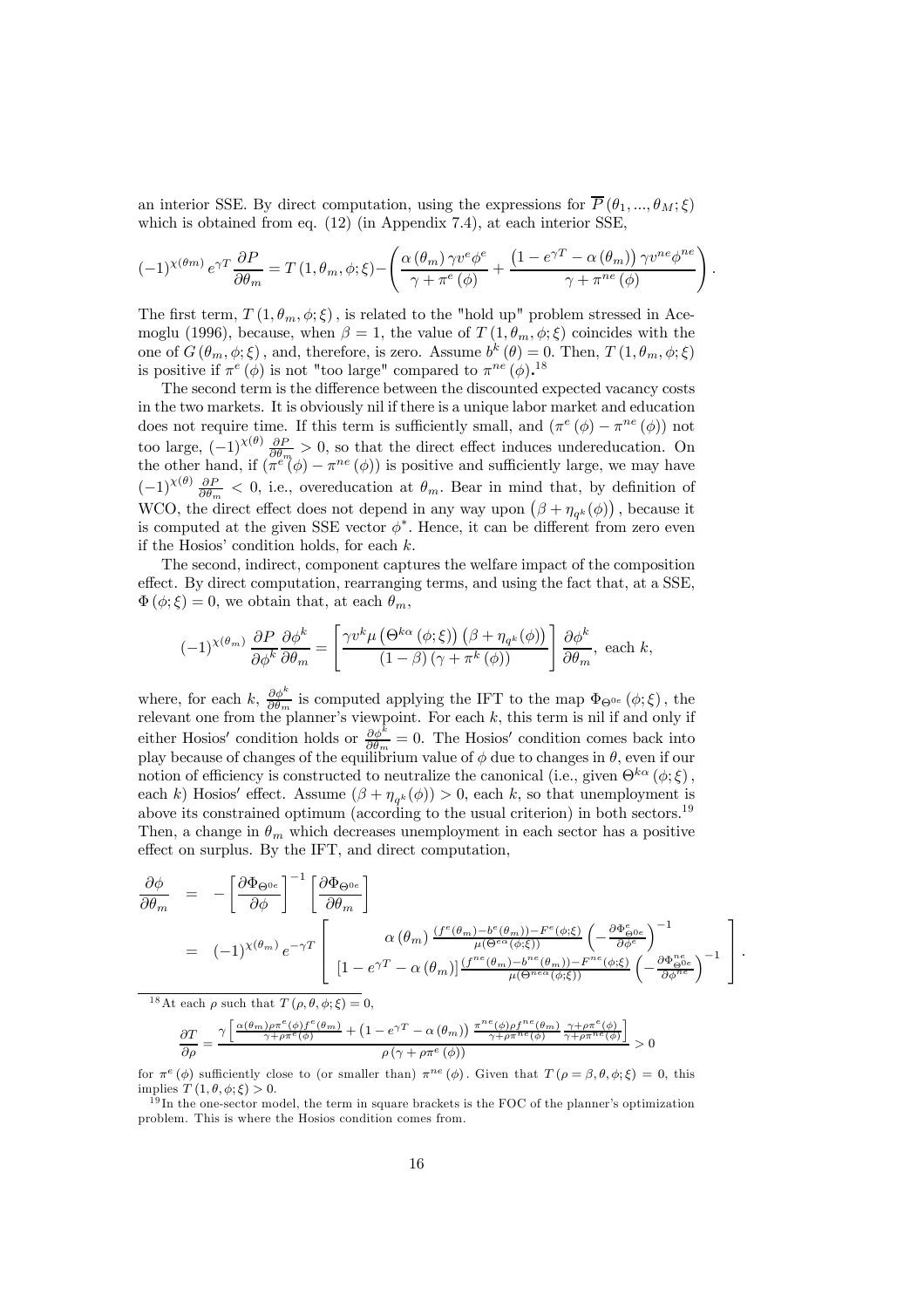It is easy to check that  $\frac{\partial \Phi_{\Theta^0 e}^k}{\partial \phi^k} < 0$ , each k. Given that  $(1 - e^{\gamma T} - \alpha(\theta_m)) < 0$ ,

$$
sign\left[\begin{array}{c}\frac{\partial \phi^e}{\partial \theta_m} \\ \frac{\partial \phi^{ne}}{\partial \theta_m}\end{array}\right] = (-1)^{\chi(\theta_m)} sign\left[\begin{array}{c}\left[\left(f^e(\theta_m) - b^e(\theta_m)\right) - F^e(\phi;\xi)\right] \\ -\left[\left(f^{ne}(\theta_m) - b^{ne}(\theta_m)\right) - F^{ne}(\phi;\xi)\right]\end{array}\right].
$$

Hence, the sign of the indirect effect depends, for each  $k$ , upon the signs of  $(\beta + \eta_{q^k}(\phi))$ , and of  $\frac{\partial \phi}{\partial \theta_m}$ . The second determines the effect on the rate of arrival of matches (hence, on unemployment) of a marginal change in the set of agents investing in education. The first determines the welfare effect of an increase in the value of  $\phi$ .

Generally speaking, it is hard to discriminate between overeducation and undereducation, also because, when there are several  $\theta_m \in G_{\phi}^{-1}(0)$ , the SSE may be characterized by overeducation at some of them, by undereducation at some others. The case where there is always a unique SSE threshold value  $\bar{\theta}$  defining  $\Theta^{0e}(\phi;\xi)$  is considered in the next section. The results of this section, however, add to the previous literature for at least three reasons. First, they clarify the role of the Hosios' condition. The classical Hosios' (1990) effect is absent, because of our definition of WCO. However, the same condition comes back into play because of the composition effect. The hold-up problem discussed in Acemoglu (1996) plays a role in our set-up,  $20$  too. However, it does not guarantees that equilibria are characterized by undereducation, hence, that there is always a positive externality related to investments in human capital.

# 5. TWO POLAR CASES: ABILITY AND EDUCATION AS COMPLEMENTS AND SUBSTITUTES

To conclude, we consider the two polar cases where, at each interior SSE, there is always a unique threshold  $\overline{\theta} \in G_{\phi}^{-1}(0)$ . T is fixed throughout the section. We assume  $(\frac{\partial f^e}{\partial \theta}, \frac{\partial f^{ne}}{\partial \theta}, \frac{\partial \alpha}{\partial \theta}) >> 0$  and, therefore, we can now interpret  $\theta$  as some measure of ability in all the relevant activities of the workers. We define as complementarity the case where only the high  $\theta$  types invest in education. As substitutability, the one where just low  $\theta$  agents invest. A priori, both cases are plausible, because what matters is how the comparative advantages in the two jobs vary with  $\theta$ .

DEFINITION 5. An economy  $\xi \in \Xi$ , is characterized by complementarity (substitutability) between ability and education if and only if, at each interior SSE  $\phi(\xi)$ ,  $\Theta^{0e}\left(\phi\left(\xi\right);\xi\right)=\left[\overline{\theta}\left(\phi;\xi\right),\theta_{h}\right]\,(\Theta^{0e}\left(\phi\left(\xi\right);\xi\right)=\left[\theta_{\ell},\overline{\theta}\left(\phi;\xi\right)\right]).$ 

For instance, the economies considered in Charlot and Decreuse (2005) are characterized by complementarity.

We start providing some restrictions on the fundamentals which allow for a (partial) characterization of complementarity vs. substitutability. Evidently, a sufficient condition for uniquess of the threshold value  $\bar{\theta}$  is that the sign of  $\frac{\partial G}{\partial \theta}$  is invariant at each  $\theta \in G_{\phi}^{-1}(0)$ , for each possible SSE  $\phi$ . Thus, we obtain complementarity if  $\frac{\partial G}{\partial \theta}$ is always positive, substitutability if it is always negative. Proposition 2 provides a sufficient condition for the invariance of its sign at each SSE.

 $^{20}$ In his model, both human capital (in terms of efficiency units) and physical capital are elastically supplied. In a two-sector version of the same model, the welfare properties of the model are sharply different, because of self-selection in the two sectors and of the composition effect (see, Mendolicchio, Paolini, Pietra (2009)).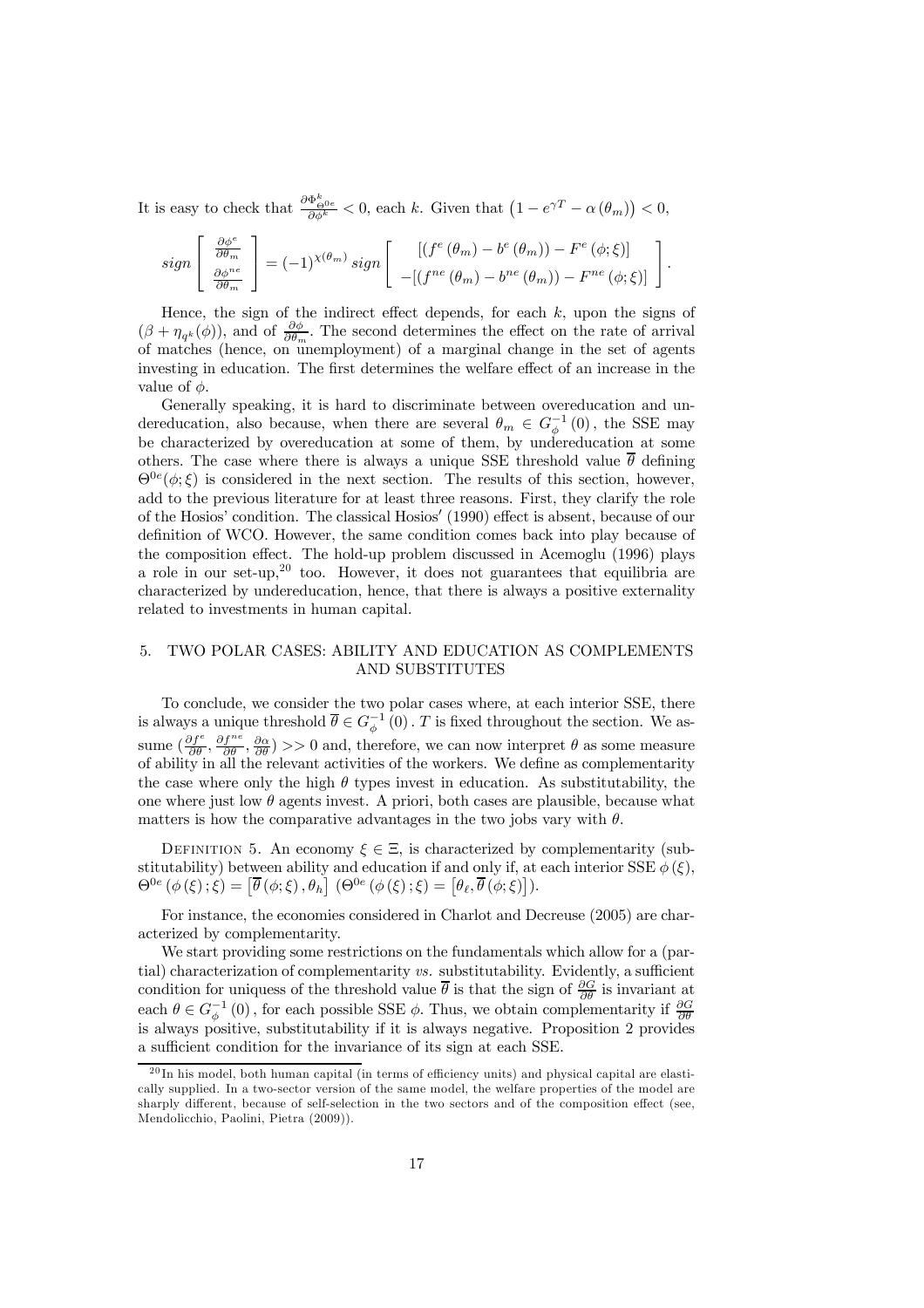First, we introduce a set of additional, simplifying, assumptions:

Assumption 7 (A7):  $b^k(\theta) = c(\theta) = 0$ , each k and  $\theta$ . Moreover,  $\nu^e = \nu^{ne}$  and  $q^e(.) = q^{ne}(.) , \frac{21}{\theta} \left( \frac{\partial f^e}{\partial \theta}, \frac{\partial f^{ne}}{\partial \theta}, \frac{\partial \alpha}{\partial \theta} \right) >> 0.$ 

Also, let's define as  $\eta_{\alpha}(\theta)$ , and  $\eta_{f^k}(\theta)$  the elasticities (with respect to  $\theta$ ) of the functions  $\alpha(\theta)$  and  $f^k(\theta)$ , for each k.

PROPOSITION 2. Under A1-A7, we obtain

a. complementarity: for each  $\xi \in \Xi$  such that  $\eta_{\alpha}(\theta) > 0$  and  $\frac{\eta_{f^e}(\theta)}{\eta_{f^{\text{ne}}}(\theta)} \ge 1$ , for each θ;

b. substitutability: for each  $\xi \in \Xi$  such that  $\frac{\eta_{f^e}(\theta)}{\eta_{f^{ne}}(\theta)} < 1$ , and  $\eta_\alpha(\theta)$  is sufficiently small for each  $\theta$ .

All the proof of this section are in Appendix 7.5.

The discussion of WCO for the general case has already pointed out the role of the sign of  $(\beta+\eta_{\alpha^k}(\phi))$  in affecting the nature of inefficiency. For a general matching function, this sign depends upon the SSE value of  $\phi$ . However, in many applications, the analysis is restricted to constant elasticity functions (see Petrongolo and Pissarides  $(2001)$ ). Hence, it is meaningful to focus on this case.<sup>22</sup>

As above, we study the welfare properties of SSE assuming that  $r=0$ , i.e.,  $r = \gamma$ .

PROPOSITION 3. Assume that complementarity holds, and that  $\alpha(\theta)$  and  $\frac{\eta_{fe}(\theta)}{\eta_{f^{ne}}(\theta)}$ are sufficiently large for each  $\theta$ . Then, each SSE is characterized by overeducation if:

a.  $\beta \ge |\eta_{q^k}|;$ 

b.  $\beta < |\eta_{q^k}|$  and  $\eta_{f^e}(\theta)$  is sufficiently small for each  $\theta$ .

With complementarity, the direct effect on welfare of an increase in the value of the threshold  $\bar{\theta}$  is always positive, under the assumptions of Prop. 3. This guarantees that inefficiency is due to overeducation if  $\beta \geq |\eta_{q^k}|$ , because the indirect effect is also positive: an increase in  $\bar{\theta}$  induces an increase in the equilibrium value of  $\pi^k(\phi)$  in both markets. When  $\beta \geq |\eta_{q^k}|$ , this is welfare improving. On the other hand, if  $\beta < |\eta_{q^k}|$  the composition effect has a negative impact on welfare. A sufficiently small value of  $\eta_{fe}(\theta)$  guarantees that the direct effect dominates.

Let's now turn to the case of substitutability.

PROPOSITION 4. Assume that substitutability holds, and that  $\alpha(\theta)$  is sufficiently large and  $\frac{\eta_{fe}(\theta)}{\eta_{f^{ne}}(\theta)}$  is not "too large", for each  $\theta$ . Then each SSE is characterized by undereducation if:

a.  $\beta \geq |\eta_{a^k}|;$ 

b. 
$$
\beta < |\eta_{q^k}|
$$
 and  $\eta_{f^e}(\theta)$  and  $\eta_{f^{ne}}(\theta)$  are sufficiently small, for each  $\theta$ .

<sup>&</sup>lt;sup>21</sup>With  $q^e(.) = q^{ne}(.)$ , we mean that the matching functions are identical in the two sectors. Evidently, as long as  $\phi^e \neq \phi^{ne}$ ,  $q^e (\phi) \neq q^{ne} (\phi)$ <br><sup>22</sup>According to Petrongolo and Pissarides (2001, p. 393), the range of the most plausible values

of  $\eta_{\alpha k}(\phi)$  is (-0.5, -0.3). The value of  $\beta$  has been estimated for several countries. Most of the results suggest that it is fairly small (see Yashiv (2003, 2006), Cahuc, Postel-Vinay, and Robin (2006) and other references quoted therein). However, Cahuc, Postel-Vinay, and Robin (2006) report values of  $\beta^{ne}$  around 0.1, but substantially larger values for  $\beta^{e}$ . Flinn and Mabli (2008) reports relatively high values of β. Hence, it is worthwhile to consider both  $β ≥ |η_{ak}|$  and  $β < |η_{ak}|$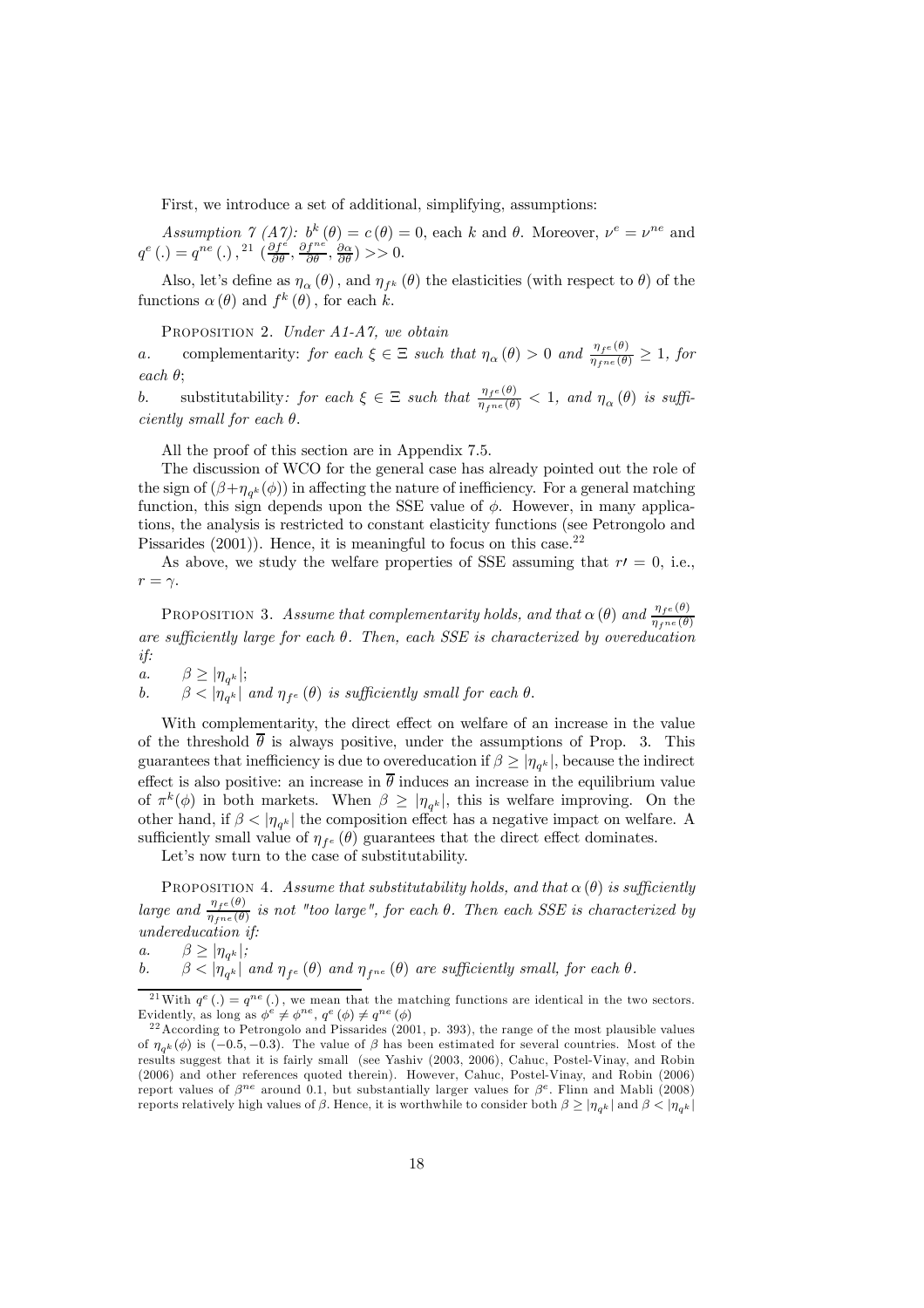We have studied efficiency with reference to the optimal solution of an abstract optimization problem, where the planner selects the subset of agents investing in education. A natural question concerns the possible implementation of welfare improvements obtained using standard policy instruments. In our set-up, the simpler possible instrument are taxes and subsidies on the direct costs of education. We conclude showing that sufficiently small taxes (or subsidies) on the direct costs of education are welfare improving and can mitigate the adverse effects of over/undereducation. This requires us to evaluate the impact on welfare of the change in the SSE variables induced by a change in the exogenous policy instrument, hence, as a preliminary step, to determine the comparative statics properties of SSE.

Given that the threshold  $\overline{\theta}$  is unique, we can describe interior SSE by the system of eqs.

$$
\Psi\left(\overline{\theta},\phi;\xi\right) \equiv \left(\Phi^e\left(\overline{\theta},\phi;\xi\right),\Phi^{ne}\left(\overline{\theta},\phi;\xi\right),G\left(\overline{\theta},\phi;\xi\right)\right) = 0.
$$

Let  $\frac{\partial \theta_G}{\partial \phi^k}$ , for each k, and  $\frac{\partial \theta_G}{\partial \xi}$  define the derivatives of the map  $\overline{\theta}(\phi;\xi)$  obtained, at the SSE, considering only the map  $G(\theta, \phi; \xi) = 0$ . Let  $\frac{\partial \theta}{\partial \xi}$  denote instead the derivative of the actual equilibrium map  $\bar{\theta}(\xi)$ . By the IFT,  $\left[\frac{\partial \phi^{\epsilon}}{\partial \xi}, \frac{\partial \phi^{ne}}{\partial \xi}, \frac{\partial \bar{\theta}}{\partial \xi}\right]^{T} =$  $-D_{(\phi,\theta)}\Psi^{-1}D_{\xi}\Psi$ , which can be written as

$$
\det D_{(\phi,\overline{\theta})} \Psi(\phi;\xi) = \frac{\partial G}{\partial \overline{\theta}} \left[ \frac{\partial \Phi^{ne}}{\partial \phi^{ne}} \frac{\partial \Phi^{e}}{\partial \phi^{e}} + \frac{\partial \Phi^{ne}}{\partial \phi^{ne}} \frac{\partial \overline{\theta}^{e}}{\partial \overline{\theta}} \frac{\partial \overline{\theta}^{e}}{\partial \phi^{e}} + \frac{\partial \Phi^{e}}{\partial \phi^{e}} \frac{\partial \overline{\theta}^{ne}}{\partial \overline{\theta}} \frac{\partial \overline{\theta}^{e}}{\partial \phi^{ne}} \right].
$$
 (11)

We will further assume that, with complementarity  $\left[\frac{\partial \Phi^{ne}}{\partial \theta} \frac{\partial \overline{\theta}}{\partial \phi^{ne}} + \frac{\partial \Phi^{ne}}{\partial \phi^{ne}}\right] < 0$ , i.e., that the total effect of an increase in  $\phi^k$  on expected profits in sector k (taking into account the change in the composition of the pool of workers) is negative. Similarly, with substitutability, we impose  $\left[\frac{\partial \Phi^e}{\partial \theta} \frac{\partial \overline{\theta}}{\partial \phi^e} + \frac{\partial \Phi^e}{\partial \phi^e}\right]$  $\vert$  < 0. It is easy to check that this (together with  $\alpha(\theta)$  large) implies that det  $D_{(\phi,\overline{\theta})}\Psi(\phi;\xi)$  is positive with complementarity, negative with substitutability. Also, one can check that this additional restrictions are compatible with the other maintained assumptions.

We define the shocks to technologies, direct costs of education, probability of graduation and matching functions in terms of a one-dimensional parameterization, defined, for instance, by  $\alpha(\theta, a) = (1 + a) \alpha(\theta)$ . Shocks to vacancy costs are defined in the obvious way. For the function  $c(\theta)$ , we focus on the case of  $\theta$ -invariant, additive shocks.<sup>23</sup> The proofs of Prop. 5 and 6 follow by a strainghtforward (but very tedious and, hence, omitted) computation.

PROPOSITION 5. Under A1-A7, if  $\left(\frac{\partial \Phi^{ne}}{\partial \phi^{ne}} + \frac{\partial \Phi^{ne}}{\partial \overline{\theta}}\right)$  $\left(\frac{\partial \overline{\theta}_G}{\partial \phi^{ne}}\right)$  < 0, and  $\alpha(\theta)$  is sufficiently large, for each  $\theta$ , in the case of complementarity, the following sign restrictions hold

$$
\begin{bmatrix}\n\xi = f^e & f^{ne} & c & \alpha & v^e & v^{ne} & q^e & q^{ne} \\
\frac{\partial \phi^e}{\partial \xi} & ? & + & + & - & - & - & ? & + \\
\frac{\partial \phi^e}{\partial \xi} & - & + & + & - & + & - & - & + \\
\frac{\partial \theta}{\partial \xi} & - & + & + & - & + & - & - & +\n\end{bmatrix}
$$

<sup>&</sup>lt;sup>23</sup>Given that  $c(\theta)=0$ , for each  $\theta$ , multiplicative shocks are meaningless. We omit shocks to  $(b^e, b^{ne})$  because they do not have a clear effect on the equilibrium variables.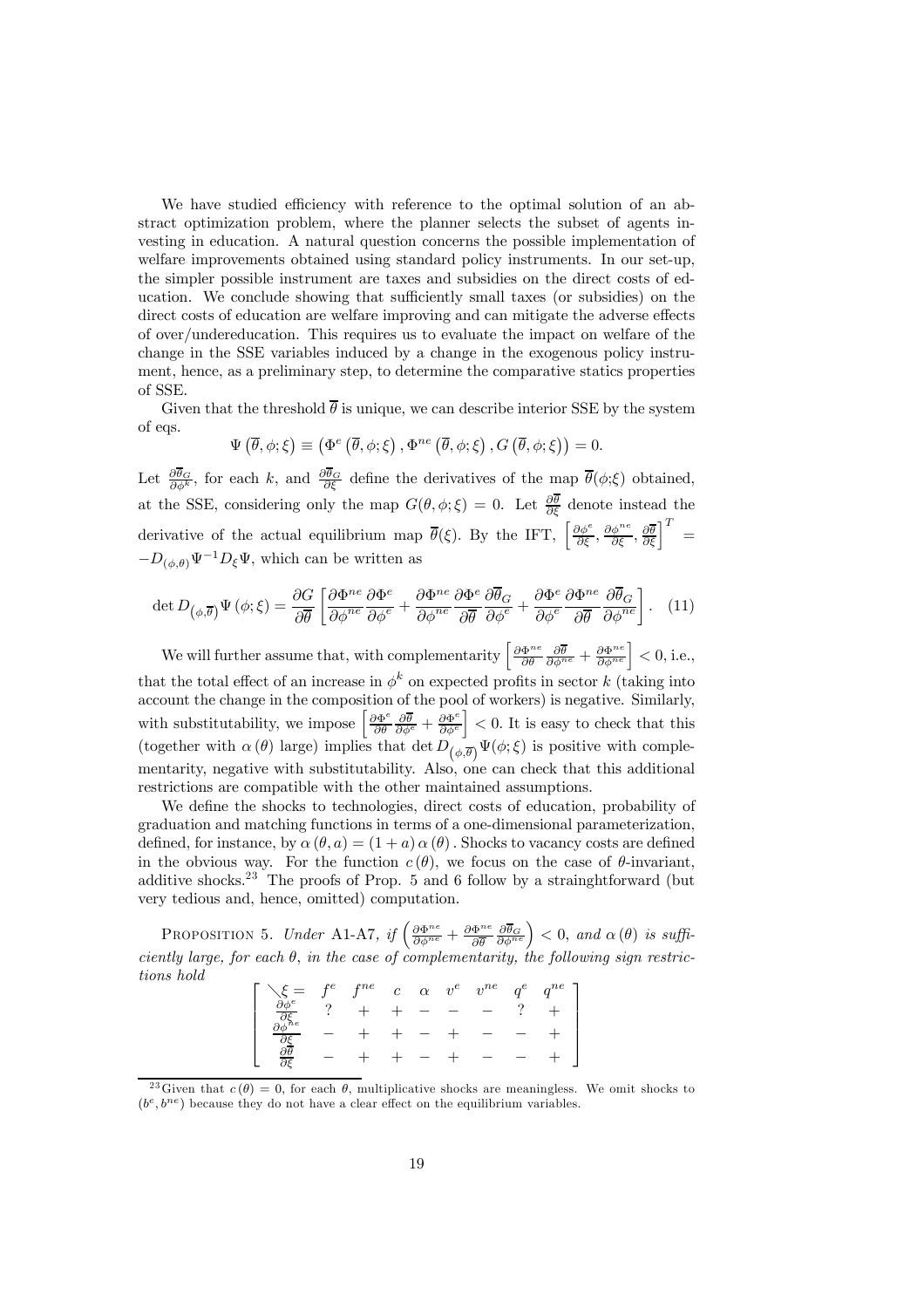A sufficient condition for  $\frac{\partial \phi^e}{\partial f^e} < 0$  is  $\left(\frac{\partial \Phi^e}{\partial f^e} + \frac{\partial \Phi^e}{\partial \overline{\theta}}\right)$  $\frac{\partial \theta}{\partial f^e}$  $( ) < 0.$  A sufficient condition for  $\frac{\partial \phi^{ne}}{\partial q^e} < 0$  is  $\left(\frac{\partial \Phi^e}{\partial q^e} + \frac{\partial \Phi^e}{\partial \overline{\theta}}\right)$  $\left(\frac{\partial \overline{\theta}_G}{\partial q^{ne}}\right) < 0.$ 

The results above can be interpreted in terms of the Charlot and Decreuse's (2005) composition effect. Changes in the exogenous parameters making, ceteris paribus, the market for uneducated workers more attractive (i.e.,  $df^{ne} > 0$ ,  $dc$ )  $0, d\alpha < 0, dv^{ne} < 0, dq^{ne} > 0$ ) always increase both  $\phi^e$  and  $\dot{\phi}^{ne}$ . This is because they attract (comparatively) higher ability individuals to this market, improving the (conditional) expected product in both sectors. On the other hand, consider, for instance, the effect of a positive technological shock in sector e. It induces an increase in the demand for education. Necessarily, this raises unemployment in sector  $ne$ . Its effect on unemployment in sector  $e$  is ambiguous. The direct effect is positive, while the composition effect is negative. If this is sufficiently large (so that  $\left(\frac{\partial \Phi^e}{\partial f^e} + \frac{\partial \Phi^e}{\partial \overline{\theta}}\right)$  $\frac{\partial \theta_G}{\partial f^e}$ ) is negative), we can actually have an increase in the equilibrium unemployment level. A similar argument holds for changes in  $q^e(\phi)$ .

The case of substitutability can be discussed in a similar way, once one takes into account that, now, an increase in the investment in education improves the average productivity in both sectors.

PROPOSITION 6. Under A1-A7, if  $\left(\frac{\partial \Phi^e}{\partial \phi^e} + \frac{\partial \Phi^e}{\partial \overline{\theta}}\right)$  $\frac{\partial \theta_G}{\partial \phi^e}$  $\Big) < 0, \ \frac{\partial \alpha(\theta)}{\partial \theta} > 0, \ and \ \alpha(\theta)$ is sufficiently large, for each  $\theta$ , in the case of substitutability, the following sign restrictions hold

$$
\begin{bmatrix}\n\xi = f^e & f^{ne} & c & \alpha & v^e & v^{ne} & q^e & q^{ne} \\
\frac{\partial \phi^e}{\partial \xi} & + & - & - & ? & - & + & + & - \\
\frac{\partial \phi^{he}}{\partial \xi} & + & ? & - & + & - & - & + & ? \\
\frac{\partial \theta}{\partial \xi} & + & - & - & ? & - & + & + & -\n\end{bmatrix}.
$$

A sufficient condition for  $\frac{\partial \phi^{ne}}{\partial \xi} < 0$  is  $\left(\frac{\partial \Phi^{ne}}{\partial f^{ne}} + \frac{\partial \Phi^{ne}}{\partial \theta} \frac{\partial \overline{\theta}_G}{\partial f^{ne}}\right) < 0$ .

Putting together the comparative statics results of the last two Proposition and the welfare results of Prop. 3 and 4, we can identify the natural policy tool to implement welfare improvements. Consider the case of complementarity with overeducation. The introduction of a tax  $\Delta c$  on the direct cost of education (whose revenues are redistributed as lump-sum taxes) increases the SSE threshold value  $\theta$ and the pair  $(\phi^e, \phi^{ne}),$  by Prop. 5. It is straightforward to show that, if overeducation holds, this policy is welfare improving. Similarly for the case of substitutability and undereducation. To summarize,

PROPOSITION 7. Under the assumptions of Prop. 2-6, a tax on the direct cost of education (whose revenues are reallocated with lump-sum taxes) is welfare improving in the case of complementarity, welfare reducing in the one of substitutability.

# 6. CONCLUSION

We have embedded the Roy's model in a random matching environment. From a generic viewpoint, the resulting economy is well-defined (i.e., there is a SSE, under some restrictions on the - exogenous - length of the education process). Interior SSE are generically inefficient according to a very weak notion of constrained efficiency. Given the technique of proof adopted, these properties are robust to many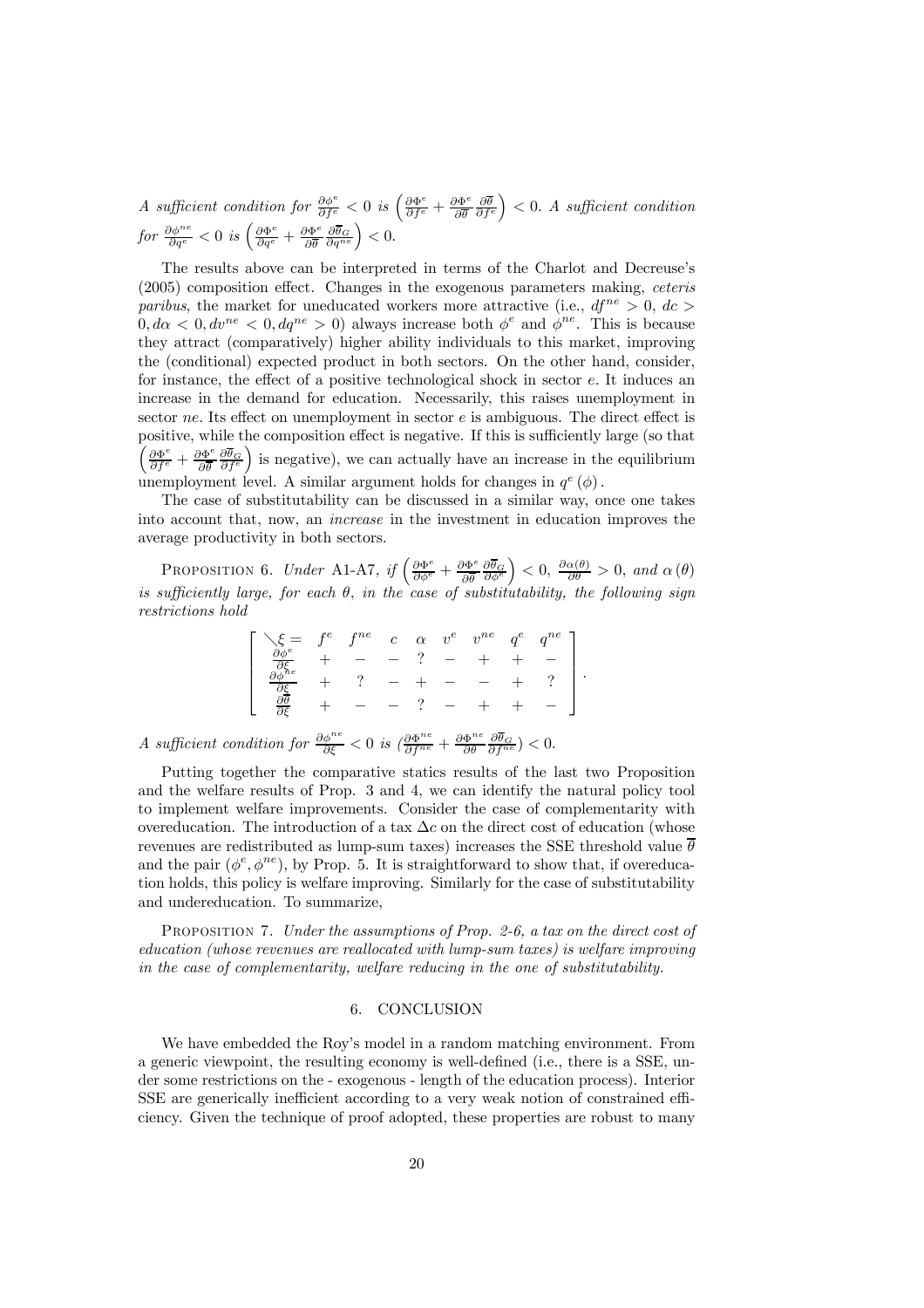possible extensions of the model. The more stylized, but still fairly general, versions of the model considered in the last section allow us to obtain reasonably sharp comparative static properties of SSE, and a partial characterization of inefficiency in terms of overeducation or undereducation. The nexus between comparative statics properties and the nature of inefficiency makes the model potentially testable and allows (under the proper set of restrictions) to identify the policy instrument sufficient to implement welfare improvements.

A key feature of the model is the role of the composition effect. As pointed out in Charlot and Decreuse (2005), investments in education allows agents to self-select themselves into one of the labor markets. In economies with frictions, generically, this has relevant consequences, which are ruled out by assumption in economies where investments in education translate into an increase in the number of efficiency units of the labor endowments.

An essential ingredient of our model is the assumption that matching is at random. The extension of the analysis to economies with directed search is left for future research.

# 7. APPENDICES

#### 7.1. Stochastic structure

Assume that, at each t, a population is described by an interval  $\Theta(t)$  endowed with the Lebesgue measure, and that, for each  $i \in \Theta(t)$ , "death" follows a Poisson process with arrival rate  $\gamma$ , and i.i.d. realizations. Then, it is often argued that this implies  $\frac{\partial \mu(\Theta(t))}{\partial t} = -\gamma \mu(\Theta(t))$ . This statement is not correct, see Judd (1985), and Feldman and Gilles (1985). More recent contributions on this issue include Al-Najjar (2004), and Alòs-Ferrer (1999, 2002). Duffie and Sun (2007), Sun (2007), Sun and Zhang (2009) provide a construction which guarantees the validity of a modified form of LLN. This requires to replace the standard unit interval-Lebesgue measure framework, and to modify the independence assumption.

If one wants to preserve as index set the interval [0, 1] endowed with the Lebesgue measure, the i.i.d. assumption is the core of the problem. In many economic applications, we just need to have, at the same time, individual uncertainty and aggregate certainty. The easiest way to obtain this property in the usual set-up is to drop the i.i.d. assumption. This approach has several advantages: First, it allows us to maintain the same structure of the random matching literature. Second, it avoids technical complexities. Third, it can be easily applied to Poisson processes. Following Allen (1985, p. 96-97) and Feldman and Gilles (1985, p. 28-29), given  $x \in [0,1]$ , and a realization  $\omega$  of a r.v.  $\tilde{\omega}$  uniformly distributed on  $[0,1]$ , define the interval

$$
[\omega \oplus x] \equiv [\max\{0, \omega - x\}, \omega] \cup [1 - \min\{0, \omega - x\}, 1].
$$

Termination and creation of job matches are described by Poisson processes with arrival rates  $\gamma$  (exogenous),  $\pi^k(\phi^k)$  and  $q^k(\phi^k)$  (endogenous). The distinction between endogenous and exogenous arrival rates is irrelevant, here, at least as long as we consider steady states. We focus on the termination of job matches, and start with discrete time. Consider a discrete process with time intervals of length  $\Delta$ . Let  $\hat{\theta}(t)$  be the set of agents of type  $\theta$  alive at the beginning of the period. Its measure is  $\mu(\widehat{\theta}(t)) = 1$ . In each period, a r.v.  $\widetilde{\omega} \in [0, 1]$  realizes. If, at time interval  $[t, t + \Delta]$   $\widetilde{\omega}_t = \omega_t$ , death occurs for each  $i \in \omega_t \oplus \Delta \gamma$ . Hence, for each  $\theta$ , and each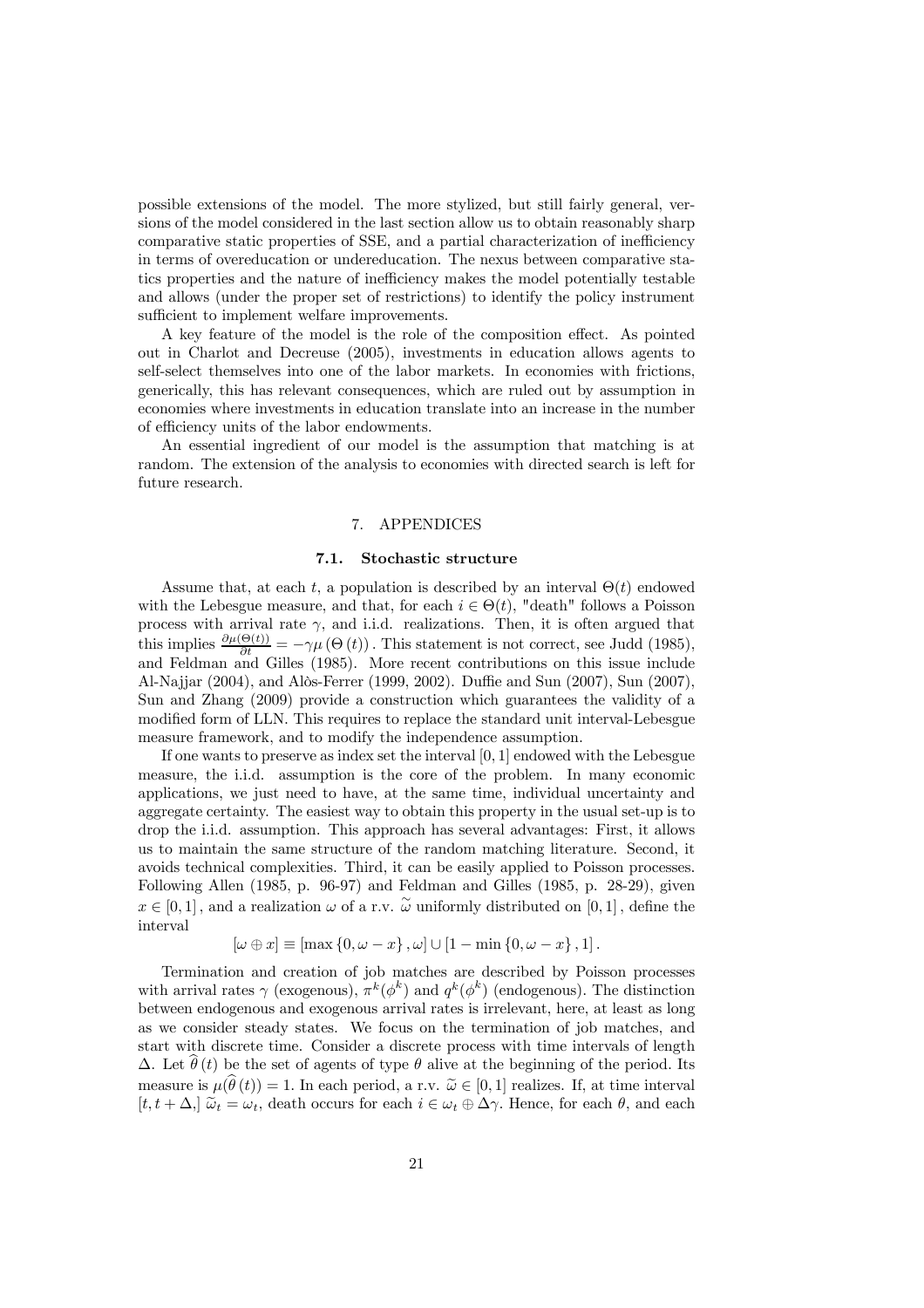period, a fraction  $\Delta \gamma$  of agents dies, and, for each  $\theta_i$ , the probability of death in (if alive at the beginning of the period) is  $\Delta \gamma$ . Consider now the limit for  $\Delta \to 0$ . By definition of derivative, for each  $\theta \in \Theta^0$ , the rate of change of the population due to "death" is  $-\gamma$ , so that  $A1-(b)$  holds. Moreover, by a standard argument, for each  $\theta_i$ , "death" occurs according to a Poisson process with arrival rate  $\gamma$ , so that  $A1-(a)$  holds.

Consider now the r.v. "graduation". Pick  $\theta \in \Theta^{0e}$  and, as above, consider a discrete time process with intervals of length  $\Delta$ . A set of measure  $\gamma\Delta$  of agents of type  $\theta$  is born in the interval  $[t, t + \Delta]$ . To fix ideas, assume that, in that time interval, the realization  $\omega$  satisfies  $\omega > \gamma \Delta$ , so that the interval of agents born in the period is  $[\omega - \gamma \Delta, \omega]$ . Let  $[n, \overline{n}]$  index the set of agents born in  $[t, t + \Delta]$  and still alive after T time intervals. Consider now period  $[t + T\Delta, t + (T + 1)\Delta]$  and assume that the value  $\hat{\omega}$  of the r.v.  $\tilde{\omega}$  realizes. Define the interval  $\hat{\omega}[\overline{n} - n] \oplus \alpha(\theta)[\overline{n} - n]$ and assume that agents in this interval graduate. Evidently, each agents graduates with probability  $\alpha(\theta)$  and a fraction  $\alpha(\theta)$  of the set of agents born at  $[t, t + \Delta]$  and alive at  $[t + T\Delta, t + (T + 1)\Delta]$  graduates. Taking the limits for  $\Delta$  converging to 0, we obtain A2.

## 7.2. Transversality theorem

Several of the proofs are applications of the transversality theorem (TT). In our set-up, the parameter space  $\Xi$  is not finite dimensional. However, we will always use local perturbations which are polynomial, i.e., finite dimensional. To go from our results to the ones referred to  $\Xi$  is a purely technical, and straightforward, matter. We will exploit the TT in several different context. Therefore, we outline here the general procedure. We use (arbitrarily small) perturbations of the vector  $\nu$  and of the functions  $(f, b, c)$ . We start with a given function, for instance  $f^k(\theta)$ , and introduce a polynomial perturbation, setting

$$
f^{k}(\theta; d) = f^{k}(\theta) + \sum_{v=0}^{V} d_{v}^{k} \theta^{v},
$$

where  $d \in D \subset \mathbb{R}^V$ , some small open neighborhood of 0. Using TT, we show that a required property holds for all the vectors  $d \in D^*$ , some open, dense subset of D. This is what we exactly mean saying that a property holds "generically in  $f^k(\theta)$ " or "modulo a perturbation of  $f^k(\theta)$ ". To use polynomial (hence, finite dimensional) perturbations is convenient, and it does not imply any essential loss of generality with respect to openness and density of the set of functions we restrict ourselves to. We can also perturb in different directions the same function at different vectors in its domain: Pick, for instance,  $\theta_1, \theta_2$ , with  $\theta_1 \neq \theta_2$ . Choose two open neighborhoods of radius  $\varepsilon, V_{\varepsilon}(\theta_1)$  and  $V_{\varepsilon}(\theta_2)$ , such that  $clV_{2\varepsilon}(\theta_1) \cap clV_{2\varepsilon}(\theta_2) = \emptyset$ . Choose two smooth "bump" functions (with nonnegative values)  $\psi_1(\theta)$  and  $\psi_2(\theta)$ , taking the value 1 on the set  $V_{\varepsilon}(\theta_1)$   $(V_{\varepsilon}(\theta_2))$  and the value 0 at  $\theta \notin \partial V_{2\varepsilon}(\theta_1)$   $(\partial V_{2\varepsilon}(\theta_2))$ . Functions with these properties exist. Define the perturbed function  $f^k(\theta; d)$  =  $f^k(\theta)+\psi_1(\theta) d_1+\psi_2(\theta) d_2$ . Evidently, on, say,  $V_{\varepsilon}(\theta_1), \frac{\partial f^k(\theta; d)}{\partial d_1} = 1$  and  $\frac{\partial f^k(\theta; d)}{\partial d_1} = 0$ at  $\theta \notin clV_{2\varepsilon}(\theta_1)$ . In a similar way, and using polynomials, we can arbitrarily (and independently) perturb the derivatives of any order of the functions.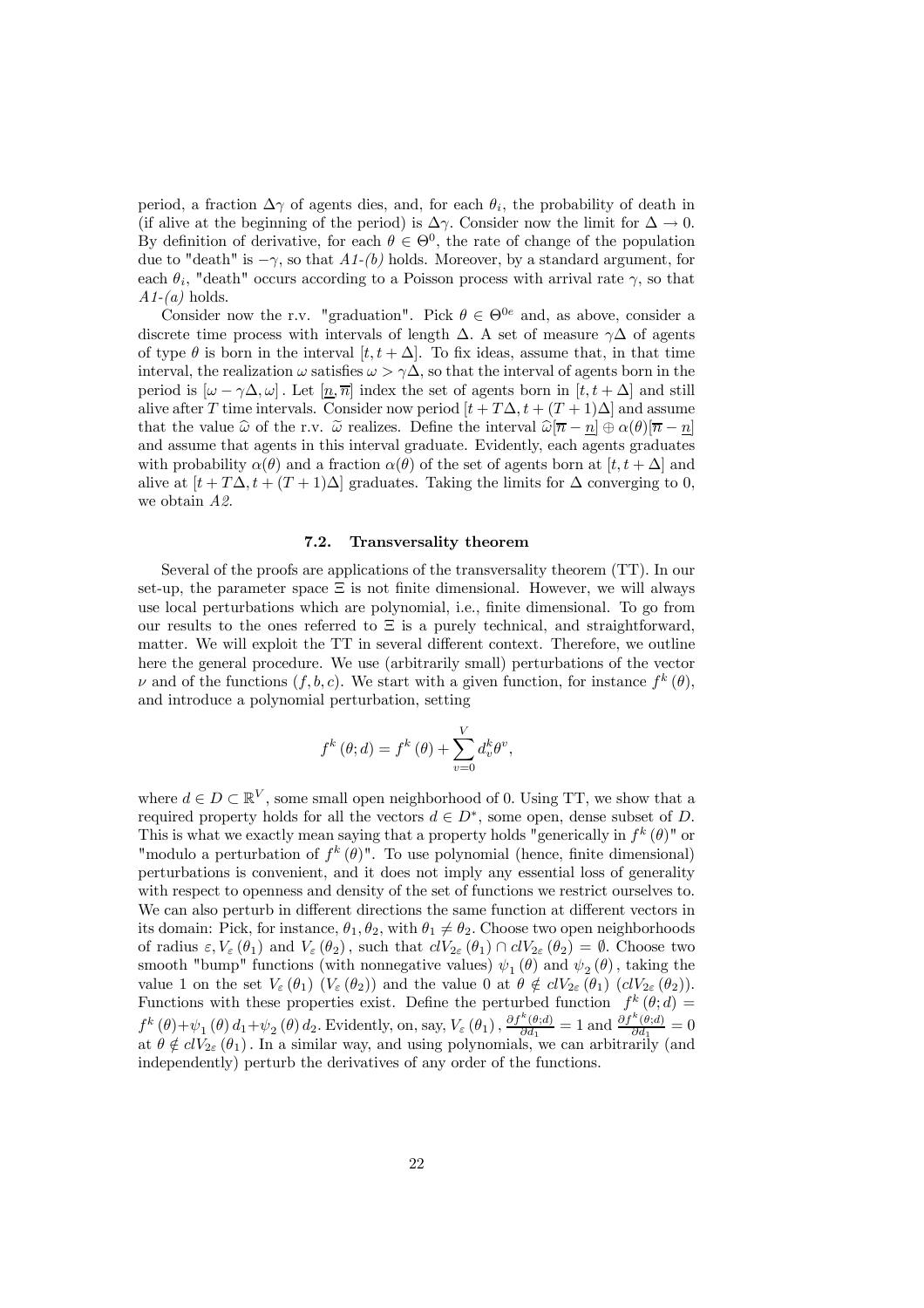## 7.3. Existence and regularity of stationary equilibrium

#### 7.3.1. Existence of interior SSE

We start with an outline of the proof. Consider the economy  $\xi$ . By  $A6$ ,  $T_{\xi}$  is the largest value of T such that there is a SSE  $\phi(T,\xi)$  with  $\Theta^{0e}(\phi(T,\xi);T,\xi) = \Theta^{0}$ . If, at  $T_{\xi}$ ,  $\Phi(\phi; T, \xi)$  were  $C^1$  and  $\det D_{\phi} \Phi(\phi; T, \xi) \neq 0$ , existence of interior SSE, for each  $T > T_{\xi}$  in some open neighborhood of  $T_{\xi}$ , would follow immediately. By IFT, there would be a map  $\phi(T,\xi)$  such that  $\Phi(\phi(T,\xi);T,\xi)=0$ , for T close to  $T_{\xi}$ . Existence of interior SSE would follow, because, by construction, at  $T > T_{\xi}$ ,  $\Theta^{0e}(\phi(T,\xi);T,\xi) \neq \Theta$ , and, by continuity,  $\Theta^{0e}(\phi(T,\xi);T,\xi) \neq \emptyset$ , for T close to  $T_{\xi}$ .

The difficulty is that, at  $T_{\xi}$ ,  $\Phi(\phi(T,\xi);T,\xi)$  is necessarily non differentiable, because each  $\theta^* \in G_{\phi}^{-1}(0)$  is either on the boundary of  $[\theta_{\ell}, \theta_h]$  or, worst, an interior minimum of  $G(\theta, \phi(T,\xi); T, \xi)$ , so that  $\frac{\partial G}{\partial \theta} = 0$ . In both cases,  $\Phi(\phi(T,\xi); T, \xi)$ fails to be differentiable. If  $G_{\phi}^{-1}(0)$  is always a singleton, at  $T_{\xi}$ ,  $G_{\phi}^{-1}(0)$  is a boundary point and it is easy to sidestep this problem. The hard case is when, at  $T_{\xi}$ ,  $G_{\phi}^{-1}(0) \in (\theta_{\ell}, \theta_h)$ . For this case, we show that, for T sufficiently close to  $T_{\xi}$ , and an appropriate perturbation of  $\xi$ , there is  $\hat{\xi}$  arbitrarily close to  $\xi$ , such that there is a SSE  $\phi(T,\hat{\xi}), \Phi(\phi(T,\hat{\xi}); T,\hat{\xi})$  is  $C^1$  and det  $D_{\phi}\Phi(.) \neq 0$ . Existence of this SSE follows by continuity of the maps  $G(.)$  and  $\Phi(.)$  at  $(\phi(T,\xi_{\xi}),T_{\xi})$ . This is a much weaker condition than differentiability (plus  $\frac{\partial G}{\partial \theta} \neq 0$ ). Still, it is not necessarily satisfied. We overcome this problem using TT.

We start proving that there are economies satisfying A6.

Lemma A1. Under A1-A5, let  $v^e = v^{ne}$ ,  $q^e(\phi) = q^{ne}(\phi)$ , at each  $\phi^e = \phi^{ne}$ , and

$$
\frac{\int_{\Theta^0}\alpha\left(\vartheta\right)\left(f^e(\vartheta)-b^e(\vartheta)\right)d\vartheta}{\int_{\Theta^0}\alpha\left(\vartheta\right)d\vartheta} > \frac{\int_{\Theta^0}\left(1-\alpha\left(\vartheta\right)\right)\left(f^{ne}(\vartheta)-b^{ne}(\vartheta)\right)d\vartheta}{\int_{\Theta^0}\left(1-\alpha\left(\vartheta\right)\right)d\vartheta}.
$$

Then, for each  $\xi \in \Xi$ , there is  $T_{\xi}$  such that there is a SSE  $\phi(T,\xi)$  with  $\Theta^{0e}(\phi(T,\xi);T,\xi)$  $\Theta^0$  if and only if  $T \in (0, T_{\xi}]$ 

*Proof.* Fix  $\xi \in \Xi$ . Consider the artificial economy with fixed set  $\Theta^{0e} = \Theta^0$ . The two labor markets are then independent and, evidently, in each one there is a unique SSE  $\phi^{k*}$ . We just need to show that, for T small enough, this is a SSE of the actual economy, i.e., that  $G(\theta, \phi^*; T, \xi) \geq 0$ , for each  $\theta$ . By assumption,  $F^e(\phi^*; T, \xi) >$  $F^{ne}(\phi^*;T,\xi)$ , while  $v^e = v^{ne}$  and  $q^e(\phi) = q^{ne}(\phi)$ , at each  $\phi^e = \phi^{ne}$ . Therefore,  $\phi^{e*} > \phi^{ne*}$ , because  $\frac{\partial A^k}{\partial \phi^k} > 0$ , for each k. Consider  $G(\theta, \phi^*; T, \xi)$ , given by eq. (8). Under  $A_4$ , if  $\phi^e = \phi^{ne}$ , the term in square brackets is positive. By direct computation, for each  $\theta$ ,  $\frac{\partial G}{\partial \phi^e} > 0$ . By assumption,  $\alpha(\theta) > 0$ , for each  $\theta$ . Hence, the first term of  $G(\theta, \phi^*; T, \xi)$  is strictly positive for each  $\theta$ . For  $T = 0$ , the second term is nil. Therefore, for T small enough,  $G(\theta, \phi^*; T, \xi) \geq 0$  for each  $\theta$ , and  $\phi^*$  is a SSE. Evidently, for T large enough,  $G(\theta, \phi^*; T, \xi) < 0$ , for each  $\theta$ . Hence, the set of values of  $T \in \mathbb{R}_{++}$  such that the given pair  $\phi^*$  is a SSE (and  $\Theta^e(\phi^*; T, \xi) = \Theta$ ) is bounded above. Given that  $G(\theta, \phi^*; T, \xi)$  is continuous in T, there is

$$
T_{\xi} = \max \left\{ T \in (0, \infty) \, | \phi^* \text{ is a SSE at } T \text{ and } \Theta^{0e} \left( \phi^*; T, \xi \right) = \Theta \right\},\
$$

and  $\phi^*$  is a SSE with  $\Theta^{0e}(\phi^*;T,\xi) = \Theta$  if and only if  $T \leq T_{\xi}$ .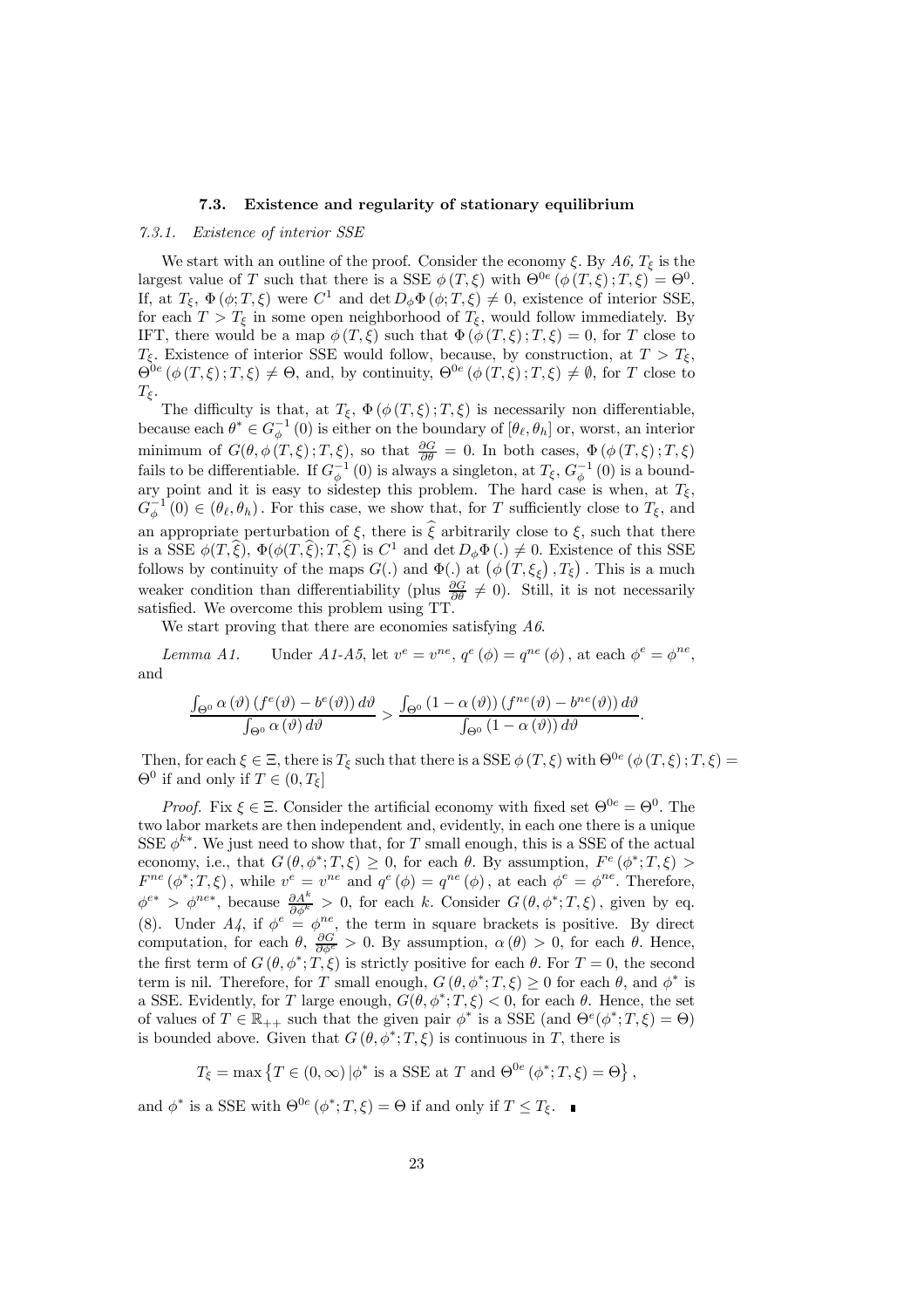Given an economy  $\xi \in \Xi$ , let  $\phi_{\xi}$  be its SSE for  $\Theta^{0e} = \Theta^0$ . Clearly,  $\phi_{\xi}$  is unique. We split the proof of Thm. 1 into several steps. First, we show that, generically, given  $\xi$ , at  $(\phi_{\xi}, T_{\xi})$ ,  $G_{(\phi_{\xi}, T_{\xi})}^{-1}(0)$  is a discrete set. Next, we fix  $(\phi_{\xi}, T_{\xi})$  of a given ξ, and show that there is an economy  $\hat{\xi}$  (arbitrarily close to ξ) and some  $T_{\hat{\xi}} > T_{\xi}$ such that  $\phi_{\xi}$  is an interior SSE of  $\hat{\xi}$ , given  $T_{\hat{\xi}}$ . The third step is to show that rank $D_{\phi}\Phi(\phi; T_{\hat{\epsilon}}, \hat{\xi})=2$ , at  $\phi = \phi_{\xi}$ . Then, Thm. 1 follows by the IFT.

First, given  $\xi$ , we can (locally) restrict the analysis to  $\phi \in \mathcal{F}_{\xi} \subset \mathbb{R}^2_{++}$ , where  $\mathcal{F}_{\xi}$ is a smooth, compact manifold without boundary.

Let 
$$
\underline{\phi}^k = \frac{1}{2} \left\{ \overline{\phi}^k | A^k(\phi^k; T, \xi) = \min_{\theta} \left( f^k(\theta) - b^k(\theta) \right) \right\}
$$
, and  
 $\overline{\phi}^k = 2 \left\{ \phi^k | A^k(\phi^k; T, \xi) = \max_{\theta} \left( f^k(\theta) - b^k(\theta) \right) \right\}.$ 

By  $A\beta$ ,  $\min_{\theta} (f^k(\theta) - b^k(\theta)) > 0$ , for each k. By compactness of  $[\theta_{\ell}, \theta_h]$  and continuity of  $(f, b)$ , there is  $\theta \in \arg \max_{\theta} (f^k(\theta) - b^k(\theta))$ . For each k, the function  $A^k(\phi^k;T,\xi)$  is continuous and strictly increasing. Moreover, given  $A_4$ ,  $A^k(\mathbb{R}_{++};T,\xi)$  $=\mathbb{R}_{++}$ . Hence, the pair  $(\underline{\phi}^k, \overline{\phi}^k)$  exists and is unique, for each k. Evidently, if a SSE  $\phi^*$  exists, it must be  $\phi^* \in int \prod_k$  $[\underline{\phi}^k, \overline{\phi}^k]$ . Hence, we can take  $\phi \in \mathcal{F}_{\xi} \subset \mathbb{R}^2_{++}$ ,

where  $\mathcal{F}_{\xi}$  has the properties stated above and contains  $\prod [\underline{\phi}^k, \overline{\phi}^k]$ . k

Fact 1.1. Under A1-A6, there is an open, dense subset  $\Xi' \subset \Xi$ , such that, for each  $\xi \in \Xi', G_{(\phi,T)}^{-1}(0)$  is a discrete set at each  $(\phi, T)$ .

Proof of Fact 1.1. Fix  $\Theta^{0e} = \Theta^0$ . Consider the map  $\Psi : [\theta_\ell, \theta_h] \times \mathbb{R}^3_{++} \times \Xi \to$  $\mathbb{R}^5$ , defined by

$$
\Psi(\theta,\phi;T,\xi) = \begin{pmatrix} \Phi(\theta,\phi;T,\xi) \\ G(\theta,\phi;T,\xi) \\ \frac{\partial G(\theta,\phi;T,\xi)}{\partial G(\theta,\phi;T,\xi)} \\ \frac{\partial^2 G(\theta,\phi;T,\xi)}{\partial \theta^2} \end{pmatrix},
$$

and replace the function  $c(\theta)$  with  $c(\theta; d) = c(\theta) + rd_0^c + rd_1^c\theta + rd_2^c\theta^2$ , where  $d \in D$ , a sufficiently small, open subset of  $\mathbb{R}^3$ , with  $0 \in D$ . Assume that  $\Psi \uparrow 0$ . Then, by TT, except for a null subset of  $\Xi$ ,  $\Psi_{\xi} \pitchfork 0$ . Given that  $\Psi_{\xi} : [\theta_{\ell}, \theta_h] \times \mathbb{R}^3_{++} \to \mathbb{R}^5$ , this implies that  $\Psi_{\xi}^{-1}(0) = \emptyset$ , i.e., that, whenever  $\Phi_{\xi}(\theta, \phi; T) = 0$ , at each  $\theta \in$  $G_{\xi}^{-1}(0)$ ,  $\frac{\partial^{n} G_{\xi}(\theta,\phi;T)}{\partial \theta^{n}} \neq 0$ , for at least one  $n \in \{1,2\}$ . Hence,  $\theta \in G_{\xi}^{-1}(0)$  is neither a degenerate local extremum, nor an inflexion point. To show that  $\Psi \pitchfork 0$ , consider  $D_{(v,d)}\Psi(\theta,\phi;T,\xi)=$ 

$$
\left[ \begin{array}{ccccc} v^e & v^{ne} & r d_0^c & r d_1^c & r d_2^c \\ - \frac{r + \beta \pi^e(\phi^e)}{(1-\beta)q^e(\phi^e)} & 0 & 0 & 0 & 0 \\ 0 & - \frac{r + \beta \pi^e(\phi^e)}{(1-\beta)q^e(\phi^e)} & 0 & 0 & 0 \\ 0 & 0 & (1-e^{rT}) & (1-e^{rT})\,\theta & (1-e^{rT})\,\theta^2 \\ 0 & 0 & 0 & (1-e^{rT}) & 2\,(1-e^{rT})\,\theta \\ 0 & 0 & 0 & 0 & 2\,(1-e^{rT}) \end{array} \right],
$$

which has full rank (the first row reports the variables we are differentiating with respect to). Hence, by TT, except for a null subset of D,  $D^1$ ,  $\Psi_{\xi} \pitchfork 0$ . Restricting the analysis to  $\phi \in \mathcal{F}_{\xi}$ , and T lying in some compact, smooth manifold in  $\mathbb{R}_{+}$ , we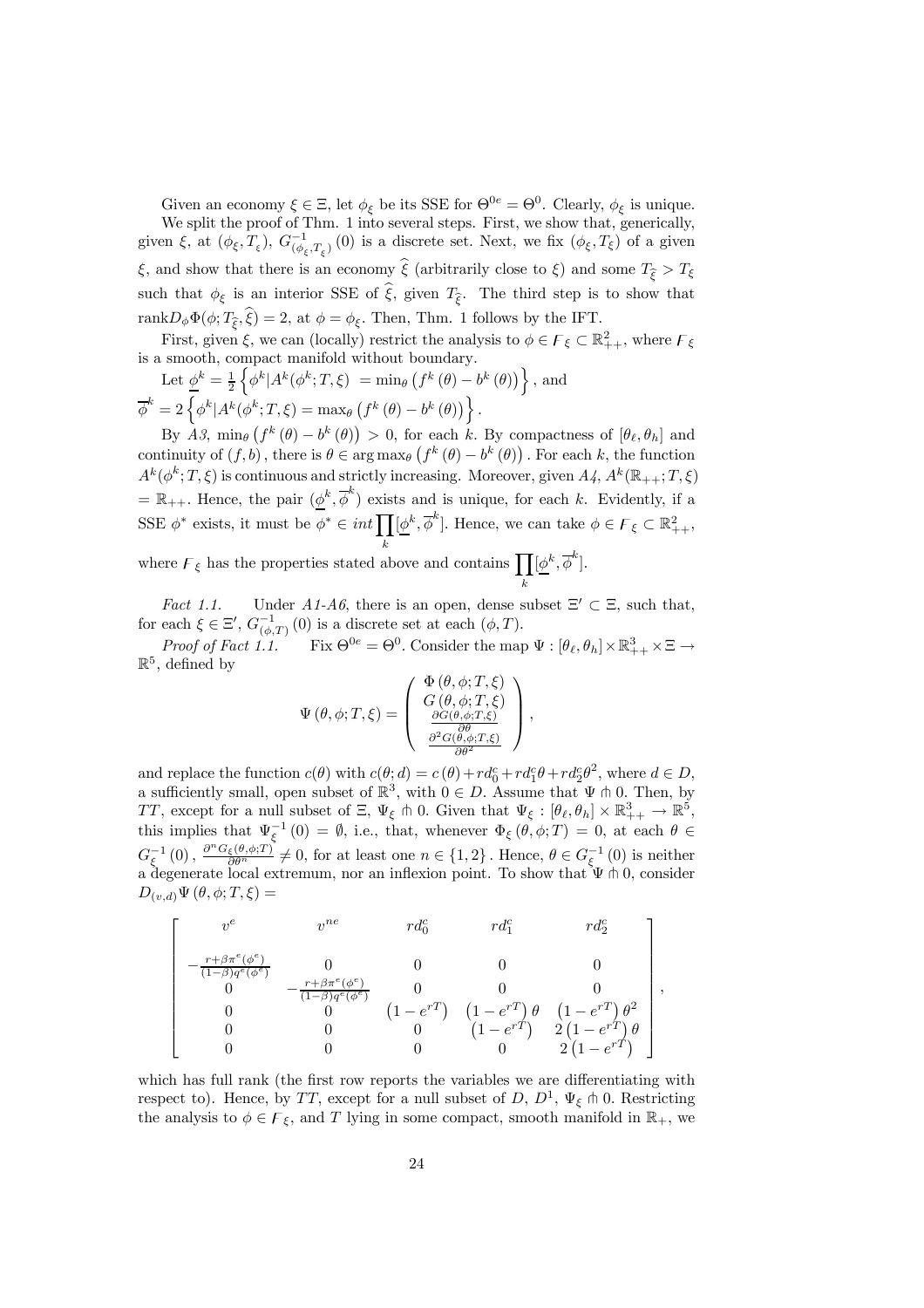obtain that  $D\backslash D^1$  is open and dense. Going from polynomial perturbations to the set  $\Xi$ , we establish the result.

Pick an economy  $\xi \in \Xi'$ ,  $T_{\xi}$ , and the associated SSE  $\phi_{\xi}$ . Evidently, for  $\varepsilon > 0$ sufficiently small,

a) if  $\theta_{\ell} \in G_c^{-1}(0), \frac{\partial G(\theta, \phi_{\xi}; T_{\xi}, \xi)}{\partial \theta} |_{\theta \in (\theta_{\ell}, \theta_{\ell} + \varepsilon)} > 0;$ 

$$
b) \qquad \text{if } \theta_h \in G^{-1}_{(\phi_{\xi},T_{\xi})}(0), \, \frac{\partial G(\theta,\phi_{\xi};T_{\xi},\xi)}{\partial \theta} |_{\theta \in (\theta_h-\varepsilon,\theta_h)} < 0;
$$

c) if  $\theta' \in G_{(\phi_{\xi},T_{\xi})}^{-1}(0) \cap (\theta_{\ell},\theta_h)$ ,  $\frac{\partial G(\theta,\phi_{\xi};T_{\xi},\xi)}{\partial \theta} |_{\theta \in (\theta'-\varepsilon,\theta')} < 0$  and  $\frac{\partial G(\theta, \phi_{\xi};T_{\xi},\xi)}{\partial \theta} |_{\theta \in (\theta',\theta'+\varepsilon)} > 0$ , i.e.,  $\theta'$  is a local minimum.

*Fact 1.2.* Under  $A1-A6$ , there is a dense subset  $\Xi'' \subset \Xi'$  such that, for each  $\xi \in \Xi''$ , there is an interior SSE  $\phi(T,\xi)$ , for some T. Moreover, at such a SSE,<br>  $\frac{\partial G(\theta,\phi(T,\xi);T,\xi)}{\partial \theta} |_{\theta=\theta_m} \neq 0$ , at each  $\theta_m \in G^{-1}_{(\phi_{\xi},T_{\xi})}(0)$ ,  $G(\theta_{\ell},\phi(T,\xi);T,\xi) \neq 0$ , and  $G(\theta_h, \phi(T,\xi); T, \xi) \neq 0.$ <br>Proof of Fact 1.2.

Proof of Fact 1.2. Take  $\xi \in \Xi'$ . Fix  $\phi_{\xi}$  and pick any  $T > T_{\xi}$ .  $G\left(\theta, \phi_{\xi}; T, \xi\right)$ is clearly strictly decreasing in T. Therefore,  $\Theta^{0e}(\phi_{\xi}, T; \xi)$  is a proper subset of  $\Theta^{0}$ , and, by continuity, nonempty, for each T sufficiently close to  $T_{\xi}$ ,  $T > T_{\xi}$ . Moreover,  $\text{for } T > T_{\xi} \text{ and sufficiently close to } T_{\xi}, \text{at } (\phi_{\xi}, T, \xi), \#G_{(\phi_{\xi}, T, \xi)}^{-1}(0) \leq 2 \# \tilde{G}_{(\phi_{\xi}, T_{\xi}, \xi)}^{-1}(0),$ 

so that  $G_{(\phi_{\xi},T,\xi)}^{-1}(0)$  is a discrete set, and  $\frac{\partial G(\theta,\phi_{\xi};T,\xi)}{\partial \theta} \neq 0$ , for each  $\theta \in G_{(\phi_{\xi},T,\xi)}^{-1}(0)$ . Also, we can pick T such that  $G\left(\theta_{\ell}, \phi_{\xi}; T, \xi\right) \neq 0$  and  $G\left(\theta_{h}, \phi_{\xi}; T, \xi\right) \neq 0$ . Finally, observe that  $(a-c)$  above imply that the correspondence  $\Theta^e(\phi_{\xi};T,\xi)$  is continuous in T along sequences  ${T^n}_{n=1}^{\infty}$ ,  ${T^n} \ge T_\xi$ , for each n (we loose this property when at  $(\phi_{\xi}, T_{\xi})$ ,  $G_{(\phi_{\xi}, T_{\xi}, \xi)}^{-1}(0)$  contains an interval). Evidently the properties just established hold for each  $\xi$  in some open, dense set  $\Xi'' \subset \Xi'$ : at each  $T > T_{\xi}$ , T close enough to  $T_{\xi}$ ,  $\Theta^{0e}(\phi_{\xi}; T, \xi) \neq \Theta^{0}$  and  $\Theta^{0e}(\phi_{\xi}; T, \xi) \neq \emptyset$ . Evidently, the given  $\phi_{\xi}$  is a SSE at  $T_{\xi}$ , while it is not necessarily a SSE at  $T > T_{\xi}$ .

We now perturb the parameter v so that, in the new economy  $\hat{\xi}$ ,  $\phi_{\xi}$  is a SSE at some  $T > T_{\xi}$ . Given that  $G(\theta, \phi; T, \xi)$  does not depend upon v, changes in this parameter have no effect on the set  $\Theta^{0e}(\phi_{\xi};T,\xi)$ . It is easy to check that  $F^k(\phi_{\xi};T,\xi)$  is a continuous function of  $(T,\xi)$ , given that  $\mu(\Theta^{k\alpha}(\phi_{\xi};T,\xi))$  is locally bounded away from zero. Hence, for  $T \to T_{\xi}$ ,  $\Phi'(\phi_{\xi}; T, \xi) \to 0$ . Given that  $A^{k}(\phi_{\xi}; T, \xi) \neq 0$  (and is T−invariant), given any  $\varepsilon > 0$ , for T sufficiently close to  $T_{\xi}$ , there is  $v' \in B_{\varepsilon}(v)$ such that  $\Phi(\phi_{\xi}; T, (\xi^{\backslash}, v^{\prime})) = 0.$ 

Proof of Theorem 1. Pick  $\xi \in \Xi''$ , and any T such that, at the associated interior SSE,  $\frac{\partial G(\theta,\phi(T,\xi);T,\xi)}{\partial \theta}\big|_{\theta_m} \neq 0$ , at each  $\theta_m \in G^{-1}_{(\phi_{\xi},T,\xi)}(0) \cap (\theta_{\ell},\theta_h)$ ,  $G(\theta_{\ell}, \phi(T,\xi); T, \xi) \neq 0$  and  $G(\theta_h, \phi(T,\xi); T, \xi) \neq 0$ . By the IFT, there is a collection of  $C^1$  functions,  $\theta_m(\phi; T, \xi)$  locally describing the set  $G^{-1}_{(\phi_{\xi}, T, \xi)}(0)$ , i.e., the boundary points of the set  $\Theta^e(\phi;T,\xi)$ . Therefore,  $\Phi(\phi;T,\xi)$  is  $C^1$ .

To conclude, all we need is to show that these properties imply that there is also a dense subset  $\Xi^{\circ} \subset \Xi$  such that  $D_{\phi} \Phi(\phi; T, \xi)$  has full rank at an interior SSE. Pick any economy  $\xi''$  in the dense set  $\overline{\Xi}''$  constructed in Fact 1.2. Let  $\phi''$  be the associated interior SSE at  $T''$ .

The strategy of the proof is the following: First, we show that (locally) arbitrary changes in the pair  $(v^e, v^{ne})$ , call them  $d_v = (d_v^e, d_v^{ne})$ , can be compensated by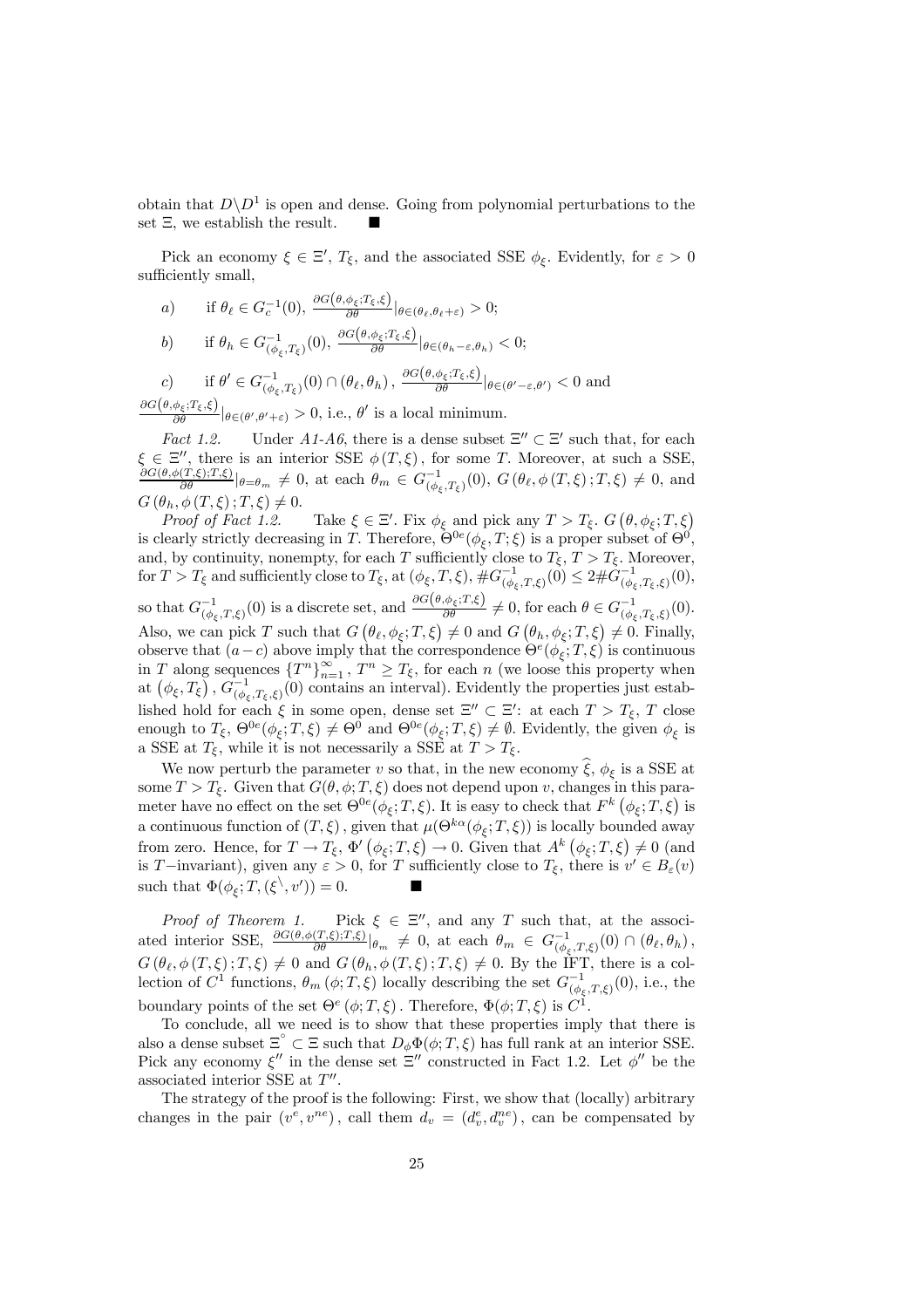appropriate changes in the production functions, call them  $d_f = (d_f^e(d_v), d_f^{ne}(d_v)),$ so that  $\phi''$  is still a SSE in the new economy at T''. Next, we show that we can pick a  $d_v$  arbitrarily small and such that, in the new economy,  $\zeta^{\circ}$ , arbitrarily close to  $\zeta''$ , det  $D_{\phi} \Phi_{d_v} (\phi; T''_{\phi}, \xi^{\circ}) \neq 0$  at  $\phi''$ . By definition of density, this implies that there is a dense subset  $\Xi^{\circ} \subset \Xi''$  such that, for each  $\xi^{\circ} \in \Xi^{\circ}$ , there is an interior SSE at some  $T(\xi^{\circ})$  with det  $D_{\phi}\Phi(\phi;T(\xi^{\circ}),\xi^{\circ})\neq 0$ . By iterated application of IFT, there is an open ball  $V(\xi^{\circ})$  such that, for each  $\xi' \in V(\xi^{\circ})$ , there is an open ball  $V(T(\xi^{\circ}))$ such that, at each  $T \in V(T(\xi^{\circ}))$ , the economy  $\xi'$  has an interior SSE with non-zero determinant. This proves the theorem.

To conclude, we need to construct an economy  $\xi^{\degree}$  with the stated properties, for each  $\xi \in \Xi''$ . Pick  $\theta^*$  such that  $G(\theta^*, \phi_{\xi}; T_{\xi}, \xi) > 0$ , and pick some open ball  $V_{\varepsilon}(\theta^*)$ such that, for each  $\theta \in clV_{2\varepsilon}(\theta^*), G(\theta, \phi_{\xi}; T_{\xi}, \xi) > 0$ , and a smooth bump function  $\psi(\theta)$ . By continuity, there is  $V_{\varepsilon}(\theta^*)$  with the stated properties. For each k, define  $f^k(\theta; d) = f(\theta) + \psi(\theta) d_f^k$ . By continuity, for  $\varepsilon$  sufficiently small, this perturbation has no effect on the sets  $\Theta^{e\alpha}(\phi_{\xi};T_{\xi},\xi)$  and  $\Theta^{ne\alpha}(\phi_{\xi};T_{\xi},\xi)$ . On the other hand, its effect on the value of  $\Phi(\phi_{\xi}; T_{\xi}, \dot{\xi})$  is

$$
\left[\begin{array}{c} \Delta_f \Phi^e \\ \Delta_f \Phi^{ne} \end{array}\right] = \left[\begin{array}{c} \frac{\int_{V_{2\varepsilon}(\theta^*)} \alpha(\theta) \psi(\vartheta) d\vartheta}{\mu(\Theta^{e\alpha}(\phi_{\xi};T_{\xi},\xi))} d_f^e \\ \frac{\int_{V_{2\varepsilon}(\theta^*)} (1-\alpha(\theta)) \psi(\vartheta) d\vartheta}{\mu(\Theta^{ne\alpha}(\phi_{\xi};T_{\xi},\xi))} d_f^{ne} \end{array}\right].
$$

Evidently,

$$
\left[\begin{array}{c} \Delta_v \Phi^e \\ \Delta_v \Phi^{ne} \end{array}\right] = \left[\begin{array}{c} -\frac{A^e(\phi^e; T_{\xi}, \xi)}{v^e} d^e_v \\ -\frac{A^{ne}(\phi^{ne}; T_{\xi}, \xi)}{v^{ne}} d^{ne}_v \end{array}\right].
$$

Hence, to preserve the equilibrium, it must be

$$
\left[\begin{array}{c} d_f^e\left(d_v^e\right) \\ d_f^{ne}\left(d_v^{ne}\right) \end{array}\right] = \left[\begin{array}{c} \frac{A^e\left(\phi^e;T_\xi,\xi\right)\mu\left(\Theta^{ea}\left(\phi_\xi;T_\xi,\xi\right)\right)}{v^e\int_{V_{2\varepsilon}\left(\theta^*)}\alpha(\vartheta)\psi(\vartheta)d\vartheta}d_v^e \\ \frac{A^{ne}\left(\phi^{ne};T_\xi,\xi\right)\mu\left(\Theta^{ne\alpha}\left(\phi_\xi;T_\xi,\xi\right)\right)}{v^{ne}\int_{V_{2\varepsilon}\left(\theta^*)}\left(1-\alpha(\vartheta)\right)\psi(\vartheta)d\vartheta}d_v^ne \end{array}\right].
$$

Let's define

$$
\begin{array}{rcl}\n\Phi\left((\phi;T,\xi),d_f,d_v\right) & \equiv & \left(F^{e}(.) - A^{e}(.) + \Delta_f \Phi^e d_f^e + \Delta_v \Phi^e d_v^e\right) \\
F^{ne}(.) - A^{ne}(.) + \Delta_f \Phi^{ne} d_f^{ne} + \Delta_v \Phi^{ne} d_v^{ne}\n\end{array}\n\biggr)\n\\
= & \Phi(\phi;T,\xi) + \Delta\left(d_f,d_v\right).
$$

By direct computation,  $D_{\phi} \Delta(d_f, d_v) \equiv$ 

$$
-\left[\begin{array}{cc}\frac{\Delta_f\Phi^e}{\mu(\Theta^{e\alpha}(.))}\frac{\partial\mu(\Theta^{e\alpha}(.))}{\partial\phi^e}\frac{d^e}{\partial f}+\frac{1}{v^e}\frac{\partial A^e}{\partial\phi^e}d^e_v & \frac{\Delta_f\Phi^e}{\mu(\Theta^{e\alpha}(.))}\frac{\partial\mu(\Theta^{e\alpha}(.))}{\partial\phi^{ne}}d^e_f\\ \frac{\Delta_f\Phi^{ne}}{\mu(\Theta^{ne\alpha}(.))}\frac{\partial\mu(\Theta^{ne\alpha}(.))}{\partial\phi^e}\frac{d^e}{\partial f} & \frac{\Delta_f\Phi^{ne}}{\mu(\Theta^{ne\alpha}(.))}\frac{\partial\mu(\Theta^{ne\alpha}(.))}{\partial\phi^{ne}}d^e_f+\frac{1}{v^{ne}}\frac{\partial A^{ne}}{\partial\phi^{ne}}d^ne_v\end{array}\right.
$$

 $\overline{1}$ 

and, substituting into it the vector  $d_f(d_v)$ ,  $D_\phi \Delta(d_f(d_v), d_v) \equiv$ 

$$
-\left[\begin{array}{cc} \left(\frac{A^e(.)}{\mu(\Theta^{e\alpha}(.))v^e}\frac{\partial\mu(\Theta^{e\alpha}(.))}{\partial\phi^e}+\frac{1}{v^e}\frac{\partial A^e}{\partial\phi^e}\right)d^e_v & \frac{A^e(.)}{v^e\mu(\Theta^{e\alpha}(.))}\frac{\partial\mu(\Theta^{e\alpha}(.))}{\partial\phi^{ne}}d^e_v\\ \frac{A^{ne}(.)}{\mu(\Theta^{ne\alpha}(.))v^{ne}}\frac{\partial\mu(\Theta^{ne\alpha}(.))}{\partial\phi^e}d^m_v & \left(\frac{A^{ne}(.)}{\mu(\Theta^{ne\alpha}(.))v^{ne}}\frac{\partial\mu(\Theta^{ne\alpha}(.))}{\partial\phi^{ne}}+\frac{1}{v^{ne}}\frac{\partial A^{ne}}{\partial\phi^{ne}}\right)d^m_v \end{array}\right],
$$

where  $\frac{\partial A^k}{\partial \phi^k} = \frac{1}{1-\beta}$  $\frac{q^k(\phi)\frac{\partial \pi^k}{\partial \phi^k} - (r+\beta\pi^e(\phi^e))\frac{\partial q^k}{\partial \phi^k}}{q^k(\phi)^2} > 0$ , for each k. Given the results above, without any loss of generality,  $\frac{\partial G}{\partial \theta}|_{\theta=\theta_m}\neq 0$ , at each  $\theta_m \in G^{-1}_{(\phi_{\xi},T,\xi)}(0)$ . Then, using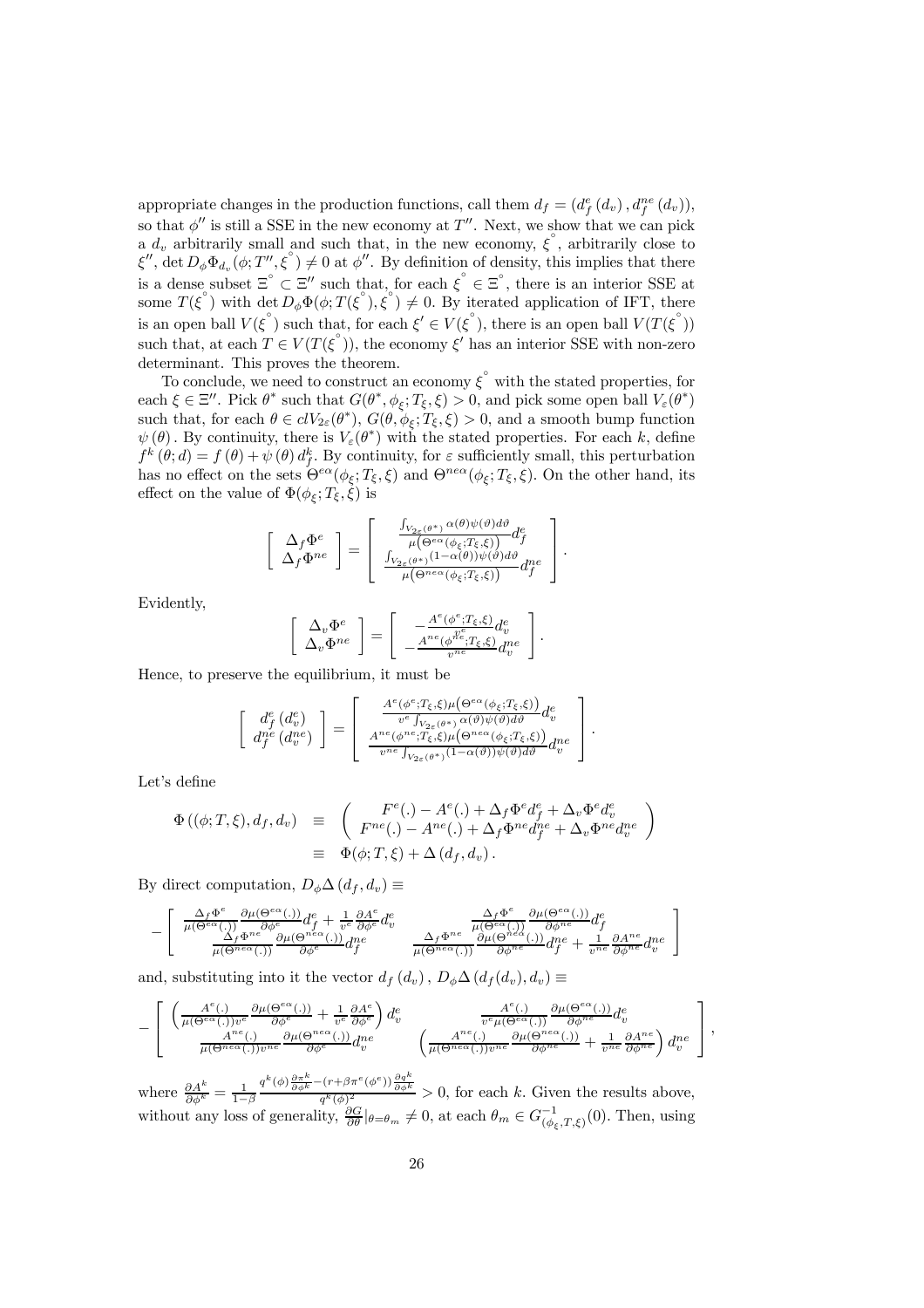(2), and the function  $\chi(\theta_m)$ , such that  $\chi(\theta_m)=1$  if  $\theta_m$  is the lower bound of an interval  $[\theta_m, \theta_{m+1}] \subset \Theta^{0e}, \chi(\theta_m)=2$  otherwise,

$$
\frac{\partial \mu(\Theta^{e\alpha}(.))\partial \phi^{k}}{\partial \phi^{k}} = e^{-\gamma T} \sum_{m=1}^{M} \alpha(\theta_m) (-1)^{\chi(\theta_m)} \frac{\partial \theta_m}{\partial \phi^{k}},
$$

and

$$
\frac{\partial \mu(\Theta^{ne\alpha}(.))}{\partial \phi^k} = e^{-\gamma T} \sum_{m=1}^M \left(1 - e^{\gamma T} - \alpha(\theta_m)\right) (-1)^{\chi(\theta_m)} \frac{\partial \theta_m}{\partial \phi^k}.
$$

Therefore,

$$
\frac{\partial \mu\left(\Theta^{e\alpha}(.)\right)}{\partial \phi^e} \frac{\partial \mu\left(\Theta^{ne\alpha}(.)\right)}{\partial \phi^{ne}} = \frac{\partial \mu\left(\Theta^{e\alpha}(.)\right)}{\partial \phi^{ne}} \frac{\partial \mu\left(\Theta^{ne\alpha}(.)\right)}{\partial \phi^e}.
$$

Moreover, as shown in Prop. 1,  $\frac{\partial \mu(\Theta^{k\alpha}(\cdot))}{\partial \phi^k} > 0$ , and  $\frac{\partial \mu(\Theta^{k\alpha}(\cdot))}{\partial \phi^{k'}} < 0$ . Hence,

$$
\frac{v^e v^{ne}}{d_e^e d_e^{ne}} \det D_\phi \Delta(.) = \frac{\partial A^e}{\partial \phi^e} \frac{\partial A^{ne}}{\partial \phi^{ne}} + \frac{\partial A^e}{\partial \phi^e} \frac{A^{ne}(.)}{\mu(\Theta^{ne\alpha}(.))} \frac{\partial \mu(\Theta^{ne\alpha}(.))}{\partial \phi^{ne}} + \frac{\partial A^{ne}}{\partial \phi^{ne}} \frac{\partial \mu(\Theta^{ee\alpha}(.))}{\partial \phi^{ne}} \frac{A^e}{\mu(\Theta^{ee\alpha}(.))} \frac{A^e(.)}{\mu(\Theta^{ea}(.))} > 0.
$$

We conclude showing that, for an appropriate choice of  $d_v$ , this implies that  $\det D_{\phi} \Phi ((\phi;\xi), d_f, d_v) \neq 0$ . Consider any matrix

$$
B = \left[ \begin{array}{cc} a - a_1 d_v^e & b - b_1 d_v^e \\ c - c_1 d_v^{ne} & e - e_1 d_v^{ne} \end{array} \right],
$$

with det  $B = (ae - bc) + (bc_1 - ae_1) d_v^{ne} + (cb_1 - ea_1) d_v^{e} + (a_1e_1 - b_1c_1) d_v^{e} d_v^{ne}$ . Assume that  $(ae-bc)=0$  (otherwise there is nothing to show) and that  $(a_1e_1 - b_1c_1) \neq$ 0. If  $(bc_1 - ae_1) = (cb_1 - ea_1) = 0$ , there is nothing else to show. Otherwise, pick any  $d_v^e$  such that  $[(bc_1 - ae_1) + (a_1e_1 - b_1c_1) d_v^e] \neq 0$  (this can be done because  $(a_1e_1 - b_1c_1) \neq 0$ . Then, det  $B \neq 0$  whenever

$$
d_v^{ne} \neq \frac{- (cb_1 - ea_1) d_v^e}{(bc_1 - ae_1) + (a_1e_1 - b_1c_1) d_v^e}.
$$

Using the notation introduced above, det  $D_{\phi} \Delta(d_f(d_v), d_v) \neq 0$  means  $(a_1e_1 - b_1c_1) \neq 0$ 0. Then, we just pick a pair  $(d_v^e, d_v^{ne})$  satisfying the last two inequalities (so that  $\det D_{\phi} \Phi ((\phi;\xi), d_f, d_v) \neq 0$  and sufficiently small, so that the economy  $\xi^{\circ}$  so obtained is sufficiently close to the original economy  $\xi$ .

#### 7.3.2. Generic regularity of SSE

We start with a preliminary result.

*Fact 2.1:* Given T, there is an open, dense set of economies  $\Xi' \subset \Xi$ , such that, at each  $\phi \in \mathcal{F}_{\xi} \subset \mathbb{R}^2_{++}$ ,  $\mathcal{F}_{\xi}$  compact,  $G_{\phi}^{-1}(0)$  is either empty, or it contains a finite number of isolated points.

Proof of Fact 2.1: It is similar to the one of Fact 1.1 above. Hence, we just point out how the argument must be modified. Given that we have one less variable (T is now fixed) and two less eqs. (the Proposition holds for all  $\phi \in \mathcal{F}_{\xi}$ ),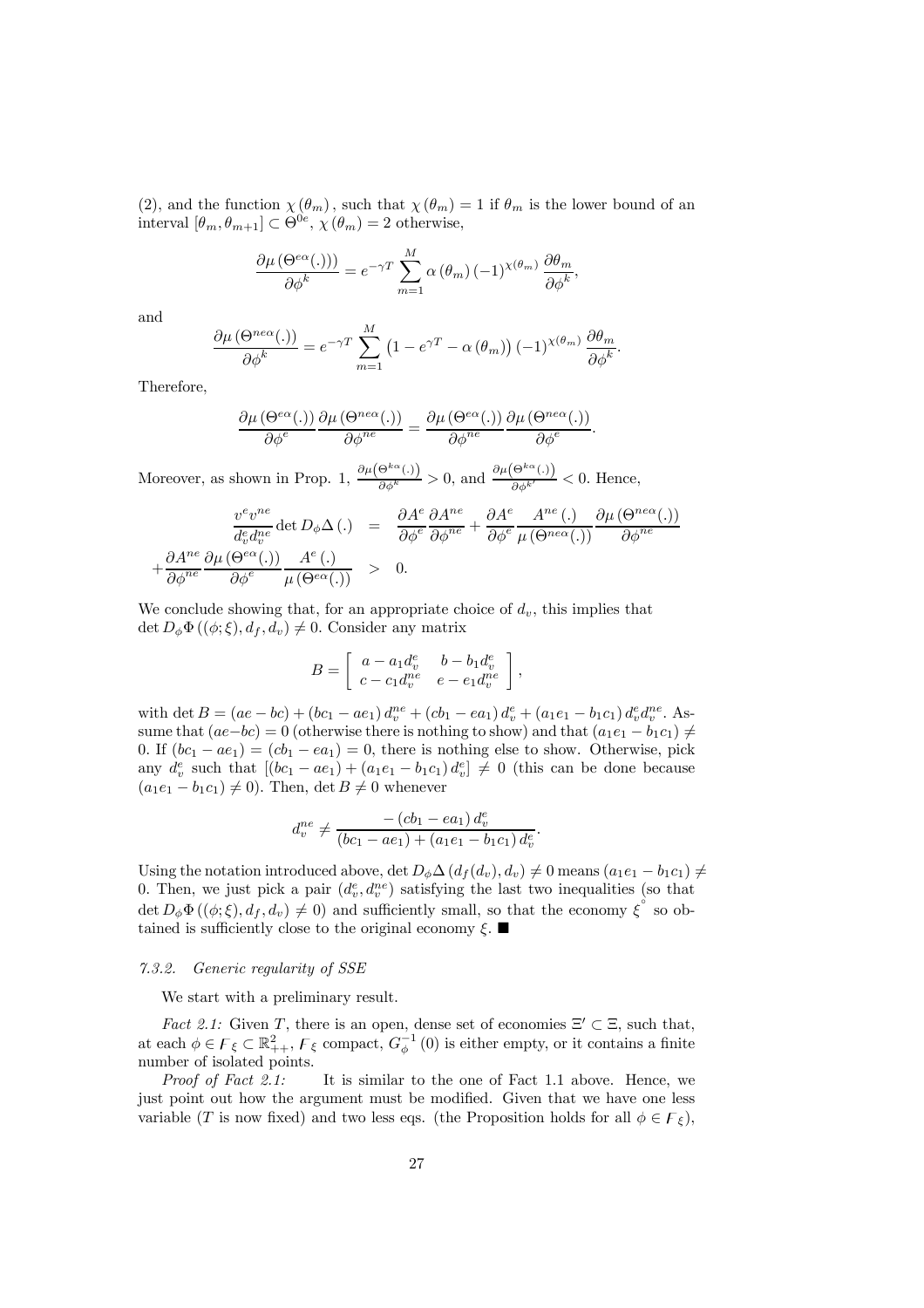we obtain a somewhat weaker results, because we cannot rule out inflexion points, but only degenerate extrema. Define the system of equations

$$
\Psi(\theta,\phi;\xi) \equiv \left(\begin{array}{c} G(\theta,\phi;\xi) \\ \frac{\partial G}{\partial \theta} \\ \frac{\partial^2 G}{\partial \theta^2} \\ \frac{\partial^3 G}{\partial \theta^3} \end{array}\right) = 0,
$$

 $\Psi : [\theta_\ell, \theta_h] \times \mathcal{F}_\xi \times V(\xi^\circ) \to \mathbb{R}^4$ , and  $c(\theta; d) = c(\theta) + \sum_{j=0}^3 r d_j \theta^j$ , for  $d = (d_0, \dots, d_3)$ in some open set  $D \subset \mathbb{R}^4$ , such that  $0 \in D$ , and  $c(\theta; d) > 0$ , for each  $\theta \in [\theta_\ell, \theta_h]$ . It is easy to check that  $D_d \Psi(\theta, \phi; \xi)$  is a full rank matrix. Hence,  $\Psi \pitchfork 0$ , and by the TT, there is a an open, dense set  $D' \subset D$ , of full Lebesgue measure, such that  $\Psi_{\xi}^{-1} \pitchfork 0$ , for each  $d \in D'$ . Given that  $\Psi_{\xi}^{-1}$  maps a subset of  $\mathbb{R}^3$  into  $\mathbb{R}^4$ ,  $\Psi_{\xi}^{-1}(0) = \emptyset$ . Therefore, at each  $\theta \in G_d^{-1}(0)$ , either  $\frac{\partial G_d}{\partial \theta} \neq 0$ , or, if  $\frac{\partial G_d}{\partial \theta} = 0$ , either  $\frac{\partial^2 G_d}{\partial \theta^2} \neq 0$ or  $\frac{\partial^3 G_d}{\partial \theta^3} \neq 0$  or both. It follows that  $G_d^{-1}(0)$  does not contain any degenerate local extrema and, therefore, that it is a discrete set. Hence, by compactness,  $G_d^{-1}(0) \cap [\theta_\ell, \theta_h]$  is a finite set. The same argument used above completes the proof of the claim.

Proof of Theorem 2. With an argument similar to the one of Thm. 1, we can show that  $\Xi_T \neq \emptyset$  and that it contains an open set  $\Xi_T^{\circ}$ . Now T is fixed and, therefore, omitted from the notation whenever possible.

Consider the intersection  $\Xi_T^{\circ} \cap \Xi'$  (the open and dense set of economies whose properties have been established in Fact 2.1 above). This is an open and dense (in  $\Xi_T^{\circ}$ ) set. Given that, for each  $\xi \in \Xi'$  and each  $\phi$  in some compact manifold  $\Gamma_{\xi}$ ,  $\tilde{G}_{\phi}^{-1}(0)$  contains a finite number of isolated points, this holds a fortiori at each SSE of  $\xi$ , if any.

To show  $(i, ii)$ , assume that  $\Xi^{reg}_T$  is not dense in  $\Xi^{\circ}_T \cap \Xi'$ , i.e., that there is an an open set  $V(\xi^{\circ}) \subset \Xi^{\circ}_{T} \cap \Xi' \setminus \Xi^{reg}_{T}$ . We start showing that there is a residual (hence, dense) subset of  $V(\xi^{\circ}) \subset \Xi_T^{reg}$ , establishing a contradiction.

Fix  $N \in \mathbb{N}$ . Pick any collection of N distinct elements of  $(\theta_{\ell}, \theta_h)$  with rational coordinates,  $\theta(N) = {\theta_1, \dots, \theta_n, \dots, \theta_N}$ . Define

$$
\varepsilon = \min\left\{\min_{n,n'} dist(\theta_n,\theta_{n'})\,,\min_{n} dist(\theta_n,\theta_h)\,,\min_{n}(\theta_n,\theta_{\ell})\right\}.
$$

Evidently,  $\varepsilon > 0$ , and  $clV_{\frac{2\varepsilon}{5}}(\theta_n) \cap clV_{\frac{2\varepsilon}{5}}(\theta_{n'}) = \emptyset$ , for each pair  $\theta_n$ ,  $\theta_{n'}$ , and  $\theta_{\ell}$ ,  $\theta_h \notin \text{cl}V_{\frac{2\varepsilon}{5}}(\theta_n)$ , for each n. Consider all the possible partitions of the collection  $\theta(N)$  into two (possibly empty) sets, call them  $P_s \in \Phi$ . Evidently, the cardinality of P is finite for each N. Pick a partition  $P_s \equiv \{P_s^r, P_s^0\} \in \mathcal{P}$ . Without any loss of generality assume that (modulo a relabelling)  $\hat{P}_s^r = \{\hat{\theta}_1, ..., \theta_{NR}\}\$  and  $\theta_1 < ... <$  $\theta_{NR}$ . If  $\#P_s^r$  is even, define:

1.  $\Theta^{0e1}(P_s^r) = [\theta_{\ell}, \theta_1] \cup [\theta_2, \theta_3] \cup ... \cup [\theta_{NR}, \theta_h],$ 2.  $\Theta^{0e2}(P_s^r) = [\theta_1, \theta_2] \cup [\theta_3, \theta_4] \cup .... \cup [\theta_{NR-1}, \theta_{NR}]$ . If odd, define: 3.  $\Theta^{0e3}(P_s^r) = [\theta_\ell, \theta_1] \cup [\theta_2, \theta_3] \cup ... \cup [\theta_{NR-1}, \theta_{NR}],$ 4.  $\Theta^{0e4} (P_s^r) = [\theta_1, \theta_2] \cup [\theta_3, \theta_4] \cup ... \cup [\theta_{NR}, \theta_h].$ 4.  $\sigma$  (*r<sub>s</sub>*) – [*v*<sub>1</sub>, *v*<sub>2</sub>]  $\cup$  [*v*<sub>3</sub>, *v*<sub>4</sub>]  $\cup$  ....  $\cup$  [*v*<sub>*N*</sub> *n*<sub>*n*</sub></sup>, *v*<sub>*n*</sub>].<br>Use ζ, ζ = 1, ..., 4, to refer to the indexes above. Redefine the map  $\Phi^e(\phi; \xi)$  as  $\Phi^{e} \left( \theta, \phi; P_{s}^{r}, \zeta, \xi \right) = \left( \frac{\int_{\Theta^{0e \zeta} \left( P_{s}^{r} \right)} \alpha(\theta) \left( f^{e}(\vartheta)-b^{e}(\vartheta) \right) d\vartheta}{\mu(\Theta^{0e \zeta} \left( P_{s}^{r} \right))} - A^{e} \left( \phi^{e} ; \xi \right) \right)$  $\setminus$ , for each  $\zeta$ . Redefine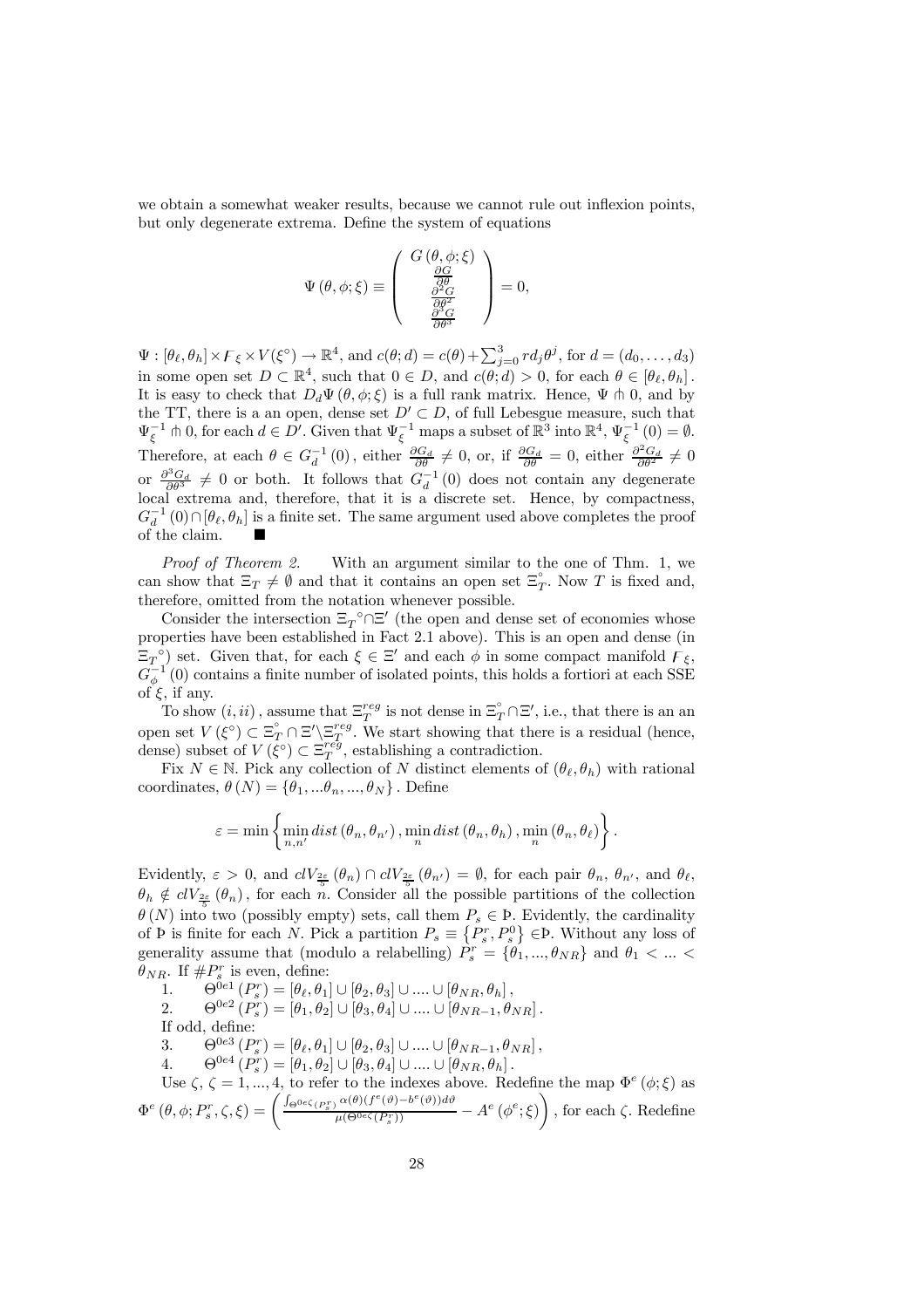$\Phi^{ne}(\theta, \phi; P_s^r, \zeta, \xi)$  in a similar way. Set  $\theta^a = [\theta_1, ..., \theta_{NR}]$  and  $\theta^b = [\theta_{NR+1}, ..., \theta_N]$ . Take a fixed  $(\tilde{P}_s^r, \tilde{\zeta})$ , and define the maps

$$
\Phi^{E}(\theta^{a}, \phi; \hat{P}_{s}^{r}, \hat{\zeta}, \xi) = \begin{bmatrix} \Phi(\theta^{a}, \phi; \hat{P}_{s}^{r}, \hat{\zeta}, \xi) \\ G(\theta, \phi; \xi) & \text{at each } \theta_{n} \in P_{s}^{r} \end{bmatrix},
$$

$$
\Phi^{En'}(\theta^a, \phi; \hat{P}_s^r, \hat{\zeta}, \xi) = \begin{bmatrix} \Phi^E(\theta^a, \phi; \hat{P}_s^r, \hat{\zeta}, \xi) \\ \frac{\partial G(\theta, \phi; \xi)}{\partial \theta} |_{\theta = \theta_{n'}}, \text{ at some } \theta_{n'} \in P_s^r \end{bmatrix}, \text{ for } n' = 1, ..., NR,
$$
  

$$
\Psi(\theta, \phi; \hat{P}_s^r, \hat{\zeta}, \xi) = \begin{bmatrix} \Phi^E(\theta^a, \phi; \hat{P}_s^r, \hat{\zeta}, \xi) \\ G(\theta, \phi; \xi), \text{ at each } \theta_n \in P_s^0 \\ \frac{\partial G(\theta, \phi; \xi)}{\partial \theta} |_{\theta = \theta_n}, \text{ at each } \theta_n \in P_s^0 \end{bmatrix},
$$

and

$$
\Phi^{Ey}(\theta,\phi;\widehat{P}_s^r,\widehat{\zeta},\xi) = \left[\begin{array}{c} \Phi^E(\theta^a,\phi;\widehat{P}_s^r,\widehat{\zeta},\xi) \\ G(\theta_y,\phi;\xi) \end{array}\right], \text{ for } y = \ell,h.
$$

Given that  $\Phi^E(\theta^a, \phi; \widehat{P}_s^r, \widehat{\zeta}, \xi)$  depends explicitly on both  $\phi$  and the vector  $\theta^a$ , here it is convenient to define a SSE as a pair  $(\theta^{a'}, \phi')$ . Notice that  $(\theta^{a'}, \phi')$  is an interior SSE if and only if  $\Phi^E(\theta^{a'}, \phi'; \hat{P}^r_s, \hat{\zeta}, \xi) = 0$  and the associated set  $\Theta^{0e\hat{\zeta}}(\hat{P}^r_s)$  coincides a.e. with the actual set  $\Theta^{0e}(\phi')$ . An important difference with respect to the map  $\Phi(\theta,\phi;\xi)$  considered above is that  $\Phi(\theta,\phi;\xi)$  may fail to be  $C^1$  (because  $\frac{\partial \theta_n}{\partial \phi}$  may not exist at some  $\theta_n \in G^{-1}(0)$ , while  $\Phi^E(\theta, \phi; \hat{P}_s^r, \hat{\zeta}, \xi)$  is always  $C^1$ . Also notice that, for each given  $\zeta$ ,

$$
\Phi^E: clV_{\frac{2\varepsilon}{5}}(\theta_1) \times \ldots \times clV_{\frac{2\varepsilon}{5}}(\theta_{NR}) \times F_{\xi^\circ} \times V(\xi^\circ) \to \mathbb{R}^{2+NR},
$$

 $\Phi^{En'}: clV_{\frac{2\varepsilon}{5}}(\theta_1) \times ... \times clV_{\frac{2\varepsilon}{5}}(\theta_{NR}) \times F_{\xi} \circ \times V(\xi^{\circ}) \to \mathbb{R}^{3+NR}$ , for each  $n' = 1, ..., NR$  $\Psi: clV_{\frac{2\varepsilon}{5}}(\theta_1) \times ... \times clV_{\frac{2\varepsilon}{5}}(\theta_N) \times F_{\xi^{\circ}} \times V(\xi^{\circ}) \to \mathbb{R}^{2+NR+2(N-NR)}$ 

and

$$
\Phi^{Ey}: clV_{\frac{2\varepsilon}{5}}(\theta_1) \times ... \times clV_{\frac{2\varepsilon}{5}}(\theta_{NR}) \times F_{\xi^{\circ}} \times V(\xi^{\circ}) \to \mathbb{R}^{3+NR}, \text{ for each } y,
$$

where  $F_{\xi}$ ° can be taken to be a smooth, compact manifold (see proof of Thm. 1) containing all the possible equilibrium values of  $\phi$  (for  $\xi \in V(\xi^{\circ})$ ). Given  $(\widehat{P}_{s}^{r}, \widehat{\zeta})$ , assume that all the maps defined above are transversal to 0. Then, for each map, there is an open, dense subset of  $V(\xi^{\circ})$ , call it, for instance,  $V_{\Phi^E}(\xi^{\circ})$ , such that  $\Phi_{\xi}^{E} \uparrow 0$  for each  $\xi \in V_{\Phi^{E}}(\xi^{\circ})$ . For the maps  $\Psi_{\xi}$  (.),  $\Phi_{\xi}^{En'}$  (.), for  $n' = 1, ..., NR$ , and  $\Phi_{\xi}^{Ey}(.)$ , for each y, this means that there is no solution to the system of eqs., because (given  $\xi$ ) the dimension of the domain is strictly smaller than the dimension of the range. For the map  $\Phi_{\xi}^{E}(.)$ ,  $\Phi_{\xi}^{E} \uparrow 0$  means that, for each  $\xi \in V_{\Phi^{E}}(\xi^{\circ})$ , either  $\Phi_{\xi}^{E-1}(0) = \emptyset$  or  $D_{(\theta^a, \phi)} \Phi_{\xi}^{E}(.)$  has full rank at each  $(\theta^a, \phi) \in \Phi_{\xi}^{E-1}(0)$ . We postpone the proof that the maps defined above are actually transversal to 0. For the time being, just assume so. Define as  $V_{(\{\theta_1,...\theta_n,...\theta_N\},\mathbf{P})}(\xi^{\circ})$  the open, dense subset of  $V(\xi^{\circ})$  obtained as intersection of the (finite) collection of generic subsets of  $V(\xi^{\circ})$ so obtained.

Repeat the procedure for each  $\zeta$  and for every  $P_s \in \mathcal{P}$ . Iterate the procedure for each possible collection  $\theta(N) = {\theta_1, ..., \theta_N}$  with the properties discussed above.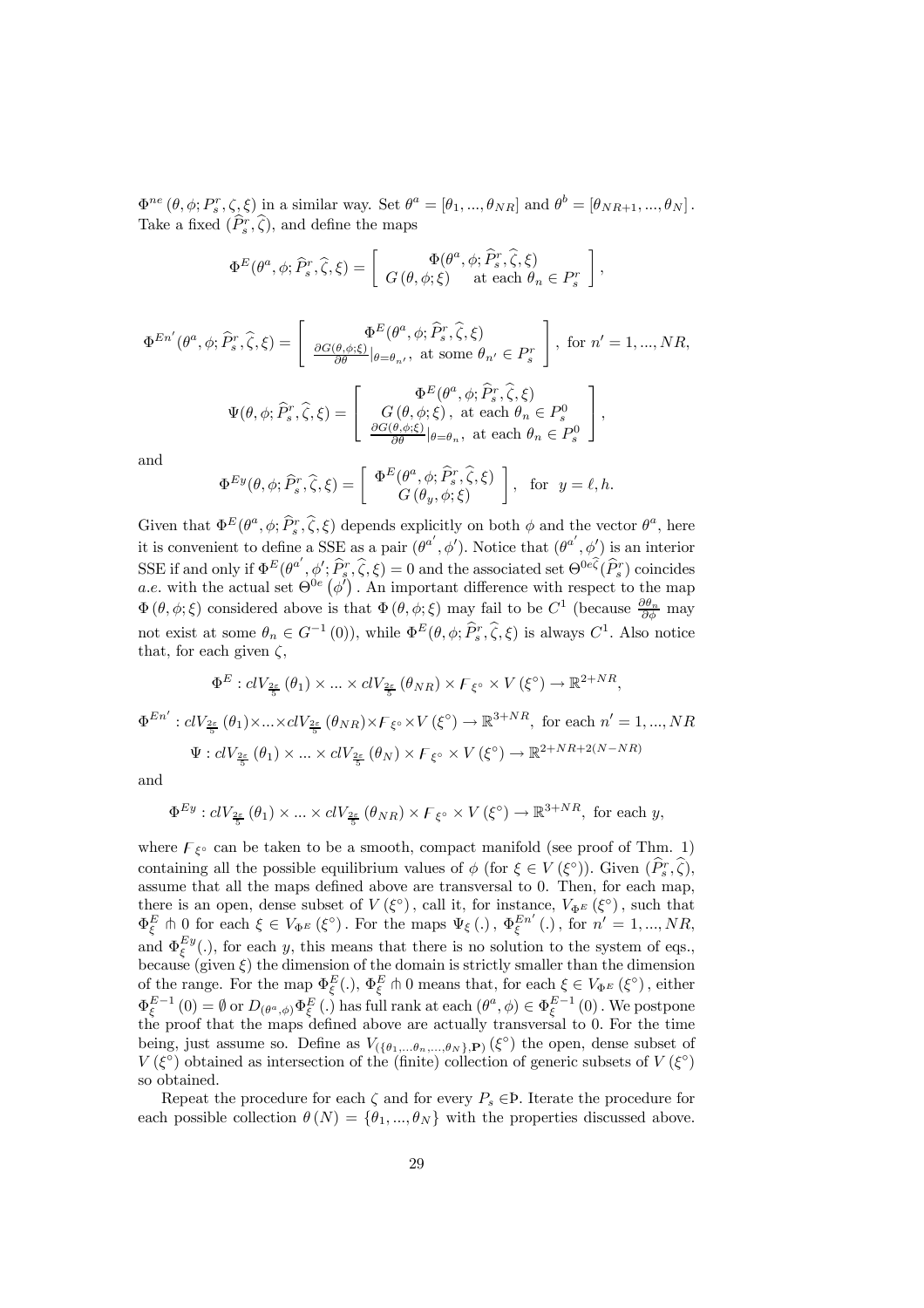Finally, repeat it for each  $N \in \mathbb{N}$ . We obtain a countable collection of open, dense subsets of  $V(\xi^{\circ})$ . Define as  $V'(\xi^{\circ})$  the non-empty, residual (hence, dense) set so obtained.

For each  $\xi \in V'(\xi^{\circ})$ , at each SSE  $(\theta, \phi)$  such that the vector  $\theta$  has *rational* coordinates, properties  $(i - ii)$  of the Thm. are satisfied, by construction. Given that any SSE  $(\theta, \phi)$  must satisfy  $(\theta, \phi) \in G_{\xi}^{-1}(0)$ , for each  $\xi \in V'(\xi^{\circ})$  (*iii*) is also satisfied by all SSE such that  $\theta$  has *rational coordinates*.

We need to show that the construction can be extended to all the SSE  $(\theta, \phi)$ . Pick any  $\xi' \in V'(\xi^{\circ})$  and any interior SSE  $(\theta', \phi')$   $(\theta' = G^{-1}(0) \cap (\theta_{\ell}, \theta_h), \phi')$ . Given that  $\xi' \in \Xi'$ ,  $\theta'$  is a finite dimensional vector, with, say, N elements. Partition the set  $G^{-1}(0) \cap (\theta_{\ell}, \theta_h)$  into two vectors  $(\theta^{a'}, \theta^{b'})$ , such that  $\frac{\partial G(\phi;\xi)}{\partial \theta} |_{\theta=\theta_h} = 0$  if and only if  $\theta_n \in \theta^{b'}$ . Let

$$
\varepsilon'=\min\left\{\min_{n,n'}dist\left(\theta'_{n},\theta'_{n'}\right),\min_{n}dist\left(\theta'_{n},\theta_{h}\right),\min_{n}\left(\theta_{n},\theta'_{\ell}\right)\right\},\right\}
$$

where, evidently,  $\varepsilon' > 0$ .

Pick any sequence of N elements with rational coordinates  $\{\theta^{\nu} \equiv (\theta_1^v, ..., \theta_N^v)\}_{v=1}^{\infty}$ <br>such that  $\theta^{\nu} \to \theta'$  (which exists, by definition of  $\mathbb{R}^N$ ). Let  $\{\varepsilon^{\nu}\}_{\nu=1}^{\infty}$  be the associated sequence of values of  $\varepsilon$  (constructed as above). Evidently,  $\varepsilon^{\nu} \to \varepsilon' > 0$ . Given that any neighborhood  $V_{\frac{\varepsilon'}{5}}(\theta')$  contains a vector with rational coordinates, for v sufficiently large,

$$
(\boldsymbol{\theta}^{'}, \boldsymbol{\phi}^{\prime}) \in clV_{\frac{2\varepsilon^{v}}{5}}\left(\boldsymbol{\theta}_{1}^{v}\right) \times \ldots \times clV_{\frac{2\varepsilon^{v}}{5}}\left(\boldsymbol{\theta}_{N}^{v}\right) \times F_{\xi^{\circ}}.
$$

By assumption, and for some  $(\widehat{P}_s^r, \widehat{\zeta})$ ,  $\Phi^E(\theta^{a'}, \phi'; \widehat{P}_s^r, \widehat{\zeta}, \xi') = 0$ . By construction and TT, given that  $\xi' \in V'(\xi^{\circ})$ , this implies that  $rankD_{(\theta^a, \phi)} \Phi_s^E(\theta^a, \phi; \widehat{P}_s^r, \widehat{\zeta}, \xi') =$  $(2 + NR)$  at  $(\theta^{\alpha\prime}, \phi\prime)$ . Transversality also implies that  $\Psi(\theta', \phi'; \hat{P}_s^r, \hat{\zeta}, \xi) = 0$  has no solutions, so that  $\theta^{a'} = \theta'$ . Finally, given that  $\Phi^{Ey}(\theta^{a'}, \phi'; \hat{P}_s^r, \hat{\zeta}, \xi) = 0$  has no solution,  $G(\theta_y, \phi'; \xi) \neq 0$ , for  $y = \ell, h$ . Hence, the Thm. holds at each interior SE of such a  $\xi'$ , and, therefore, all the interior SSE of  $\xi'$  are regular, i.e.,  $\xi'$  is a regular economy. In turn, regularity of SSE implies that there is some small open neighborhood of economies  $V(\xi')$  such that, for each  $\xi \in V(\xi')$ , regular SSE are also described by the same collection of smooth functions. Continuity implies that, for  $V(\xi')$  sufficiently small, each  $\xi \in V(\xi')$  has only regular SSE. Otherwise, we could construct a sequence of non regular equilibria converging to a regular SSE of  $\xi'$ . This is impossible. This establishes the Thm. for an open, dense subset of  $\Xi_T^{\circ}$ .

We still have to establish the key fact, i.e., that the maps defined above are actually transversal to 0. We compute derivatives with respect to vacancy costs,  $v$ , and to the function  $c(\theta)$ . Define

$$
c(\theta, d^c) = c(\theta) + \sum_{n=1}^{N} \varphi_n (\theta_n) (r d^c_{0n} + r d^c_{1n} \theta) + \varphi_\ell (\theta_\ell) r d^c_{0\ell} + \varphi_h (\theta_h) r d^c_{0h}
$$

where the smooth bump functions  $\varphi_n(\theta_n)$  are positive only on the non-intersecting neighborhoods  $V_{2\varepsilon}(\theta_n)$ . Then, for each given  $(\widehat{P}_s^r, \widehat{\zeta}),$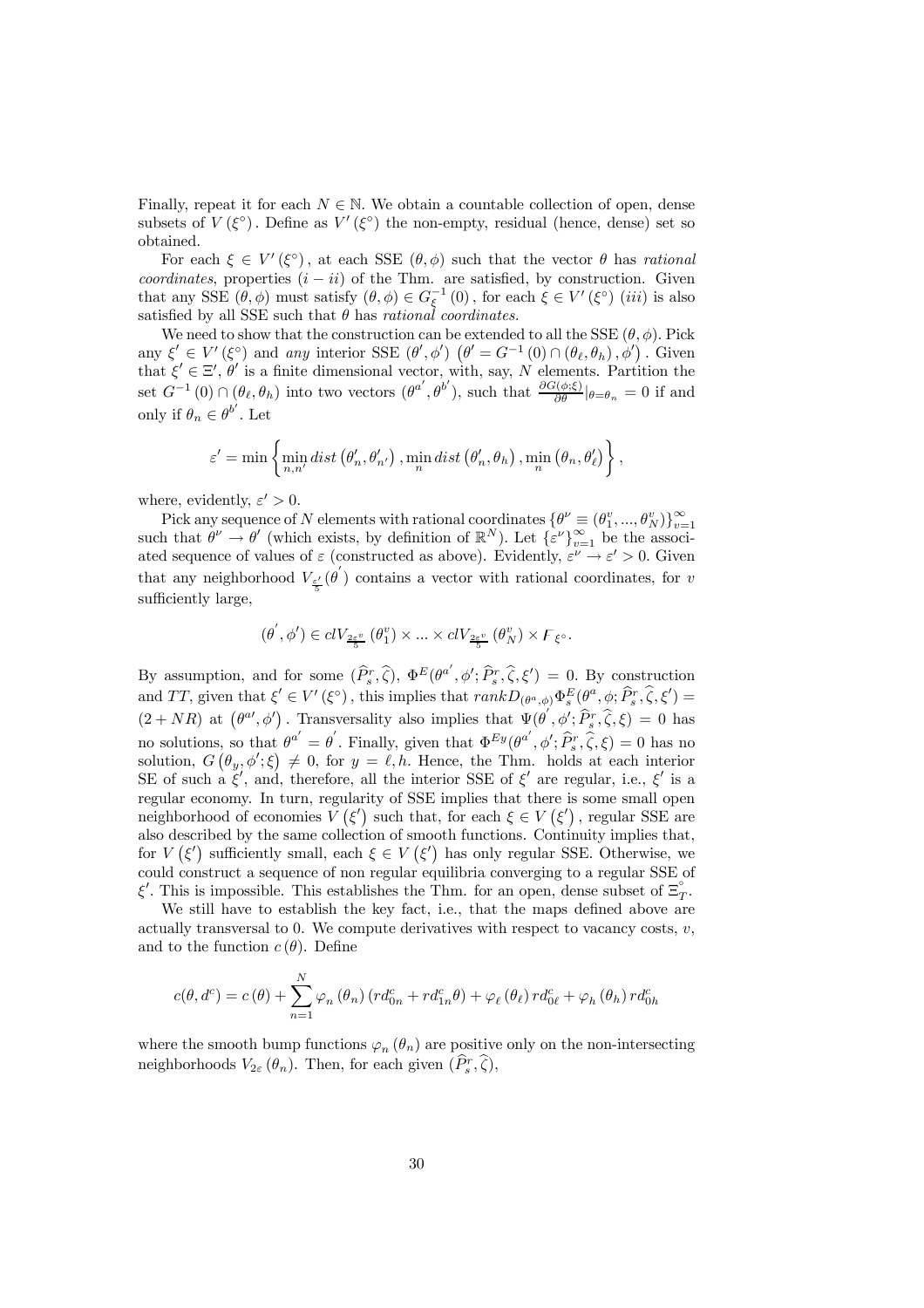$$
D_{(v,rd)} \Phi^{E}(\theta^{a}, \phi; \hat{P}_{s}^{r}, \hat{\zeta}, \xi) = \begin{bmatrix} dv & rd_{01}^{c} & \cdots & rd_{0NR}^{c} \\ D_{v} \Phi(.) & 0 & 0 & 0 \\ 0 & (1 - e^{rT}) & \cdots & 0 \\ 0 & \vdots & \ddots & \vdots \\ 0 & 0 & \cdots & (1 - e^{rT}) \end{bmatrix},
$$

for each  $n' = 1, ..., NR$ ,

 $D_{(v,rd)}\Phi^{En'}(\theta^a,\phi; \widehat{P}^r_s,\widehat{\zeta},\xi)=$  $\sqrt{ }$  $\vert$  $(dv, rd_{01}^c, ..., rd_{0NR}^c)$   $rd_{1n}^c$  $D_{(v,d)}\Phi^E$  ... 0  $(1 - e^{rT})$ ⎤  $\Bigg\vert \, ,$ 

 $D_{(v,rd)}\Psi(\theta,\phi;\widehat{P}^r_s,\widehat{\zeta},\xi)=$ 

| $(dv, rd_{01}^c, , rd_{0NR}^c)$ $rd_{0NR+1}^c$ $\cdots$ $rd_{0N}^c$ |                |                |                           | $rd_{1NR+1}^c$                       | $\cdots$ | $rd_{1N}^c$                       |
|---------------------------------------------------------------------|----------------|----------------|---------------------------|--------------------------------------|----------|-----------------------------------|
| $D_{(v,rd)}\Phi^E$                                                  | $\cdots$       |                | $\ldots$                  | .                                    |          | $\cdots$                          |
| $\theta$                                                            | $(1 - e^{rT})$ |                |                           | $\vdots$ 0 $(1-e^{rT})\theta_{NR+1}$ |          |                                   |
|                                                                     |                |                |                           |                                      |          |                                   |
|                                                                     |                |                | $\therefore$ $(1-e^{rT})$ | $\overline{0}$                       |          | $\therefore$ $(1-e^{rT})\theta_N$ |
|                                                                     |                |                | $\vdots$ 0                | $(1-e^{rT})$                         | ÷        |                                   |
|                                                                     |                |                |                           |                                      |          |                                   |
|                                                                     | $\overline{0}$ | $\overline{0}$ | $\theta$                  | $\overline{0}$                       |          | $(1-e^{rT})$                      |

,

and

$$
D_{(v,rd)} \Phi^{Ey}(\theta, \phi; \widehat{P}_s^r, \widehat{\zeta}, \xi) = \begin{bmatrix} (dv, rd_{01}^c, ..., rd_{0NR}^c) & rd_{0y}^c \\ D_{(v,d)} \Phi^E & 0 \\ 0 & (1 - e^{rT}) \end{bmatrix}, \text{ for } y = \ell, h.
$$

Given that  $\text{rank}D_v\Phi(\theta^a,\phi;\widehat{P}_s^r,\widehat{\zeta},\xi)=2$ , all the matrices above have full rank. Hence, all the maps are transversal to 0.  $\blacksquare$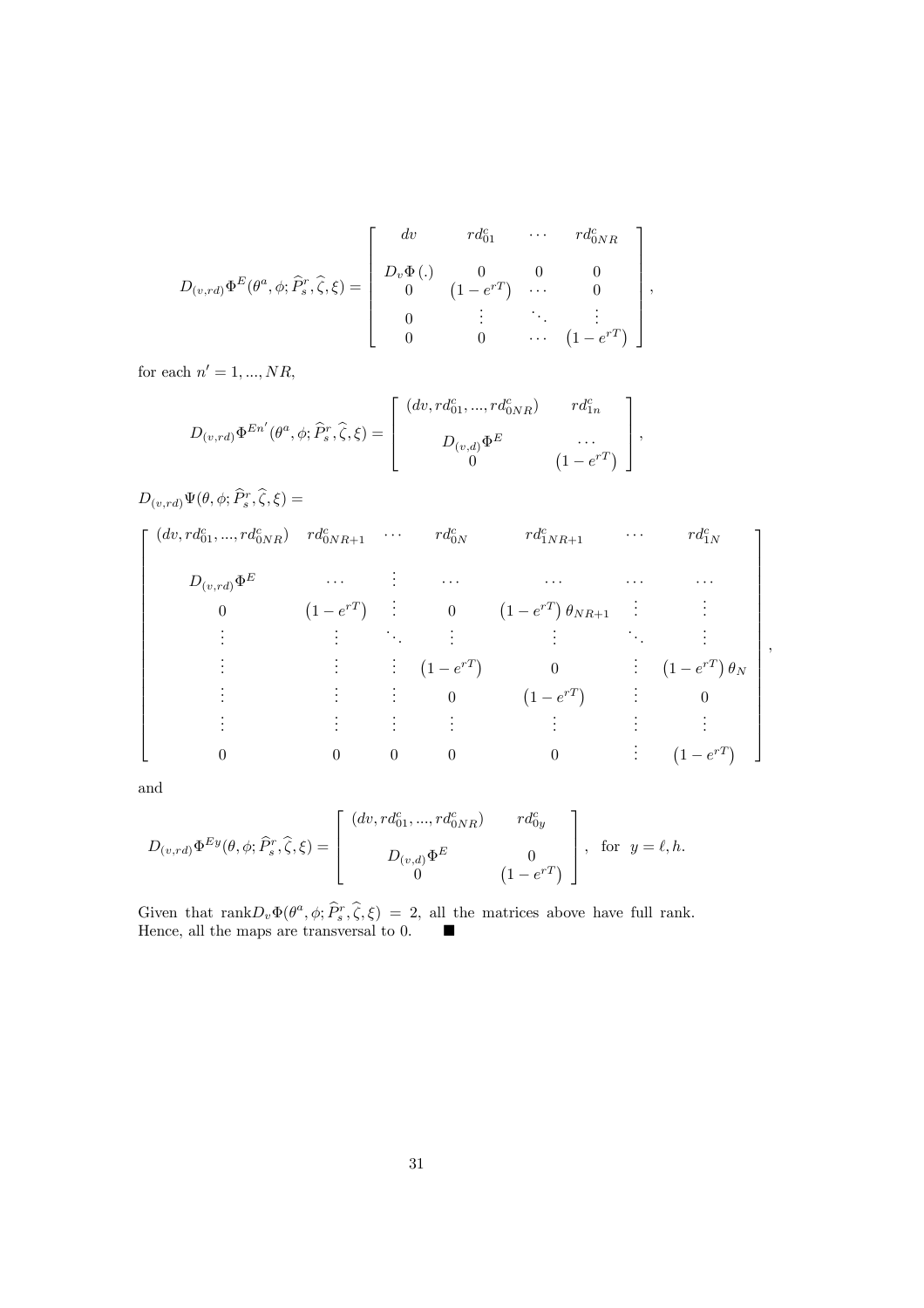# 7.4. Weak constrained inefficiency

The planner's objective function is given by the stationary value of the expected surplus. Hence,  $P'(o, u, \Theta^{0e}; \xi) \equiv$ 

$$
\int_{0}^{\infty} e^{-\gamma t} \left( \int_{\Theta^{0ne}} \left( (1 - u^{ne}) f^{ne} \left( \vartheta \right) + u^{ne} b^{ne} \left( \vartheta \right) \right) d\vartheta \right) dt \qquad (12)
$$
  
+ 
$$
\int_{T}^{\infty} e^{-\gamma t} \left( \int_{\Theta^{0e}} \left( 1 - \alpha \left( \theta \right) \right) \left( (1 - u^{ne}) f^{ne} \left( \vartheta \right) + u^{ne} b^{ne} \left( \vartheta \right) \right) d\vartheta \right) dt
$$
  
+ 
$$
\int_{T}^{\infty} e^{-\gamma t} \left( \int_{\Theta^{0e}} \alpha \left( \theta \right) \left( (1 - u^{e}) f^{e} \left( \vartheta \right) + u^{e} b^{e} \left( \vartheta \right) \right) d\vartheta \right) dt
$$
  
- 
$$
\int_{0}^{\infty} e^{-\gamma t} \left( v^{ne} o^{ne} \int_{\Theta^{0ne}} d\vartheta \right) dt - \int_{T}^{\infty} e^{-\gamma t} \left( v^{ne} o^{ne} \int_{\Theta^{0e}} \left( 1 - \alpha \left( \theta \right) \right) d\vartheta \right) dt
$$
  
- 
$$
\int_{T}^{\infty} e^{-\gamma t} \left( v^{e} o^{e} \int_{\Theta^{0e}} \left( 1 - \alpha \left( \theta \right) \right) d\vartheta \right) dt - \int_{0}^{T} e^{-\gamma t} \left( \int_{\Theta^{0e}} c \left( \vartheta \right) d\vartheta \right) dt.
$$
 (12)

The first three terms are the discounted surplus of the three different groups of people (uneducated, people who invested in education and failed, educated ones). The next three terms are the associated vacancy costs. The last term gives the cumulated direct costs of education.

Using the steady state conditions (7) and (8),  $o^k = \phi^k u^k$ , and integrating over time, we can rewrite  $P'(o, u, \Theta^{0e}; \xi)$  as

$$
P(\phi, \Theta^{0e}; \xi) = \left( e^{-\gamma T} \int_{\Theta^{0e}} T(1, \vartheta, \phi; \xi) d\vartheta + \frac{\int_{\Theta} \left[ \pi^{ne}(\phi) f^{ne}(\vartheta) + \gamma b^{ne}(\vartheta) \right] d\vartheta}{\gamma + \pi^{ne}(\phi)} \right)
$$

$$
-e^{-\gamma T} \frac{\gamma v^e \phi^e \int_{\Theta^{0e}} \alpha(\vartheta) d\vartheta}{\gamma + \pi^e(\phi)}
$$

$$
- \frac{\gamma v^{ne} \phi^{ne} \left[ \int_{\Theta \setminus \Theta^{0e}} d\vartheta + e^{-\gamma T} \int_{\Theta^{0e}} (1 - \alpha(\vartheta)) d\vartheta \right]}{\gamma + \pi^{ne}(\phi)},
$$

where  $T(1, \vartheta, \phi; \xi)$  is the value at  $\rho = 1$  of the function

$$
T(\rho, \theta, \phi; \xi) = \alpha(\theta) \frac{\rho \pi^e(\phi) f^e(\theta) + \gamma b^e(\theta)}{\gamma + \rho \pi^e(\phi)} + (1 - e^{\gamma T}) c(\theta) + (1 - e^{\gamma T} - \alpha(\theta)) \frac{\rho \pi^{ne}(\phi^{ne}) f^{ne}(\theta) + \gamma b^{ne}(\theta)}{\gamma + \rho \pi^{ne}(\phi)}.
$$

Proof of Theorem 3. To avoid possible misunderstandings, we will denote  $\Omega^{0e}, \Omega^{0e\alpha}$  etc. the sets chosen by the planner. Define the maps  $F^k(\Omega^{k\alpha}; \xi)$  in the obvious way.

Consider the set  $\Xi$ <sup>"</sup> of the economies such that every regular interior SSE allocation, if it exists, is not WCO. We start showing that  $\Xi$ " is dense in  $\Xi$ . Assume, by contradiction, that there is some open set  $V(\xi^{\circ}) \subset \Xi \setminus \Xi$ . Without loss of generality (in view of Thm. 2), we can assume that each  $\xi \in V(\xi^{\circ})$  is a regular economy with SSE described by a collection of smooth functions  $(\phi^1(\xi), ..., \phi^N(\xi))$ . Consider the SSE described by  $\phi^1(\xi)$ . Regularity also implies that, for each  $\xi \in V(\xi^{\circ})$ , the correspondence  $G_{\xi}^{-1}(0)$  evaluated at  $(\phi^1(\xi), \xi)$  is described by a finite collection of smooth functions  $(\theta_1 \left( \phi^1 (\xi), \xi \right), ..., \theta_M \left( \phi^1 (\xi), \xi \right))$ . Moreover, at each SSE  $G(\theta_{\ell}, \phi^1(\xi), \xi) \neq 0$  and  $G(\theta_h, \phi^1(\xi), \xi) \neq 0$ .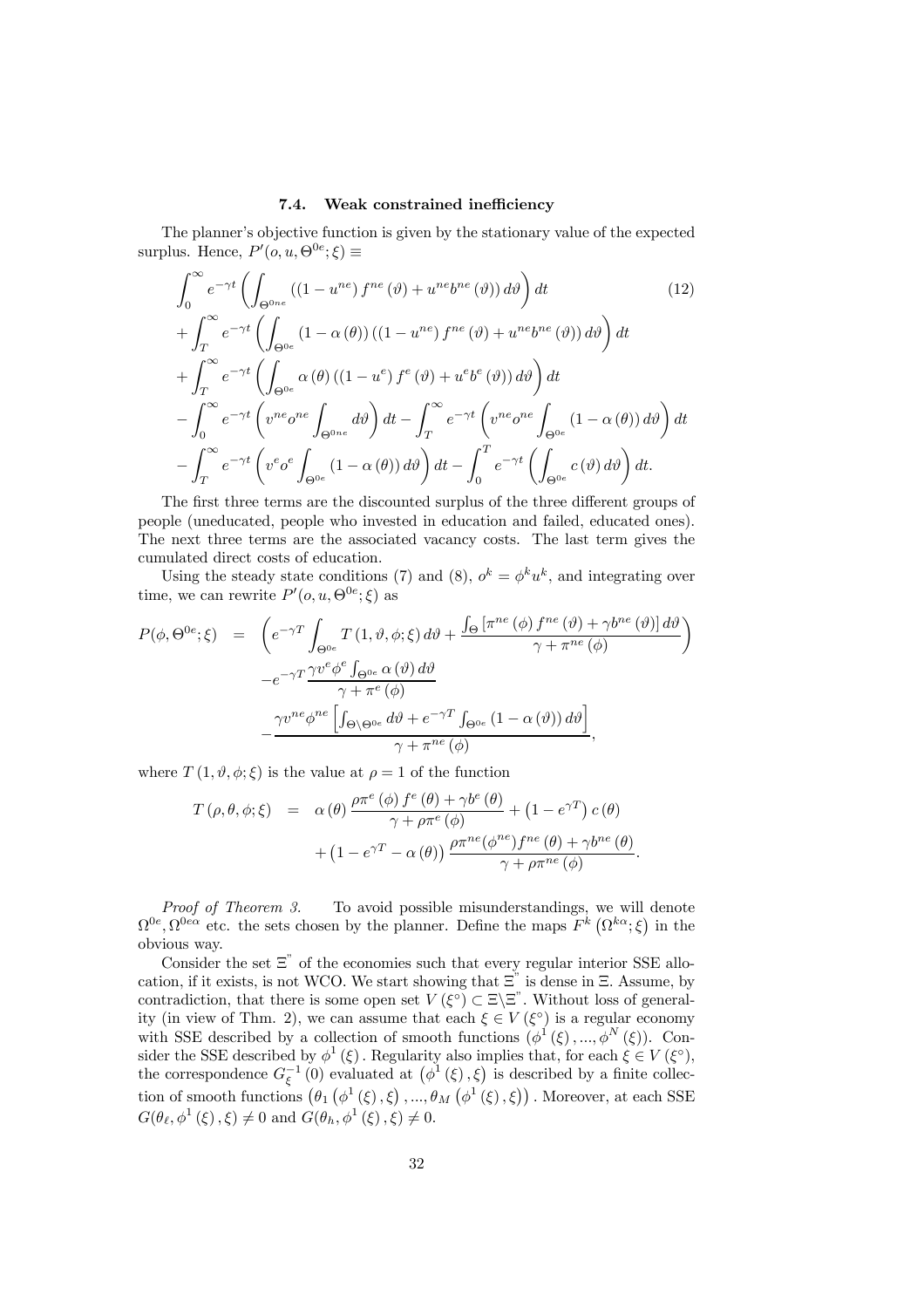To avoid unnecessary problems, it is convenient to restrict further the optimization problem of the planner, by requiring that

- 1. the set  $\Omega^{0e}$  has the same structure of the set  $\Theta^{e\alpha}$  associated with the SSE,
- 2. the interior boundary points  $\{\theta_1, ..., \theta_M\}$  lie in some small non-intersecting open neighborhoods of the SSE boundary points.

For instance, if  $\Theta^{e\alpha} = [\theta_\ell, \theta_1^*] \cup [\theta_M^*, \theta_h] \cup_2^{M-1} [\theta_m^*, \theta_{m+1}^*]$ , the (modified) planner's optimization problem is

$$
(\phi, \theta_1, ..., \theta_M) \in \arg \max \ P(\phi, \theta_1, ..., \theta_M) \ \ subject \ to \ \ \Phi_{\Omega^{0e}}(\phi; \xi) = 0 \tag{13}
$$
  

$$
\theta_m^* - \varepsilon < \theta_m < \theta_m^* + \varepsilon, \text{ for each } m.
$$

Evidently, the planner's problem (13) may have no solution (because the constraint is not compact). However, if the SSE is WCO, the SSE vector  $(\phi^*, \theta_1^*, ..., \theta_M^*)$  is also a solution to the stated optimization problem. Our approach is to show that the necessary FOCs of (14) are typically violated at a SSE. This immediately implies that the SSE is not a solution to (13) and, a fortiori, that it is not WCO.

The FOCs for an interior solution to the Lagrange problem (13),  $max\Lambda(\phi, \theta_1, ..., \theta_m, \delta)$ , are given by

*i.* 
$$
\frac{\partial \Lambda}{\partial \phi^k} = \frac{\partial P}{\partial \phi^k} - \delta^k \frac{\partial \Phi_{\Omega^{0c}}^k(\phi;\xi)}{\partial \phi^k} = 0, \text{ for each } k,
$$
  
\n*ii.* 
$$
\frac{\partial \Lambda}{\partial \theta_m} = \frac{\partial P}{\partial \theta_m} - \sum_k \delta^k \frac{\partial \Phi_{\Omega^{0c}}^k(\phi;\xi)}{\partial \theta_m} = 0, \text{ for each } m,
$$
  
\n*iii.* 
$$
\frac{\partial \Lambda}{\partial \delta^k} = -\Phi_{\Omega^{0k}}(\phi;\xi) = 0, \text{ for each } k,
$$

where  $(\delta^e, \delta^{ne}) \in \mathbb{R}_+^2$  is the vector of Lagrange multipliers. The complete system of equations defining a SSE is given by

a. 
$$
\Phi(\phi; \xi) = 0
$$
,  
b.  $G(\theta_m, \phi; \xi) = 0$ , each m.

We now show that, for a generic set of parameters  $\xi$ , if  $(\phi,(\theta_1,...,\theta_M))$  solves  $(a - b)$ , there is no strictly positive vector of Lagrange multipliers such that it also solves  $(i - iii)$ .

Define

$$
\Psi\left(\phi, \left(\theta_{1}, \ldots, \theta_{M}\right), \delta; \xi\right) \equiv \left[\begin{array}{c} \frac{\partial \Lambda}{\partial \phi} \\ \Phi_{\Omega^{0e}}\left(\phi; \xi\right) \\ \frac{\partial \Lambda}{\partial \theta}|_{\theta = \theta_{m}}, \quad \text{each } m \\ G\left(\theta_{m}, \phi; \xi\right), \quad \text{each } m \end{array}\right],
$$

where  $\Psi : \mathbb{R}_{++}^{M+4} \times V(\xi^{\circ}) \to \mathbb{R}^{2M+4}$ ,

Evidently, a WCO allocation must satisfy  $\Psi(\phi, (\theta_1, ..., \theta_M), \delta; \xi^{\circ}) = 0$ . Indeed, the first three blocks of  $(M + 4)$  equations are the FOCs a WCO allocation must satisfy. The last M equations must be satisfied for  $(\theta_1, ..., \theta_M)$  to be the set of (local) threshold values at the SSE. Assume that  $\Psi \pitchfork 0$ . Then, for each  $\xi$  in some dense subset of  $V(\xi^{\circ})$ ,  $\Psi_{\xi} \pitchfork 0$ , which implies that  $\Psi_{\xi}^{-1}(0) = \emptyset$ . Hence, our proof reduces to show that  $\Psi \pitchfork 0$ . Let  $G^M(.)=[G(\theta_1,\phi;\xi),...,G(\theta_M,\phi;\xi)]$ . By direct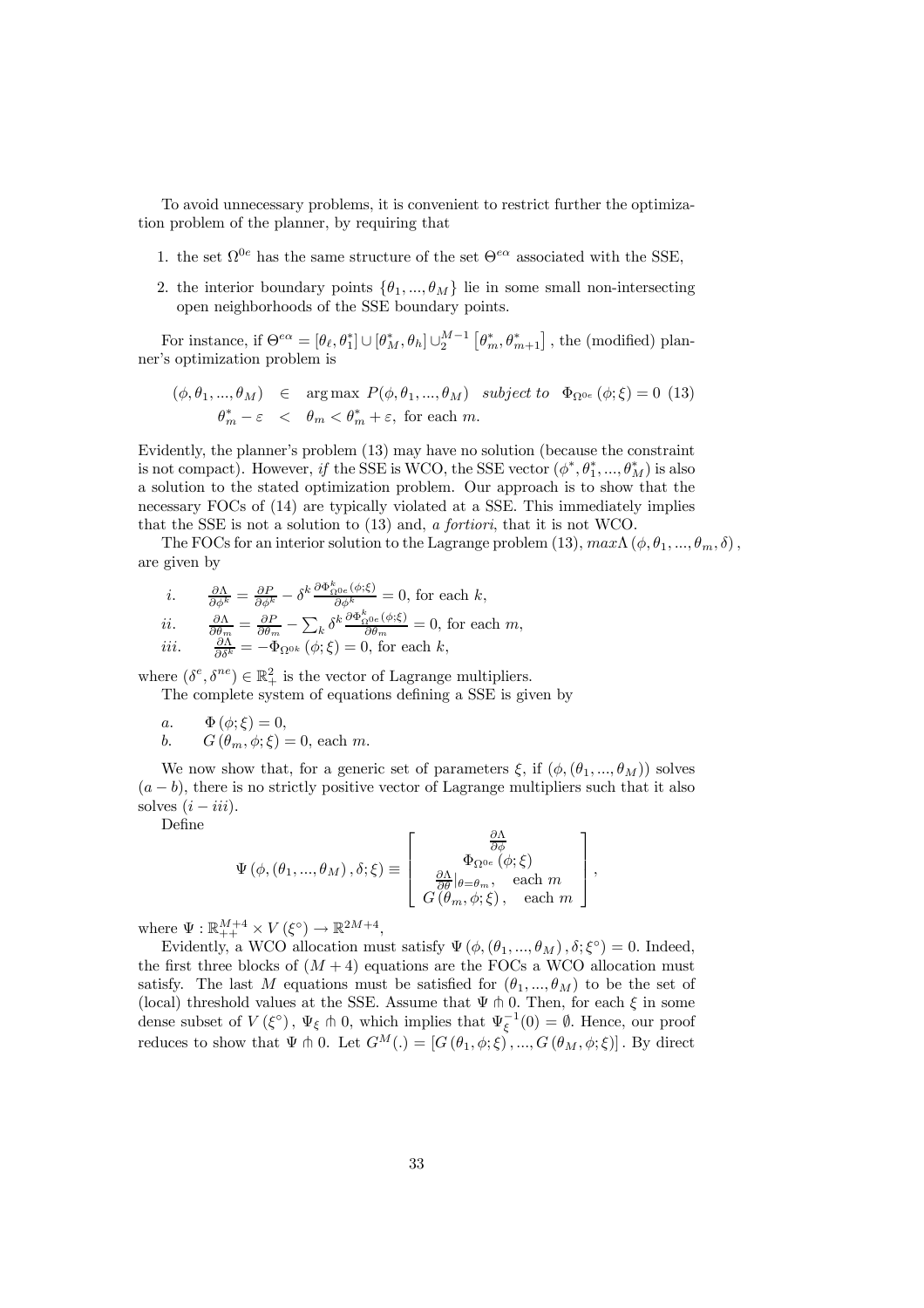computation,  $D_{(\delta,\xi)}\Psi(\phi,(\theta_1,...,\theta_M),\delta;\xi)$  contains the following submatrix

$$
\left[ \begin{array}{ccccc} d\delta^{e} & d\delta^{ne} & dv^{e} & dv^{ne} & rdc & d\varphi \\ -\frac{\partial \Phi^{e}_{\Omega^{0e}}}{\partial \phi^{e}} & 0 & * & 0 & 0 & 0 \\ 0 & -\frac{\partial \Phi^{ne}_{\Omega^{0e}}}{\partial \phi^{ne}} & 0 & * & 0 & 0 \\ 0 & 0 & \frac{\partial \Phi^{e}_{\Omega^{0e}}}{\partial v^{e}} & 0 & 0 & 0 \\ 0 & 0 & 0 & \frac{\partial \Phi^{ne}_{\Omega^{0e}}}{\partial v^{ne}} & 0 & 0 \\ * & * & * & * & \frac{D^{2}_{(\theta, dc)}\Lambda}{\partial v^{ae}} & D^{2}_{(\theta, d\varphi)}\Lambda \\ 0 & 0 & 0 & 0 & D_{dc}G^{M} & D_{d\varphi}G^{M} \end{array} \right]
$$

,

where "\*" denotes (possibly) non-zero coefficients. The meaning of  $(d\delta, dv)$  is clear. The associated columns are linearly independent because  $\frac{\partial \Phi_{\Omega^{0e}}^k}{\partial \phi^k} < 0$  and  $\frac{\partial \Phi_{\Omega^{0e}}^k}{\partial v^k} < 0$ , for each  $k$ . The last two variables denote derivatives with respect to parameters affecting the functions  $(c(\theta), f^k(\theta), b^k(\theta))$ . Pick a collection of M open balls of radius  $\varepsilon$  centered on  $\theta_m, V_{\varepsilon}(\theta_m)$ , such that  $clV_{2\varepsilon}(\theta_m) \cap clV_{2\varepsilon}(\theta_{m'}) = \emptyset$ , for each pair  $\theta_m$  and  $\theta_{m'}$ . Also, pick a collection of smooth bump functions  $\psi_m(\theta)$ , such that  $\psi_m(\theta)=1$  for  $\theta \in V_{\varepsilon}(\theta_m)$ ,  $\psi_m(\theta)=0$  for  $\theta \notin clV_{2\varepsilon}(\theta_m)$ . For the column dc, define  $c(\theta; d_c) = c(\theta) + \sum_m \psi_m(\theta) r d_{c_m}$ . Given that

$$
\frac{\partial \Lambda}{\partial \theta_m} = -\sum_{k} \delta^{k} \frac{\partial \Phi_{\Omega^{0e}}^{k}(\phi; \xi)}{\partial \theta_m} + (-1)^{\chi(\theta_m)} e^{-\gamma T}
$$
\n
$$
\times \left[ T(1, \theta_m, \phi; \xi) - \left( \frac{\alpha(\theta_m) \gamma v^e \phi^e}{\gamma + \pi^e(\phi)} + (1 - e^{\gamma T} - \alpha(\theta_m)) \frac{\gamma v^{ne} \phi^{ne}}{\gamma + \pi^{ne}(\phi)} \right) \right],
$$

we have

$$
D^2_{(\theta,dc)}\Lambda = e^{-\gamma T} \left(1 - e^{\gamma T}\right) \begin{bmatrix} (-1)^{\chi(\theta_1)} & \cdots & 0 \\ \vdots & \ddots & \vdots \\ 0 & \cdots & (-1)^{\chi(\theta_M)} \end{bmatrix}.
$$

Clearly,  $D_{dc}G^{M} = (1 - e^{\gamma T})[I]$ , where [I] is the  $M \times M$  identity matrix. The structure of column dc described above follows immediately, because  $\int_{\Theta^{0e}} c(\theta) d\theta$ does not directly affect the first four rows of  $\Psi_{\theta_1}(\phi, \delta; \xi)$ .

Consider now the last column. Pick  $\eta$  sufficiently small, such that  $(\theta_m +$  $(8\eta) < \left(\theta_m + \frac{\theta_{m+1}-\theta_m}{2}\right)$ ), for each m such that  $\theta_m$  is a lower bound of an interval  $[\theta_m, \theta_{m+1}] \subset \Theta^{0e}$ , and  $(\theta_m - 8\eta) < (\theta_m - \frac{\theta_m - \theta_{m-1}}{2})$ ), for each upper bound  $\theta_m$ . When  $\theta_m$  is a lower bound, define  $\theta_m \equiv (\theta_m + 5\eta)$ . If it is an upper bound,  $\theta_m \equiv$  $(\theta_m - 5\eta)$ . Bear in mind that, by construction, for each  $m, G(\theta, \phi; \xi) > 0$  for each  $\theta \in clV_{2\eta}(\widehat{\theta}_m)$ , and that the collection  $\left\{clV_{2\eta}(\theta_1), ..., clV_{2\eta}(\theta_M), clV_{2\eta}(\widehat{\theta}_1), ..., clV_{2\eta}(\widehat{\theta}_M)\right\}$ is composed by mutually disjoint sets. Given  $\{\theta_1, ..., \theta_M\}$  and the associated collection  $\left\{\widehat{\theta}_1, ..., \widehat{\theta}_M\right\}$  define, as above, the bump function  $\psi_m(\theta)$   $(\widehat{\psi}_m(\theta))$ , such that  $\psi_m(\theta)=1$  for  $\theta \in V_{\eta}(\theta_m)$ ,  $\psi_m(\theta)=0$  for  $\theta \notin clV_{2\eta}(\theta_m)$  (that  $\hat{\psi}_m(\theta)=1$  for  $\theta \in V_n(\widehat{\theta}_m), \widehat{\psi}_m(\theta)=0$  for  $\theta \notin clV_{2n}(\widehat{\theta}_m)$ . Define the two perturbations

$$
f^{e}(\theta; d_{\varphi}) = f^{e}(\theta) + \sum_{m} \psi_{m}(\theta) d_{\varphi_{m}} - \sum_{m} \widehat{\psi}_{m}(\theta) \zeta_{m}
$$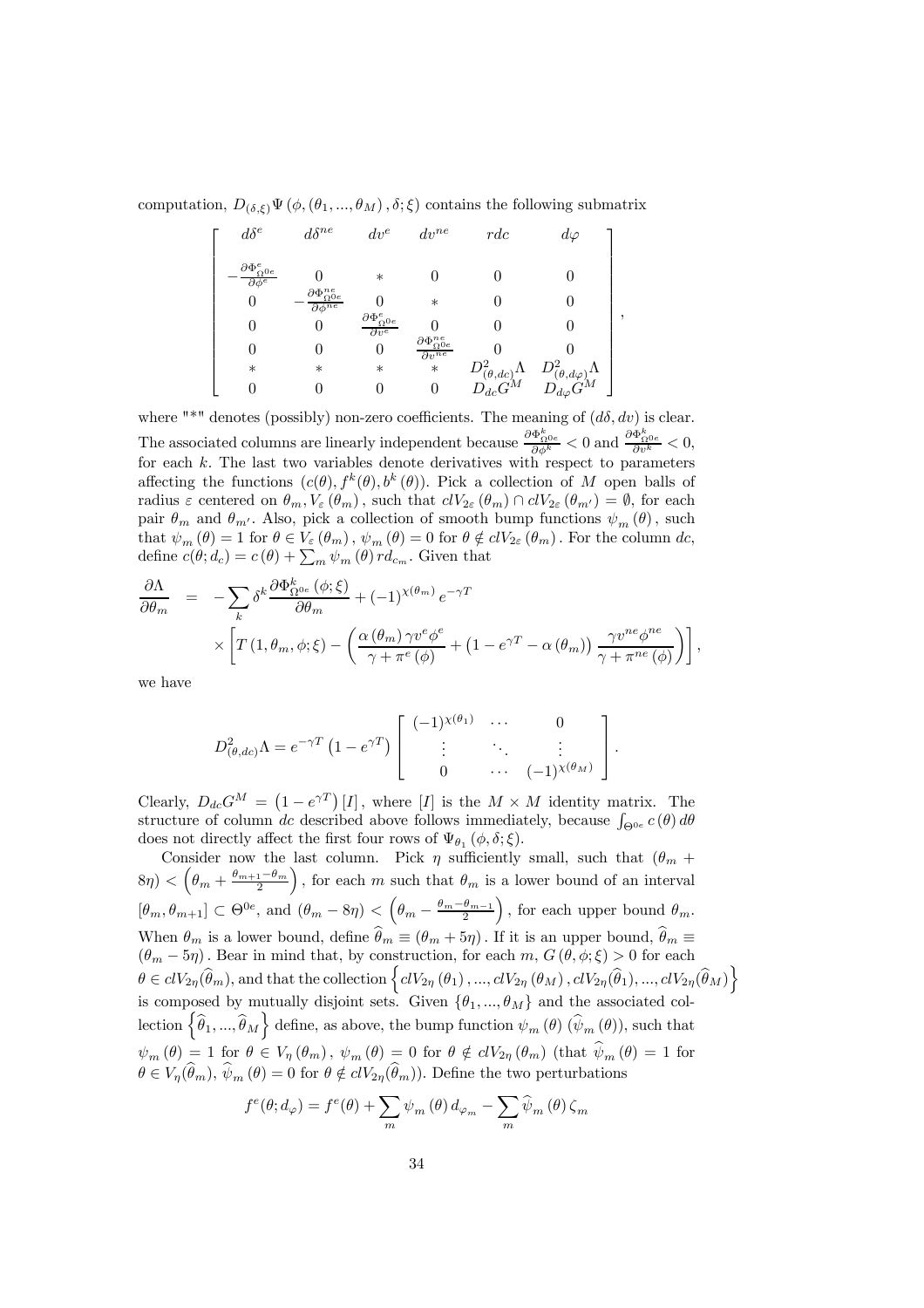and

$$
b^{e}(\theta; d_{\varphi}) = b^{e}(\theta) - \sum_{m} \psi_{m}(\theta) d_{\varphi_{m}}.
$$

Fix  $\zeta_m = 2 \frac{\sum_m \int_{clV_{2\eta}(\theta_m) \cap [\theta_m, \theta_m+1]} \psi_m(\theta) d\varphi_m d\theta}{\sum_m \int_{clV_{2\eta}(\hat{\theta}_m)} \hat{\psi}_m(\theta) d\theta}$  if  $\theta_m$  is the lower bound of an interval in  $\Omega^{0e}$ ,  $\zeta_m = 2 \frac{\sum_m \int_{clV_{2\eta}(\theta_m) \cap [\theta_{m-1}, \theta_m]} \psi_m(\vartheta) d\varphi_m d\vartheta}{\sum_m \int_{clV_{2\eta}(\widehat{\theta}_m)} \widehat{\psi}_m(\vartheta) d\vartheta}$  if it is an upper bound. By construction, integrating over any interval  $[\theta_m, \theta_{m+1}]$  contained in  $\Omega^{0e}$  the effects cancel out. Therefore, these perturbations have no direct effect on the functions  $F^k(\Omega^{k\alpha}; \xi)$ , each k, so that  $\frac{\partial F^k(\Omega^{k\alpha}; \xi)}{\partial d_\varphi} = 0$ . Given that

$$
\frac{\partial \Lambda}{\partial \phi^e} = \frac{\gamma e^{-\gamma T}}{(\gamma + \pi^e (\phi))^2} \int_{\Omega^{0e}} \alpha (\vartheta) \left( (f^e (\vartheta) - b^e (\vartheta)) \frac{\partial \pi^e}{\partial \phi^e} + \left( \phi^e \frac{\partial \pi^e}{\partial \phi^e} - \gamma - \pi^e (\phi) \right) v^e \right) d\vartheta \n- \delta^e \frac{\partial \Phi^e_{\Omega^{0e}} (\phi; \xi)}{\partial \phi^e},
$$

 $D^2_{(\phi^e,d_\varphi)}\Lambda = 0$ , by construction. Evidently,  $D^2_{(\phi^{ne},d_\varphi)}\Lambda = 0$ , because  $\frac{\partial \Lambda}{\partial \phi^{ne}}$  does not depend upon  $(f^e, b^e, c)$ . Moreover, given that  $\frac{\partial F^k(\Omega^{k\alpha}; \xi)}{\partial d_{\varphi}} = \frac{\partial A^k(\phi^k; \xi)}{\partial d_{\varphi}} = 0$ ,  $\frac{\partial \Phi_{\Omega^{0e}}^e}{\partial d_{\varphi}} = \frac{\partial \Phi_{\Omega^{0e}}^{\eta^e}}{\partial d_{\varphi}} = 0$ . Hence, the first four coefficients of the last column are zero. By direct computation,

$$
D^2_{(\theta,d_{\varphi})}\Lambda = e^{-\gamma T} \frac{\pi^e(\phi) - \gamma}{\gamma + \pi^e(\phi)} \left[ \begin{array}{ccc} (-1)^{\chi(\theta_1)}\alpha(\theta_1) & \cdots & 0 \\ \vdots & \ddots & \vdots \\ 0 & \cdots & (-1)^{\chi(\theta_M)}\alpha(\theta_M) \end{array} \right],
$$

and

$$
D_{d_{\varphi}}G^M|_{\theta=\theta_m}=\frac{\beta\pi^e(\phi)-\gamma}{\gamma+\beta\pi^e(\phi)}\left[\begin{array}{ccc}\alpha(\theta_1) & \cdots & 0 \\ \vdots & \ddots & \vdots \\ 0 & \cdots & \alpha(\theta_M)\end{array}\right].
$$

Given the structure of  $D_{(\delta,\xi)}\Psi(\phi, (\theta_1, ..., \theta_M), \delta; \xi)$ , to prove that  $\Psi \pitchfork 0$ , it suffices to show that the bottom right  $2M \times 2M$  matrix has full rank. Divide the first M columns by  $(1 - e^{\gamma T})$ , column  $(M + 1)$  by  $\alpha (\theta_1)$ , column  $(M + 2)$  by  $\alpha (\theta_2)$ , and so on. Finally, divide its first row by  $e^{-\gamma T}(-1)^{\chi(\theta_1)}$ , the second row by  $e^{-\gamma T}(-1)^{\chi(\theta_2)}$ and so on (up to row  $M$ ). The matrix is now reduced to

$$
\left[ \begin{array}{cc} I & \frac{\pi^e(\phi)-\gamma}{\gamma+\pi^e(\phi)} \left[ I \right] \\ I & \frac{\beta \pi^e(\phi)-\gamma}{\gamma+\beta \pi^e(\phi)} \left[ I \right] \end{array} \right].
$$

Given that  $\beta$  < 1, this matrix has obviously full rank 2M. Hence,  $\Psi$   $\Uparrow$  0 and, therefore, by TT, there is a dense subset  $D^1 \subset D$  such that  $\Psi_{\xi}^{-1}(0) = \emptyset$ . Given that  $\Psi_{\xi}(\theta, \phi, \delta) : \mathbb{R}^{M+4}_{++} \to \mathbb{R}^{2M+4}$ , for each economy in this dense set,  $\Psi_{\xi} \pitchfork 0$  implies that  $\Psi_{\xi}(\theta, \phi, \delta)=0$  has no solution. Regularity of the SSE immediately implies that  $D^1$  is also open. Given that the number of equilibria of  $\xi \in V(\xi^{\circ})$  is finite, we can iterate the same procedure, obtaining a finite collection of open, dense subsets of D, call them  $\{D^1, ..., D^N\}$ . Their intersection is also an open, dense subset of  $D.$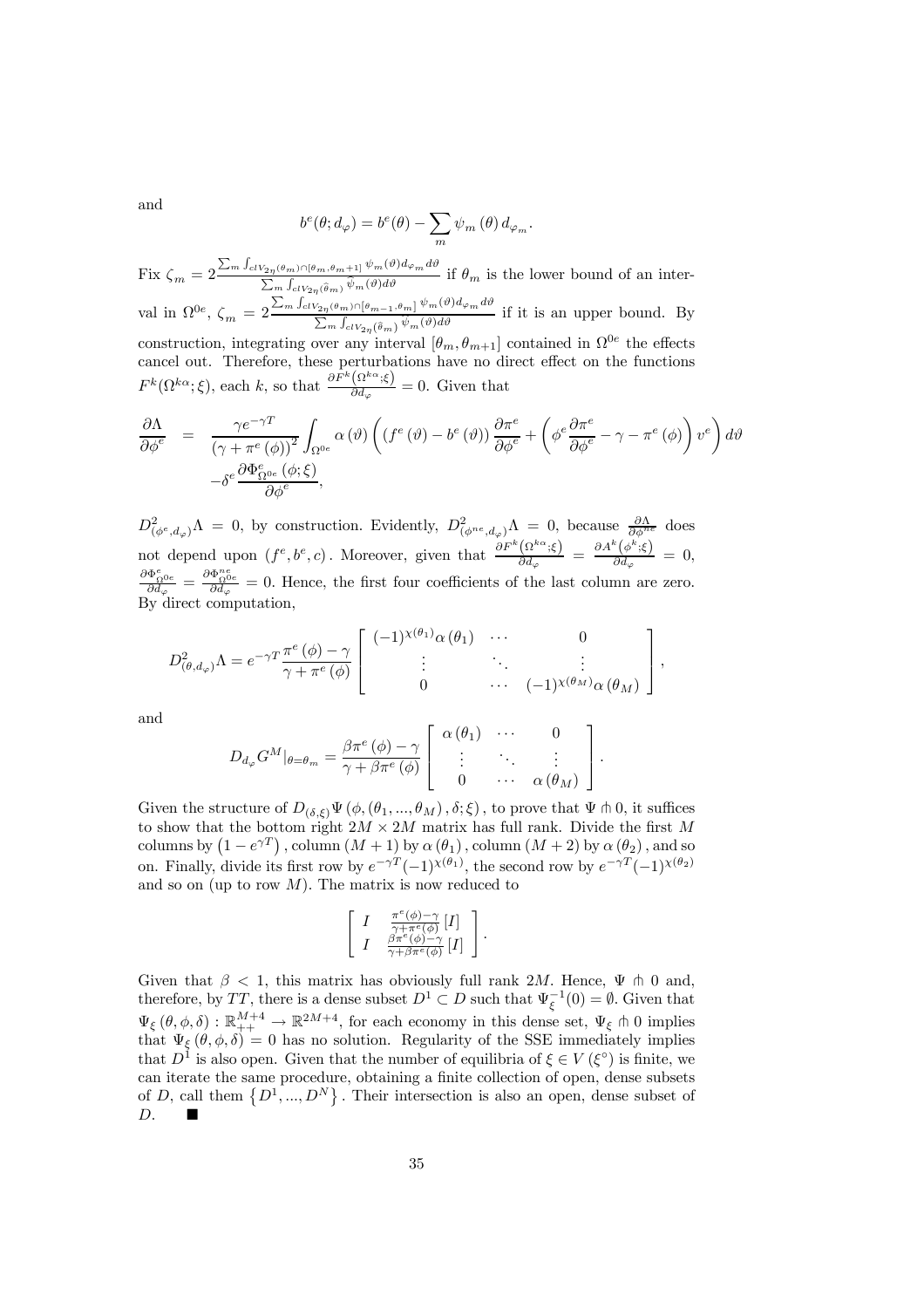# 7.5. Two polar cases

Proof of Proposition 2. To establish complementarity, observe that, by direct computation,

$$
\frac{\partial G}{\partial \theta} = \frac{\partial \alpha}{\partial \theta} \left[ \frac{\pi^{e}(\phi) \beta f^{e}(\theta)}{r + \beta \pi^{e}(\phi)} - \frac{\pi^{ne}(\phi) \beta f^{ne}(\theta)}{r + \beta \pi^{ne}(\phi)} \right] + \alpha(\theta) \frac{\pi^{e}(\phi) \beta}{r + \beta \pi^{e}(\phi)} \frac{\partial f^{e}(\theta)}{\partial \theta} + (1 - e^{rT} - \alpha(\theta)) \frac{\pi^{ne}(\phi) \beta}{r + \beta \pi^{ne}(\phi)} \frac{\partial f^{ne}(\theta)}{\partial \theta}.
$$

Multiplying by  $\theta$  and rearranging, we get

$$
\theta \frac{\partial G}{\partial \theta} = \eta_{\alpha}(\theta) \alpha(\theta) \left[ \frac{\pi^{e}(\phi) \beta f^{e}(\theta)}{r + \beta \pi^{e}(\phi)} - \frac{\pi^{ne}(\phi) \beta f^{ne}(\theta)}{r + \beta \pi^{ne}(\phi)} \right] +
$$

$$
\eta_{f^{e}}(\theta) \left[ \alpha(\theta) \frac{\pi^{e}(\phi) \beta f^{e}(\theta)}{r + \beta \pi^{e}(\phi)} + (1 - e^{rT} - \alpha(\theta)) \frac{\pi^{ne}(\phi) \beta f^{ne}(\theta)}{r + \beta \pi^{ne}(\phi)} \frac{\eta_{f^{ne}}(\theta)}{\eta_{f^{e}}(\theta)} \right]
$$

.

Consider any  $\theta \in G_{\phi}^{-1}(0)$ . If  $\eta_{\alpha}(\theta) > 0$  the first term is positive. By  $A\beta$ ,  $\eta_{f^e}(\theta) > 0$ and, when  $\frac{\eta_{fe}(\theta)}{\eta_{fne}(\theta)} = 1$ , the second term in square brackets is  $G(\theta, \phi)$  and it must be nil. Hence, this term is nonnegative as long as  $\frac{\eta_{f^e}(\theta)}{\eta_{f^ne}(\theta)} \geq 1$  for each  $\theta$ . This establishes the first claim.  $b$  can be shown similarly.

*Proof of Proposition 3.* Given an interior SSE  $\phi$ , consider the direct effect  $\frac{\partial P}{\partial \theta}|_{\theta=\overline{\theta}} \equiv \frac{\partial P}{\partial \overline{\theta}}$ , computed at the unique threshold  $\overline{\theta} \in G_{\phi}^{-1}(0)$ . Using A7, the direct effect of a change in the threshold  $\overline{\theta}$  on total surplus is

$$
e^{\gamma T} (-1)^{\chi(\overline{\theta})} \frac{\partial P}{\partial \overline{\theta}} = \left( \frac{\alpha(\overline{\theta}) \pi^e(\overline{\phi}) f^e(\overline{\theta})}{\gamma + \pi^e(\overline{\phi})} + \frac{(1 - e^{\gamma T} - \alpha(\overline{\theta})) \pi^{ne}(\overline{\phi}) f^{ne}(\overline{\theta})}{\gamma + \pi^{ne}(\overline{\phi})} \right) - \left( \frac{\alpha(\overline{\theta}) \gamma v \overline{\phi}^e}{\gamma + \pi^e(\overline{\phi})} + (1 - e^{\gamma T} - \alpha(\overline{\theta})) \frac{\gamma v \overline{\phi}^{ne}}{\gamma + \pi^{ne}(\overline{\phi})} \right).
$$

With complementarity, it is always  $\pi^e(\overline{\phi}) > \pi^{ne}(\overline{\phi})$ . Hence, the first term in brackets  $(T(1,\overline{\theta},\overline{\phi};\xi))$ , using the notation introduced above) is always negative, because  $\text{of two facts. First, } T\left(\rho, \overline{\theta}, \phi; \xi\right) = 0 \text{ if and only if } \frac{(\gamma + \rho \pi^e(\overline{\phi}))(\gamma + \rho \pi^{ne}(\overline{\phi}))}{\rho} T\left(\rho, \overline{\theta}, \overline{\phi}; \xi\right) = 0$ 0. This last equation is linear in  $\rho$ , and hence it has a unique solution,  $\beta = \rho$ . At  $\rho = \beta$ , if  $(\pi^e (\phi) - \pi^{ne} (\phi)) > 0$ ,  $\frac{\partial T(\rho, \overline{\theta}, \overline{\phi}; \xi)}{\partial \rho} < 0$ , so that  $T(1, \overline{\theta}, \overline{\phi}; \xi) < 0$ .<sup>24</sup>

Consider now the second term in brackets. Under the maintained assumptions,  $\frac{\overline{\phi}^e}{\gamma + \pi^e(\overline{\phi})}$  is an increasing function of  $\overline{\phi}^e$ , unbounded above. Hence, for  $\frac{\pi^e(\overline{\phi})}{\pi^{ne}(\overline{\phi})}$  (i.e.,  $\frac{\overline{\phi}^e}{\phi^{ne}}$ ) sufficiently large, this term is positive so that  $(-1)^{\chi(\overline{\theta})}\frac{\partial P}{\partial \overline{\theta}} < 0$ . A sufficient condition to obtain an arbitrarily large ratio  $\frac{\overline{\phi}^e}{\overline{\phi}^{ne}}$  at the SSE is to have  $\frac{\eta_{f^e}(\theta)}{\eta_{f^ne}(\theta)}$ sufficiently large, for each  $\theta$ .

Consider now the indirect effect. Under the maintained assumptions, for  $\alpha(\theta)$ sufficiently large for each  $\theta$ ,  $(f^{ne}(\overline{\theta}) - F^{ne}(\overline{\theta})) > 0$  for each  $\overline{\theta}$ , and  $\frac{\partial \phi^k}{\partial \overline{\theta}} > 0$ , for each

<sup>&</sup>lt;sup>24</sup>Comparing with footnote 18, here  $\pi^e(\overline{\phi}) > \pi^{ne}(\overline{\phi})$  always implies  $T(1, \overline{\theta}, \overline{\phi}; \xi) < 0$  because  $c(\theta)=0.$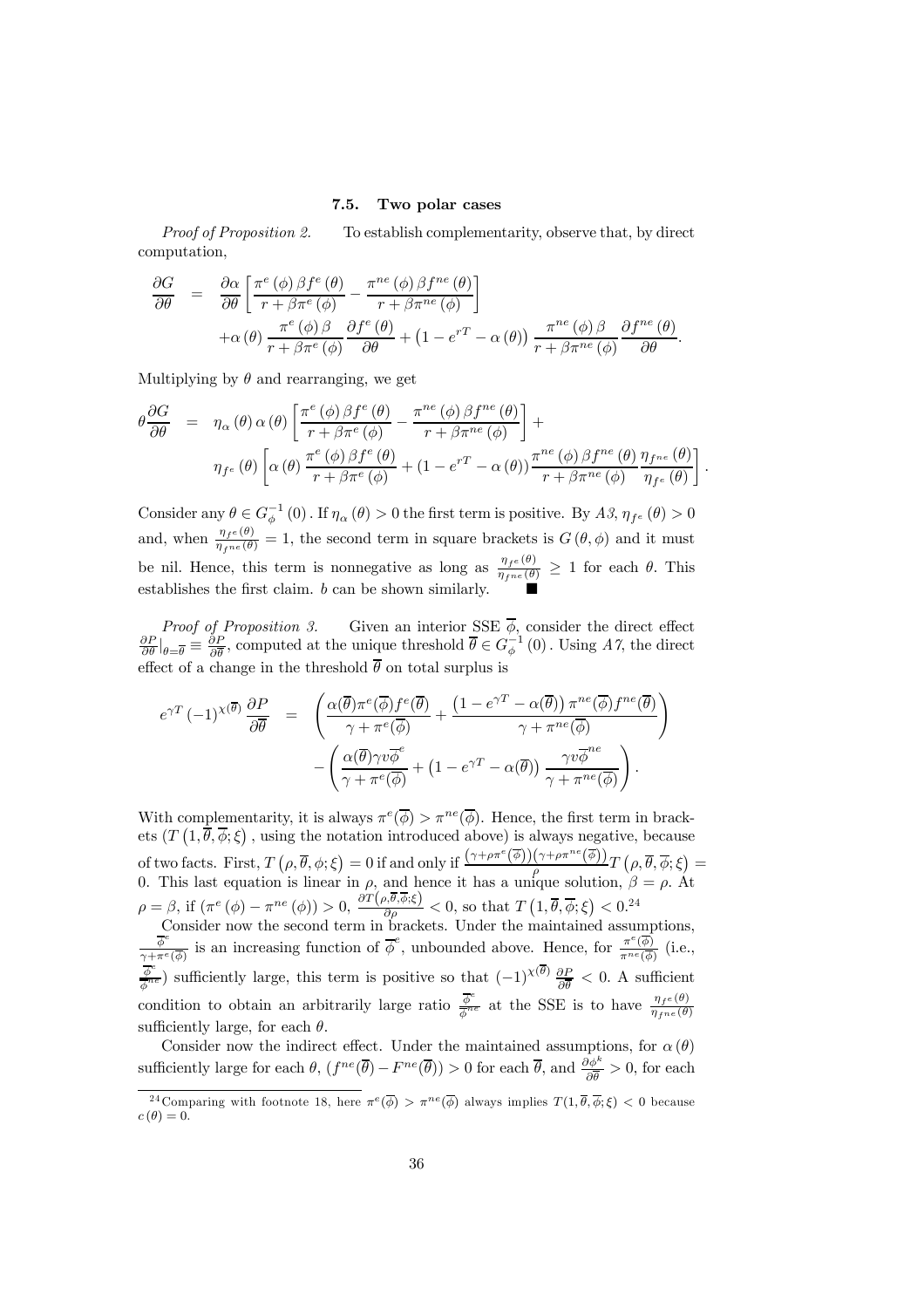k. Therefore, if  $(\beta + \eta_{q^k}) \geq 0$ , each k,

$$
(-1)^{\chi(\overline{\theta})} \frac{\partial P}{\partial \phi^k} \frac{\partial \phi^k}{\partial \overline{\theta}} = (-1)^{\chi(\overline{\theta})} \sum_k \frac{\gamma v \mu(\Theta^{k\alpha}(\overline{\phi}; \xi))(\beta + \eta_{q^k})}{(1 - \beta)(\gamma + \pi^k(\phi))} \frac{\partial \phi^k}{\partial \overline{\theta}} < 0,
$$

because  $\chi(\overline{\theta})=1$ . Hence, weak constrained inefficiency of SSE is due to overeducation.

If  $(\beta + \eta_{q^k}) < 0$ ,  $(-1)^{\chi(\theta)} \frac{\partial P}{\partial \phi^k}$  $\frac{\partial \phi^k}{\partial \overline{\theta}} > 0$ , but its value can be made arbitrarily small (for each  $\bar{\theta}$ ), if  $(f^k(\bar{\theta}) - F^k(\bar{\theta}))$  is sufficiently small, for each k and  $\bar{\theta}$ . A sufficient condition to obtain this property is a sufficiently small value of  $\eta_{f^k}(\theta)$ , for each k. Hence, for  $\frac{\eta_{f^e}(\theta)}{\eta_{f^{ne}}(\theta)}$  sufficiently large and  $\eta_{f^k}(\theta)$  sufficiently small, for each k, b holds. ¥

*Proof of Proposition 4.* Assume that  $\beta \ge |\eta_{q^k}|$ . Then, the welfare impact of the composition effect is positive. For  $\frac{\bar{\phi}^e}{\bar{\phi}^{ne}}$  not "too large" the direct effect is also positive (which requires  $\frac{\eta_{fe}(\theta)}{\eta_{fne}(\theta)}$  not "too large" for each  $\theta$ ), so that undereducation holds.

Assume that  $\beta < |\eta_{q^k}|$ . Then, the welfare impact of the composition effect is negative. Sufficiently small values of  $\eta_{fe}(\theta)$  and  $\eta_{fne}(\theta)$  guarantee that the absolute value of the indirect effect is small. We need a sufficiently large (in absolute value) positive direct effect, for undereducation to hold. This obtains if  $\frac{\eta_{fe}(\theta)}{\eta_{f^{ne}}(\theta)}$  is not too  $large.$ 

# **REFERENCES**

- [1] Acemoglu, D.T., 1996, A microfoundation for social increasing returns in human capital accumulation, Q.J.E, 111, 779-804.
- [2] Allen, B., 1985, The existence of rational expectations equilibria in a large economy with noisy price observations, J. Math. Econ., 14, 67-103.
- [3] Al-Najjar, N.I., 2004, Aggregation and the law of large numbers in large economies, Games Econ. Behavior, 47, 1-35.
- [4] Alòs-Ferrer, C., 1999, Dynamical systems with a continuum of randomly matched agents, J. Econ. Theory, 86, 245-267.
- [5] Alòs-Ferrer, C., 2002, Individual randomness in economic models with a continuum of agents, mimeo.
- [6] Becker, G.S., 1964, Human Capital: A Theoretical and Empirical Analysis with Special Reference to Education, Columbia University Press, New York.
- [7] Ben-Porath, Y., 1967, The production of human capital and the life-cycle of earnings," J. Pol. Econ., 75, 352-365.
- [8] Booth, A.L., and M. Coles, 2005, Increasing returns to education and the skills under-investment trap, IZA DP No. 1657.
- [9] Booth, A.L., and M. Coles, 2007, A microfoundation for increasing returns in human capital accumulation and the under-participation trap, *Europ. Econ.* Review, 51, 1661-1681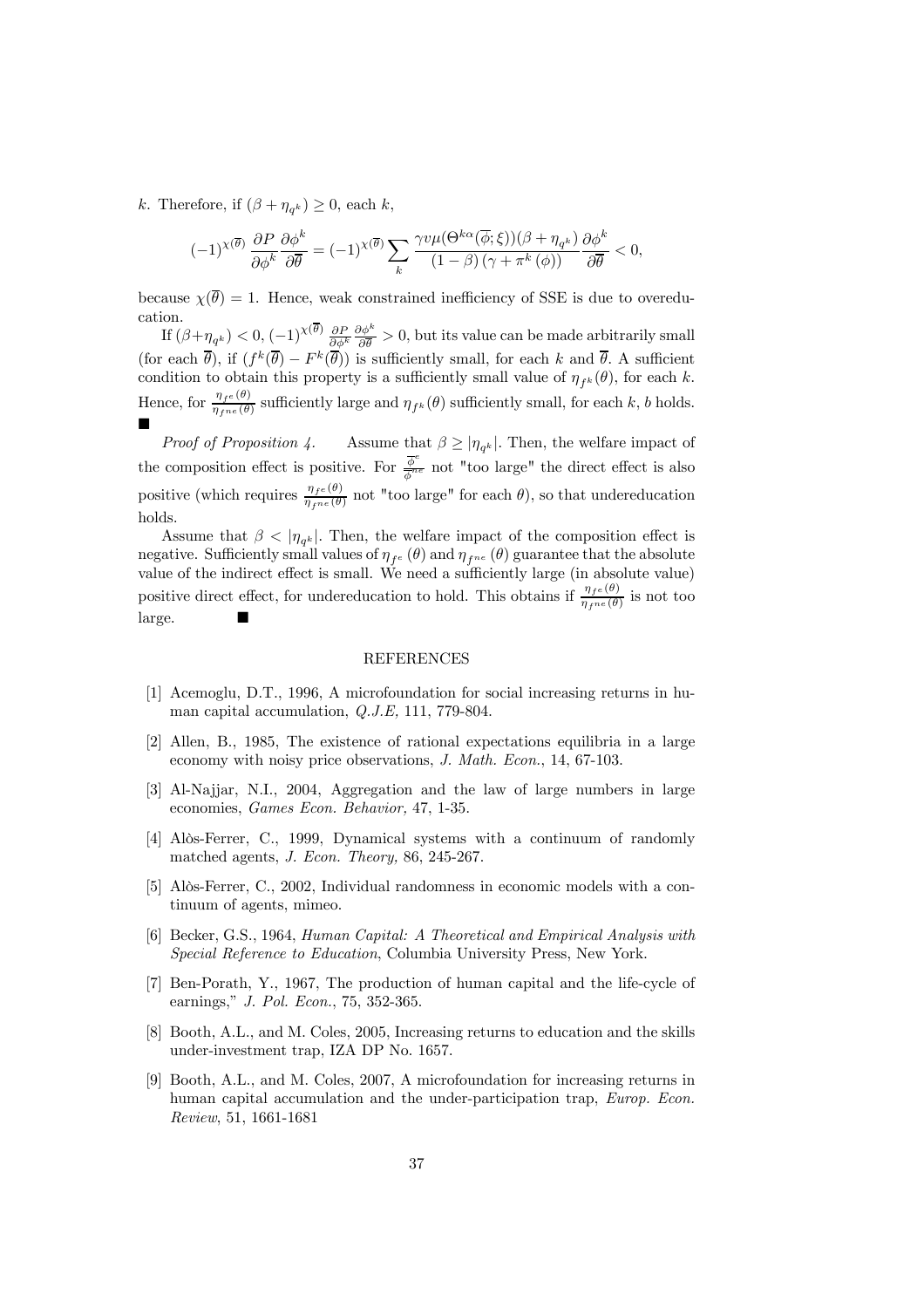- [10] Booth, A.L., M. Coles, and X. Gong, 2006, Increasing returns to education: theory and evidence, The Australian National University, Centre for Economic Policy Research, D.P. 522.
- [11] Burdett, K., C. Carrillo-Tudela, and M.G. Coles, 2009, Human Capital Accumulation and Labour Market Equilibrium, IZA DP No. 4215.
- [12] Burdett, K. and E. Smith, 1996, Education and matching externalities, in Booth, A.L., and D.J. Snower (eds.), Acquiring Skills: Market Failures, Their Symptoms and Policy Responses, Cambridge University Press, Cambridge, 65- 80.
- [13] Burdett, K. and E. Smith, 2002, The low skill trap, Europ. Econ. Review, 46, 1439-1451.
- [14] Carneiro, P., J.J. Heckman, and E. Vytlacil, 2001, Estimating the return to education when it varies among individuals, mimeo.
- [15] Cahuc, P., F. Postel-Vinay, and J.-M. Robin, 2006, Wage bargaining with on-the-job search: Theory and evidence, Econometrica, 74, 323-364.
- [16] Charlot, O. and B. Decreuse, 2005, Self-selection in education with matching frictions, Labour Econ., 12, 251-267.
- [17] Charlot, O. and B. Decreuse, 2006, Over-education for the rich vs. undereducation for the poor: A search-theoretic microfoundation, GRECAM, Document de Travail 2006-2.
- [18] Charlot, O., B. Decreuse, and P. Granier, 2005, Adaptability, productivity, and educational incentives in a matching model, Europ. Econ. Review, 49, 1007-1032.
- [19] Cunha, F., and J.J. Heckman, 2006, Identifying and estimating the distributions of ex post and ex ante returns to schooling: A survey of recent developments, mimeo.
- [20] Cunha, F., J.J. Heckman, and S. Navarro, 2005, Separating uncertainty from heterogeneity in life cycle earnings, The 2004 Hicks Lecture, Oxford Econ. Papers, 57, 1-72.
- [21] De la Fuente, A., 2003. Human capital in a global and knowledge-based economy. Part II: Assessment at the EU country level. Final Report, European Commission, Directorate General for Employment and Social Affairs.
- [22] Duffie, D., and Y. Sun, 2007, Existence of independent random matching, The Annals of Applied Probability, 17, 386—419.
- [23] Feldman, M., and C. Gilles, 1985, An expository note on individual risk without aggregate uncertainty, J. Econ. Theory, 35, 26-32.
- [24] Flinn, C.J., and J. Mabli, 2008, Minimum wage and labor market outcomes under search with bargaining, IRP Discussion Paper 1337-08.